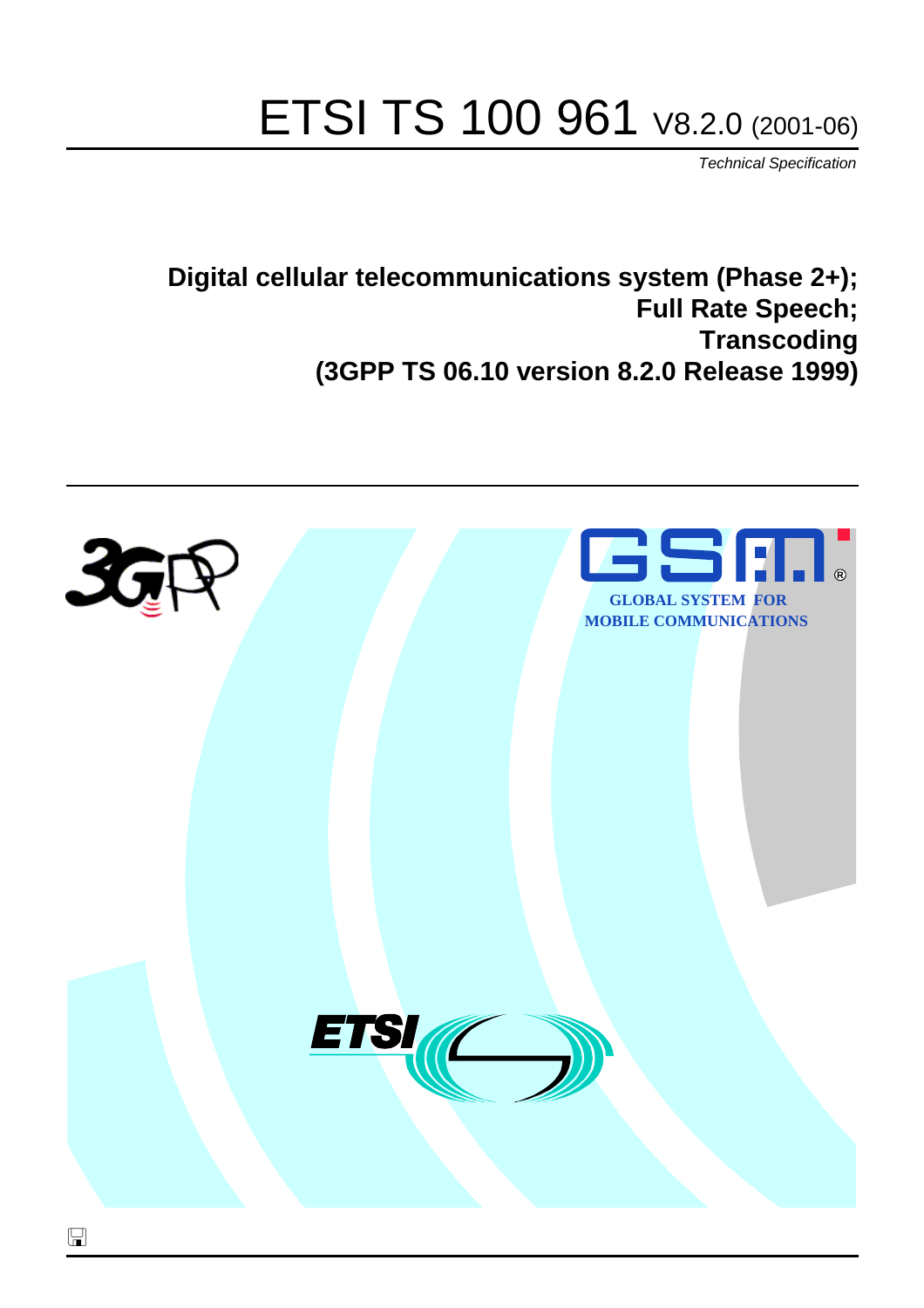**1**

Reference RTS/TSGS-040610Q8R2

> Keywords GSM

#### **ETSI**

#### 650 Route des Lucioles F-06921 Sophia Antipolis Cedex - FRANCE

Tel.: +33 4 92 94 42 00 Fax: +33 4 93 65 47 16

Siret N° 348 623 562 00017 - NAF 742 C Association à but non lucratif enregistrée à la Sous-Préfecture de Grasse (06) N° 7803/88

**Important notice**

Individual copies of the present document can be downloaded from: [http://www.etsi.org](http://www.etsi.org/)

The present document may be made available in more than one electronic version or in print. In any case of existing or perceived difference in contents between such versions, the reference version is the Portable Document Format (PDF). In case of dispute, the reference shall be the printing on ETSI printers of the PDF version kept on a specific network drive within ETSI Secretariat.

Users of the present document should be aware that the document may be subject to revision or change of status. Information on the current status of this and other ETSI documents is available at <http://www.etsi.org/tb/status>/

> If you find errors in the present document, send your comment to: <editor@etsi.fr>

#### **Copyright Notification**

No part may be reproduced except as authorized by written permission. The copyright and the foregoing restriction extend to reproduction in all media.

© European Telecommunications Standards Institute 2001.

All rights reserved.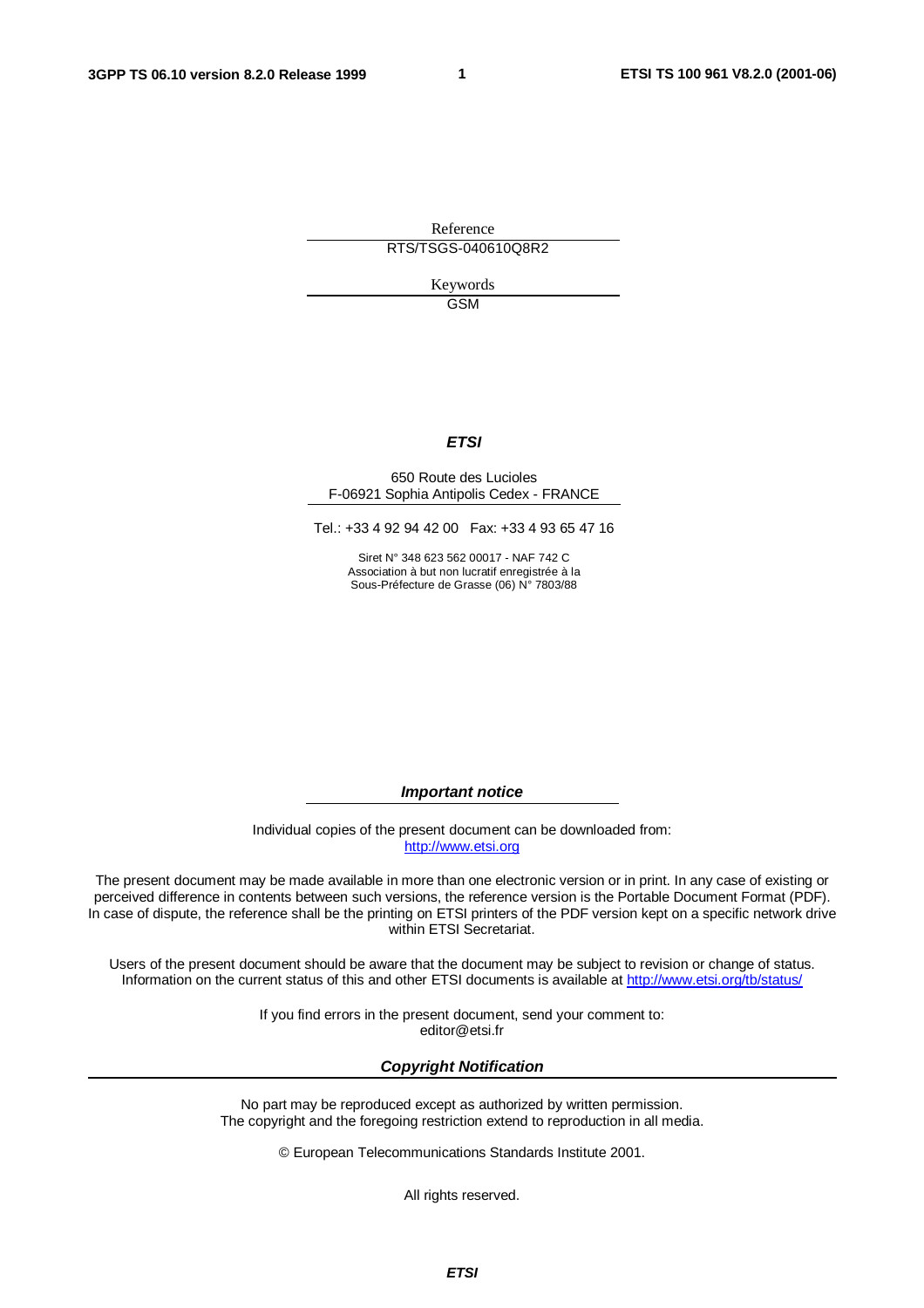## Intellectual Property Rights

IPRs essential or potentially essential to the present document may have been declared to ETSI. The information pertaining to these essential IPRs, if any, is publicly available for **ETSI members and non-members**, and can be found in ETSI SR 000 314: *"Intellectual Property Rights (IPRs); Essential, or potentially Essential, IPRs notified to ETSI in respect of ETSI standards"*, which is available from the ETSI Secretariat. Latest updates are available on the ETSI Web server [\(http://www.etsi.org/ipr\)](http://www.etsi.org/ipr).

Pursuant to the ETSI IPR Policy, no investigation, including IPR searches, has been carried out by ETSI. No guarantee can be given as to the existence of other IPRs not referenced in ETSI SR 000 314 (or the updates on the ETSI Web server) which are, or may be, or may become, essential to the present document.

### Foreword

This Technical Specification (TS) has been produced by the ETSI 3<sup>rd</sup> Generation Partnership Project (3GPP).

The present document may refer to technical specifications or reports using their 3GPP identities, UMTS identities or GSM identities. These should be interpreted as being references to the corresponding ETSI deliverables.

The cross reference between GSM, UMTS, 3GPP and ETSI identities can be found under [www.etsi.org/key](http://www.etsi.org/key) .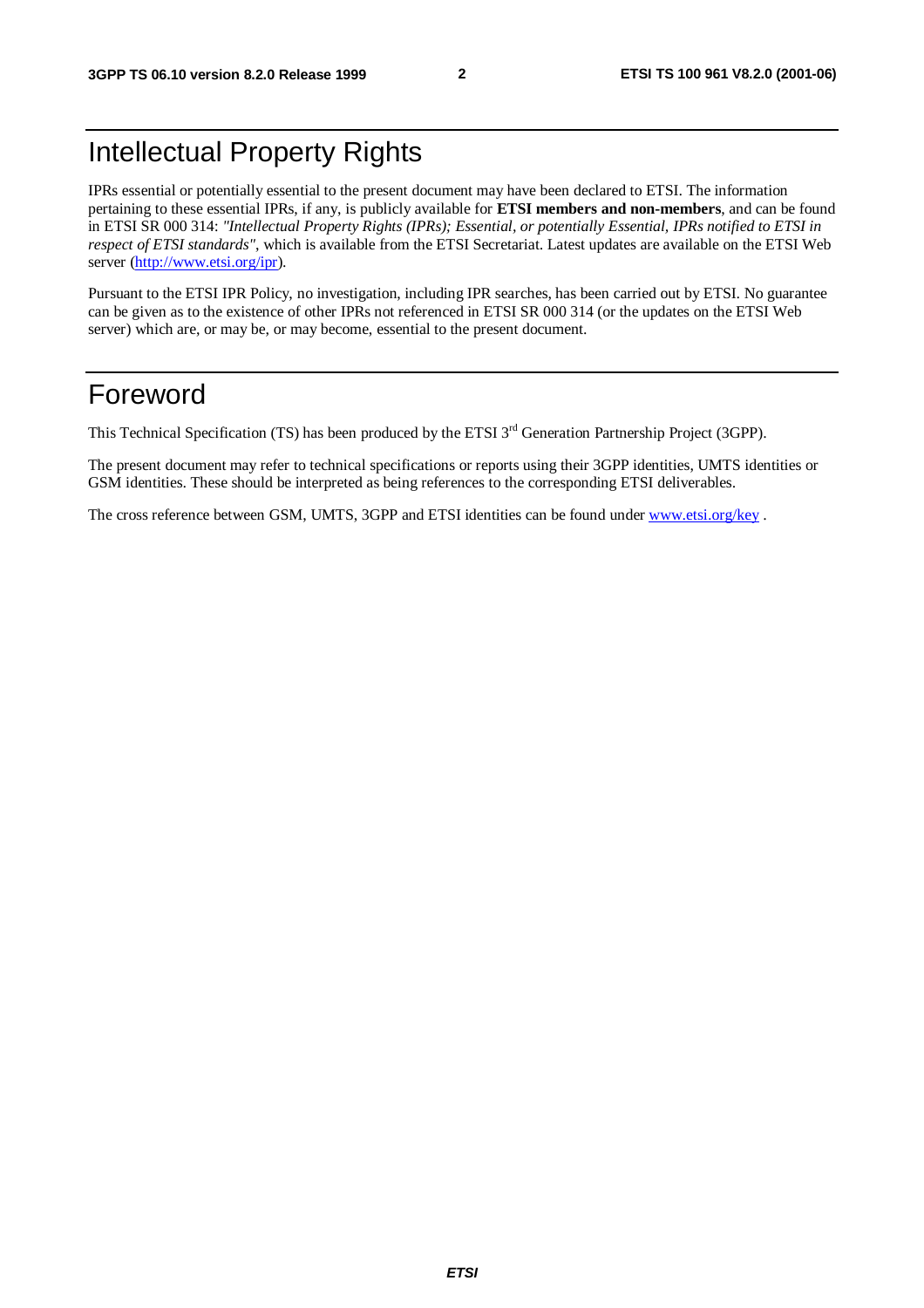$\mathbf{3}$ 

### Contents

| 0.1              |  |  |  |  |  |
|------------------|--|--|--|--|--|
| 0.2              |  |  |  |  |  |
| 0.3              |  |  |  |  |  |
|                  |  |  |  |  |  |
| 1.2              |  |  |  |  |  |
| 1.3              |  |  |  |  |  |
| 1.4              |  |  |  |  |  |
| 1.5              |  |  |  |  |  |
| 1.6              |  |  |  |  |  |
| 1.7              |  |  |  |  |  |
| 2                |  |  |  |  |  |
| 2.1              |  |  |  |  |  |
| 2.2              |  |  |  |  |  |
| 3                |  |  |  |  |  |
| 3.1              |  |  |  |  |  |
| 3.1.1            |  |  |  |  |  |
| 3.1.2            |  |  |  |  |  |
| 3.1.3            |  |  |  |  |  |
| 3.1.4            |  |  |  |  |  |
| 3.1.5            |  |  |  |  |  |
| 3.1.6            |  |  |  |  |  |
| 3.1.7            |  |  |  |  |  |
| 3.1.8            |  |  |  |  |  |
| 3.1.9            |  |  |  |  |  |
| 3.1.10           |  |  |  |  |  |
| 3.1.11           |  |  |  |  |  |
| 3.1.12<br>3.1.13 |  |  |  |  |  |
| 3.1.14           |  |  |  |  |  |
| 3.1.15           |  |  |  |  |  |
| 3.1.16           |  |  |  |  |  |
| 3.1.17           |  |  |  |  |  |
| 3.1.18           |  |  |  |  |  |
| 3.1.19           |  |  |  |  |  |
| 3.1.20           |  |  |  |  |  |
| 3.1.21           |  |  |  |  |  |
| 3.1.22           |  |  |  |  |  |
| 3.2              |  |  |  |  |  |
| 3.2.1            |  |  |  |  |  |
| 3.2.2            |  |  |  |  |  |
| 3.2.3            |  |  |  |  |  |
| 3.2.4            |  |  |  |  |  |
| 4                |  |  |  |  |  |
| 4.1              |  |  |  |  |  |
| 4.2              |  |  |  |  |  |
| 4.3              |  |  |  |  |  |
| 4.4              |  |  |  |  |  |
| 4.5              |  |  |  |  |  |
| 4.6              |  |  |  |  |  |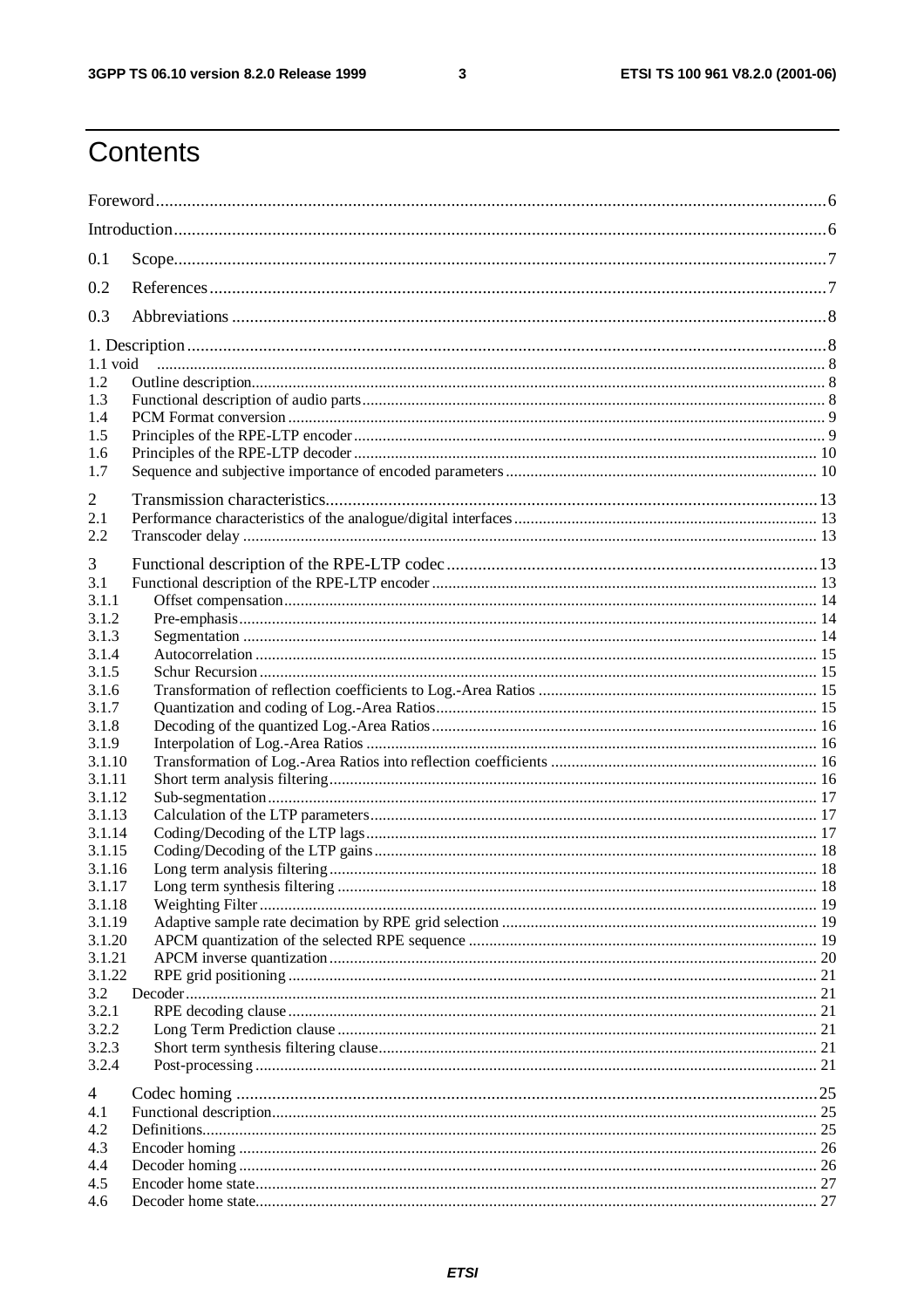| 5         |                                                                                        |  |
|-----------|----------------------------------------------------------------------------------------|--|
| 5.1       |                                                                                        |  |
| 5.2       |                                                                                        |  |
| 5.2.0     |                                                                                        |  |
| 5.2.1     |                                                                                        |  |
| 5.2.2     |                                                                                        |  |
| 5.2.3     |                                                                                        |  |
| 5.2.4     |                                                                                        |  |
| 5.2.5     |                                                                                        |  |
| 5.2.6     |                                                                                        |  |
| 5.2.7     |                                                                                        |  |
| 5.2.8     |                                                                                        |  |
| 5.2.9     |                                                                                        |  |
| 5.2.9.1   |                                                                                        |  |
| 5.2.9.2   |                                                                                        |  |
| 5.2.10    |                                                                                        |  |
| 5.2.11    |                                                                                        |  |
| 5.2.12    |                                                                                        |  |
| 5.2.13    |                                                                                        |  |
| 5.2.14    |                                                                                        |  |
| 5.2.15    |                                                                                        |  |
| 5.2.16    |                                                                                        |  |
| 5.2.17    |                                                                                        |  |
| 5.2.18    |                                                                                        |  |
| 5.3       |                                                                                        |  |
| 5.3.1     |                                                                                        |  |
| 5.3.2     |                                                                                        |  |
| 5.3.3     |                                                                                        |  |
| 5.3.4     |                                                                                        |  |
|           |                                                                                        |  |
| 5.3.5     |                                                                                        |  |
| 5.3.6     |                                                                                        |  |
| 5.3.7     |                                                                                        |  |
| 5.4       |                                                                                        |  |
| 6         |                                                                                        |  |
| 6.1       |                                                                                        |  |
| 6.2       |                                                                                        |  |
| 6.2.1     |                                                                                        |  |
| 6.2.2     |                                                                                        |  |
| 6.3       |                                                                                        |  |
| 6.3.1     |                                                                                        |  |
| 6.3.2     |                                                                                        |  |
| 6.3.3     |                                                                                        |  |
| 6.3.3.1   |                                                                                        |  |
|           |                                                                                        |  |
| 6.3.3.2   |                                                                                        |  |
| 6.3.3.3   |                                                                                        |  |
| 6.3.3.4   |                                                                                        |  |
|           |                                                                                        |  |
|           |                                                                                        |  |
| A.1       |                                                                                        |  |
| A.1.1     |                                                                                        |  |
| A.1.2     |                                                                                        |  |
| A.1.2.1   |                                                                                        |  |
| A.1.2.2   |                                                                                        |  |
| A.1.2.2.1 |                                                                                        |  |
| A.1.2.2.2 |                                                                                        |  |
| A.1.2.2.3 | Performance with encoding other than RPE-LTP and 32 kbit/s ADPCM (G.721, superseded by |  |
|           |                                                                                        |  |
| A.1.3     |                                                                                        |  |
| A.1.3.1   |                                                                                        |  |
|           |                                                                                        |  |
| A.1.3.2   |                                                                                        |  |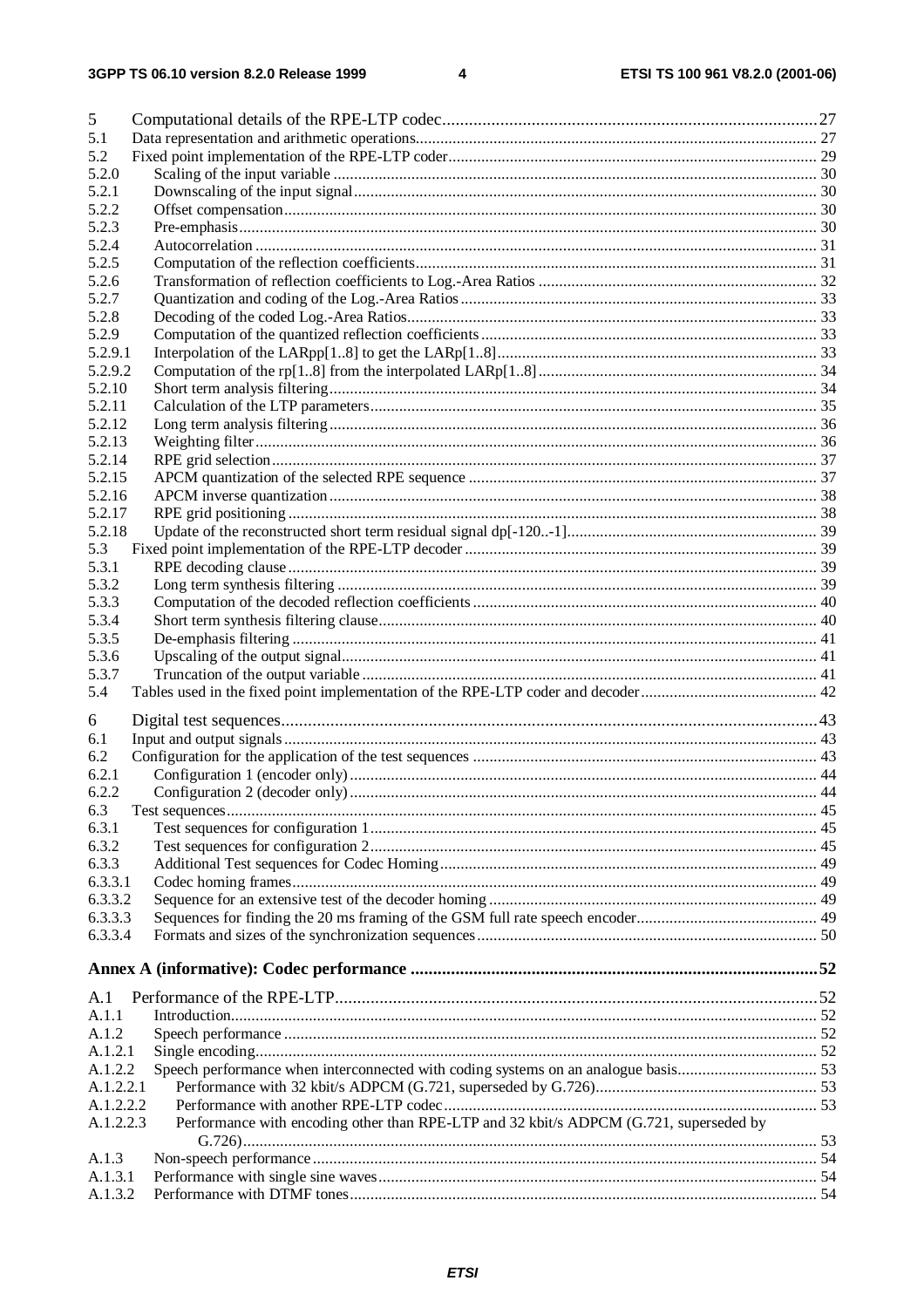${\bf 5}$ 

| A.1.4 |  |
|-------|--|
| A.1.5 |  |
|       |  |
| A.3   |  |
|       |  |
|       |  |
|       |  |
|       |  |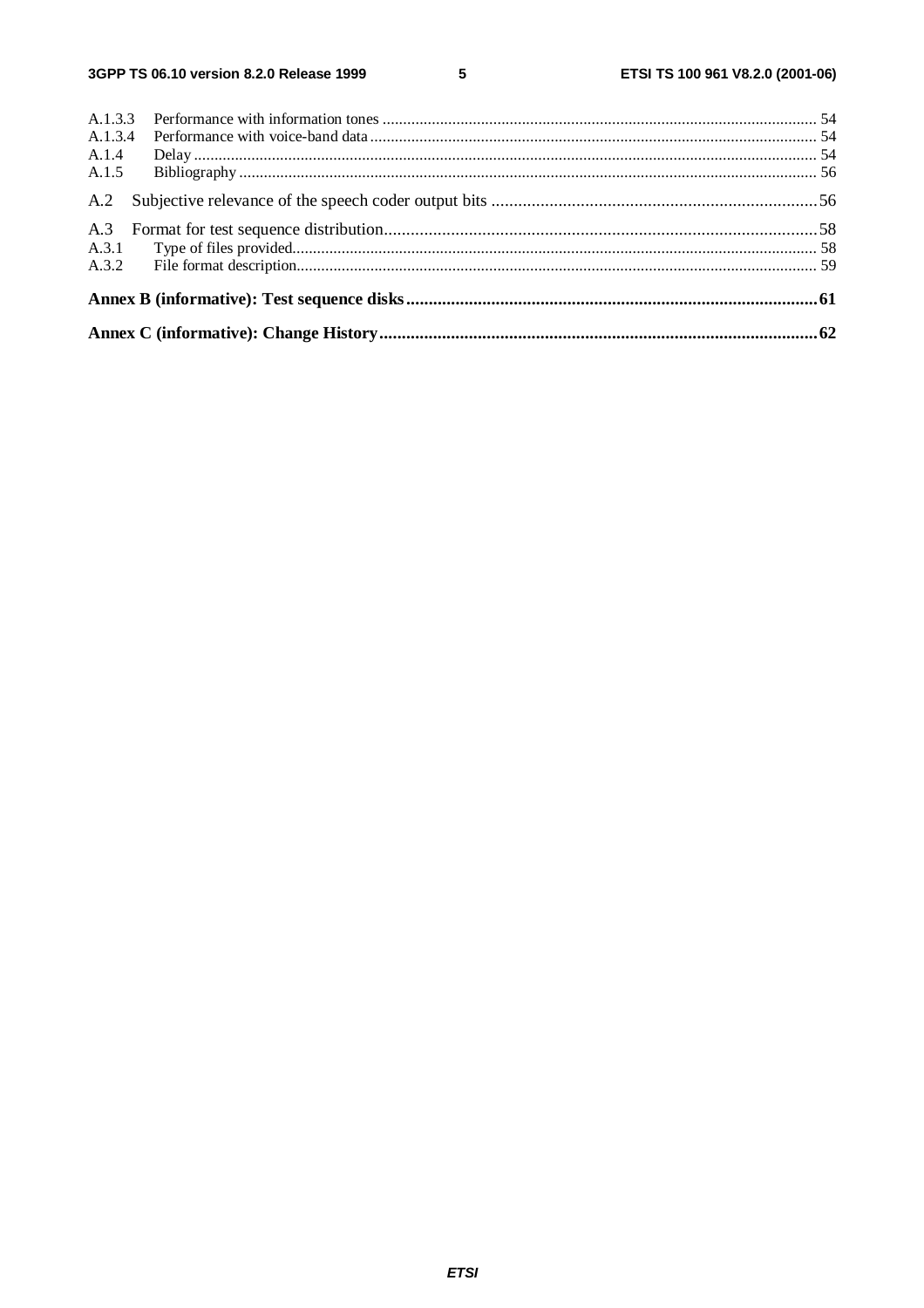### Foreword

This Technical Specification has been produced by the 3<sup>rd</sup> Generation Partnership Project (3GPP).

The contents of the present document are subject to continuing work within the TSG and may change following formal TSG approval. Should the TSG modify the contents of the present document, it will be re-released by the TSG with an identifying change of release date and an increase in version number as follows:

Version x.y.z

where:

- x the first digit:
	- 1 presented to TSG for information;
	- 2 presented to TSG for approval;
	- 3 or greater indicates TSG approved document under change control.
- y the second digit is incremented for all changes of substance, i.e. technical enhancements, corrections, updates, etc.
- z the third digit is incremented when editorial only changes have been incorporated in the document.

### Introduction

The present document specifies the full rate speech transcoding within the digital cellular telecommunications system.

NOTE: The present document is a reproduction of recommendation T/L/03/11 "13 kbit/s Regular Pulse Excitation - Long Term Prediction - Linear Predictive Coder for use in the digital cellular telecommunications system".

Archive en\_300961v080101p0.ZIP which accompanies the present document, contains test sequences, as described in clause 6 and annex A.3.

The archive contains the following:

| $Disk1.\overline{zip}$ | Annex B: Test sequences for the GSM Full Rate speech codec; Test sequences SEQ01.xxx to<br>SEQ05.xxx. (Disk1.zip contains LHA compressed files.)     |
|------------------------|------------------------------------------------------------------------------------------------------------------------------------------------------|
| Disk2.zip              | Annex B: Test sequences for the GSM Full Rate speech codec with homing frames; Test<br>sequences SEQ01H.* to SEQ02H.*.                               |
| Disk3.zip              | Annex B: Test sequences for the GSM Full Rate speech codec with homing frames; Test<br>sequences SEQ03H.* to SYNC159.COD.                            |
| Disk4.zip              | Annex B: 8 bit A-law test sequences for the GSM Full Rate speech codec with and without<br>homing frames (Disk4.zip contains self-extracting files). |
| Disk5.zip              | Annex B: 8 bit µ-law test sequences for the GSM Full Rate speech codec with and without<br>homing frames (Disk5.zip contains self-extracting files). |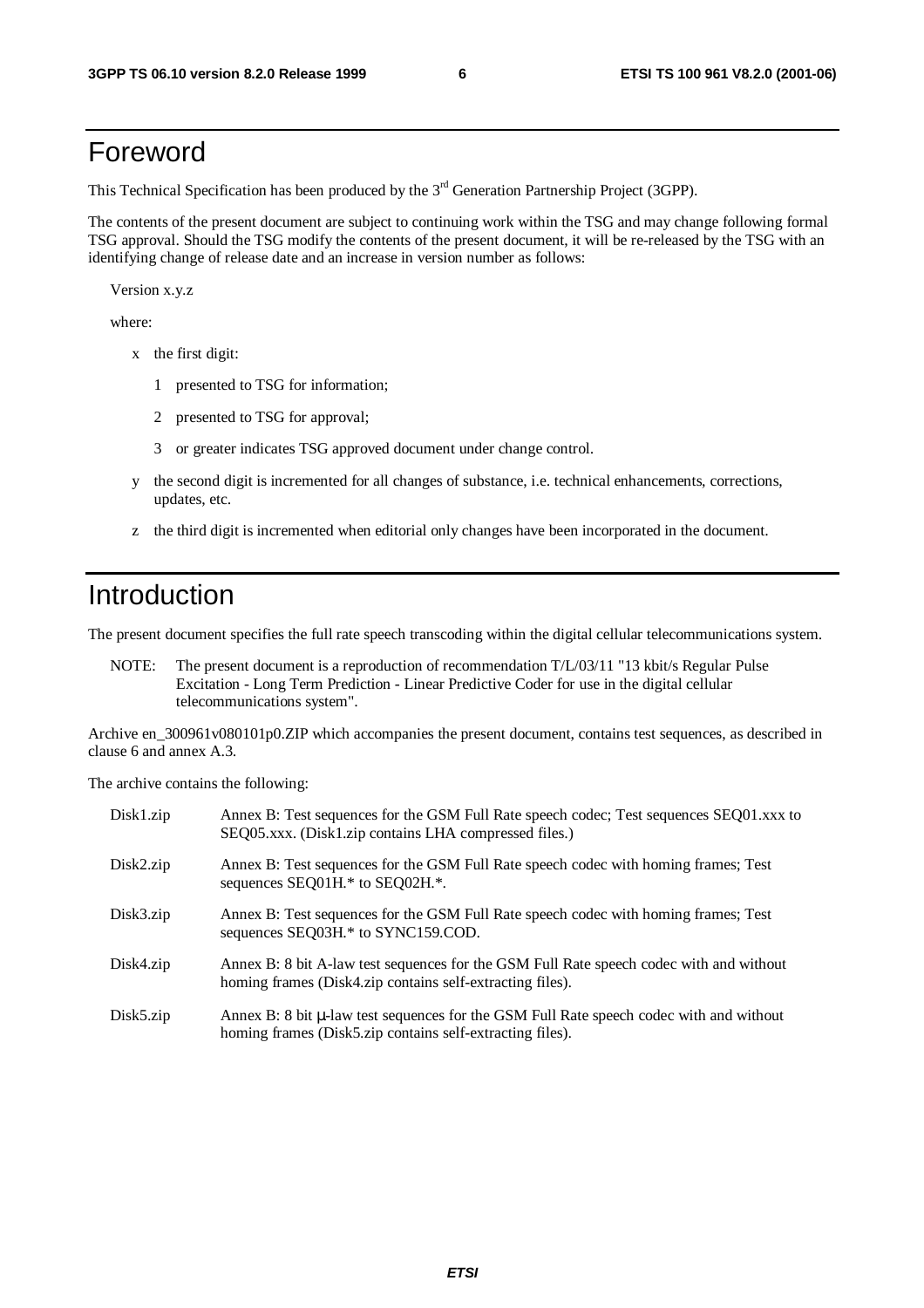### 0.1 Scope

The transcoding procedure specified in the present document is applicable for the full-rate Traffic Channel (TCH) in the digital cellular telecommunications system. The use of this transcoding scheme for other applications has not been considered.

In GSM 06.01, a reference configuration for the speech transmission chain of the digital cellular telecommunications system is shown. According to this reference configuration, the speech encoder takes its input as a 13 bit uniform PCM signal either from the audio part of the mobile station or on the network side, from the PSTN via an 8 bit/A- or  $\mu$ -law (PCS 1900) to 13 bit uniform PCM conversion. The encoded speech at the output of the speech encoder is delivered to a channel encoder unit which is specified in GSM 05.03. In the receive direction, the inverse operations take place.

The present document describes the detailed mapping between input blocks of 160 speech samples in 13 bit uniform PCM format to encoded blocks of 260 bits and from encoded blocks of 260 bits to output blocks of 160 reconstructed speech samples. The sampling rate is 8000 sample/s leading to an average bit rate for the encoded bit stream of 13 kbit/s. The coding scheme is the so-called Regular Pulse Excitation - Long Term prediction - Linear Predictive Coder, here-after referred to as RPE-LTP.

The present document also specifies the conversion between A- and µ-law (PCS 1900) PCM and 13 bit uniform PCM. Performance requirements for the audio input and output parts are included only to the extent that they affect the transcoder performance. The present document also describes the codec down to the bit level, thus enabling the verification of compliance to the present document to a high degree of confidence by use of a set of digital test sequences. These test sequences are described and are contained in archive en\_300961v080101p0.ZIP which accompanies the present document.

### 0.2 References

The following documents contain provisions which, through reference in this text, constitute provisions of the present document.

- References are either specific (identified by date of publication, edition number, version number, etc.) or non-specific.
- For a specific reference, subsequent revisions do not apply.
- For a non-specific reference, the latest version applies. In the case of a reference to a 3GPP document (including a GSM document), a non-specific reference implicitly refers to the latest version of that document *in the same Release as the present document*.

| $[1]$             | GSM 01.04: "Digital cellular telecommunications system (Phase $2+$ ); Abbreviations and<br>acronyms".                                                          |
|-------------------|----------------------------------------------------------------------------------------------------------------------------------------------------------------|
| $[2]$             | GSM 05.03: "Digital cellular telecommunications system (Phase 2+); Channel coding".                                                                            |
| $[3]$             | GSM 06.01: "Digital cellular telecommunications system (Phase 2+); Full rate speech; Processing<br>functions".                                                 |
| $[4]$             | GSM 11.10: "Digital cellular telecommunications system (Phase $2+$ ); Mobile Station (MS)<br>conformity specification".                                        |
| $\lceil 5 \rceil$ | ETS 300 085: "Integrated Services Digital Network (ISDN); 3,1 kHz telephony teleservice;<br>Attachment requirements for handset terminals (Candidate NET 33)". |
| [6]               | ITU-T Recommendation G.711: "Pulse code modulation (PCM) of voice frequencies".                                                                                |
| $[7]$             | ITU-T Recommendation G.712: "Transmission performance characteristics of pulse code<br>modulation".                                                            |
| [8]               | ITU-T Recommendation G.726: "40, 32, 24, 16 kbit/s adaptive differential pulse code modulation<br>$(ADPCM)$ ".                                                 |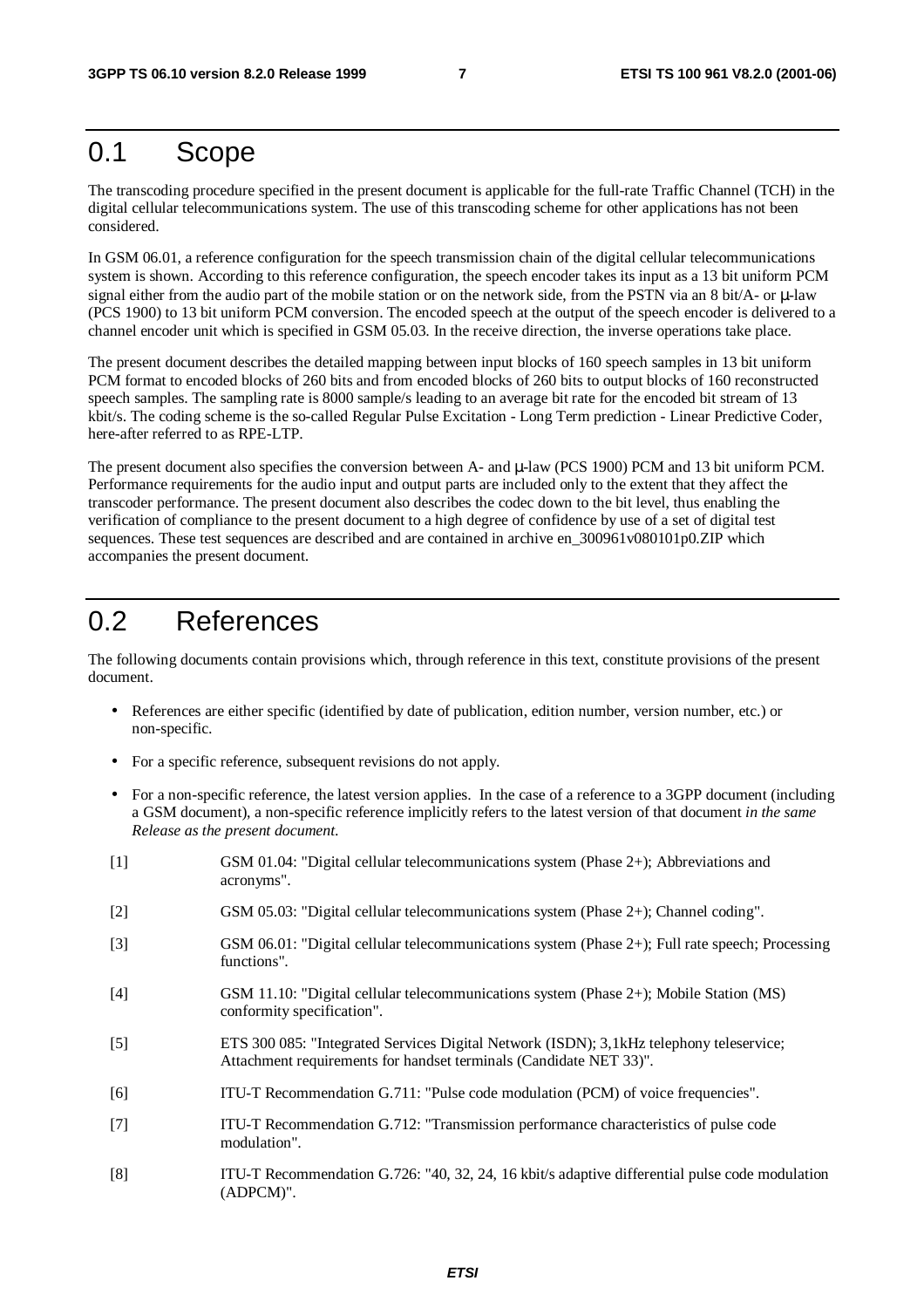| [9]                | ITU-T Recommendation Q.35: "Technical characteristics of tones for the telephone service".                                       |
|--------------------|----------------------------------------------------------------------------------------------------------------------------------|
| [10]               | ITU-T Recommendation V.21: "300 bits per second duplex modem standardized for use in the<br>general switched telephone network". |
| [11]               | ITU-T Recommendation V.23: "600/1 200-band modem standardized for use in the general<br>switched telephone network".             |
| $\lceil 12 \rceil$ | GSM 06.32: "Digital cellular telecommunications system (Phase 2+); Voice Activity Detector<br>$(VAD)$ ".                         |

### 0.3 Abbreviations

Abbreviations used in the present document are listed in GSM 01.04.

### 1. Description

#### 1.1 void

### 1.2 Outline description

The present document is structured as follows:

Subclause 1.3 contains a functional description of the audio parts including the A/D and D/A functions. Subclause 1.4 describes the conversion between 13 bit uniform and 8 bit A-law samples. Subclauses 1.5 and 1.6 present a simplified description of the principles of the RPE-LTP encoding and decoding process respectively. In clause 1.7, the sequence and subjective importance of encoded parameters are given.

Clause 2 deals with the transmission characteristics of the audio parts that are relevant for the performance of the RPE-LTP codec.

Some transmission characteristics of the RPE-LTP codec are also specified in clause 2. Clause 3 presents the functional description of the RPE-LTP coding and decoding procedures, whereas clause 4 describes the computational details of the algorithm. Procedures for the verification of the correct functioning of the RPE-LTP are described in clause 5.

Performance and network aspects of the RPE-LTP codec are contained in annex A.

### 1.3 Functional description of audio parts

The analogue-to-digital and digital-to-analogue conversion will in principle comprise the following elements:

1) Analogue to uniform digital:

- microphone;
- input level adjustment device;
- input anti-aliasing filter;
- sample-hold device sampling at 8 kHz;
- analogue-to-uniform digital conversion to 13 bits representation.

The uniform format shall be represented in two's complement.

- 2) Uniform digital to analogue:
	- conversion from 13 bit /8 kHz uniform PCM to analogue;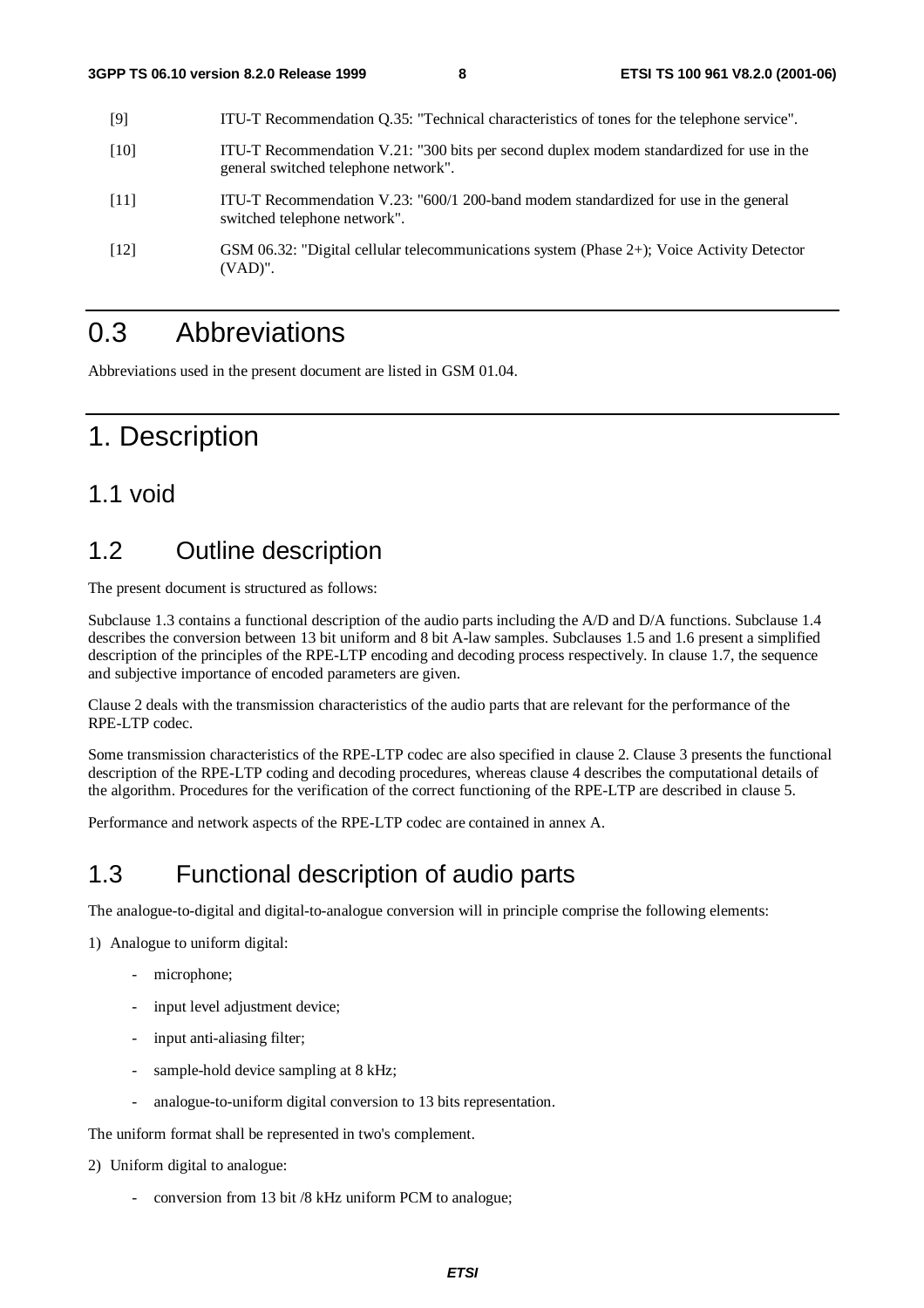- a hold device:
- reconstruction filter including x/sin x correction;
- output level adjustment device;
- earphone or loudspeaker.

In the terminal equipment, the A/D function may be achieved either:

- by direct conversion to 13 bit uniform PCM format;
- or by conversion to 8 bit/A- or  $\mu$ -law (PCS 1900) companded format, based on a standard A- or  $\mu$ -law (PCS 1900) codec/filter according to ITU-T Recommendation G.711/714, followed by the 8-bit to 13-bit conversion according to the procedure specified in clause 1.4.

For the D/A operation, the inverse operations take place.

In the latter case it should be noted that the specifications in ITU-T recommendation G.714 (superseded by G.712) are concerned with PCM equipment located in the central parts of the network. When used in the terminal equipment, the present document does not on its own ensure sufficient out-of-band attenuation.

The specification of out-of-band signals is defined in clause 2 between the acoustic signal and the digital interface to take into account that the filtering in the terminal can be achieved both by electronic and acoustical design.

### 1.4 PCM Format conversion

The conversion between 8 bit A- or  $\mu$ -law (PCS 1900) companded format and the 13-bit uniform format shall be as defined in ITU-T Recommendation G.721 (superseded by G.726), clause 4.2.1, sub-block EXPAND and clause 4.2.7, sub-block COMPRESS. The parameter  $LAW = 1$  should be used for A-law and  $LAW=0$  should be used for  $\mu$ -law (PCS 1900).

### 1.5 Principles of the RPE-LTP encoder

A simplified block diagram of the RPE-LTP encoder is shown in figure 1.1. In this diagram the coding and quantization functions are not shown explicitly.

The input speech frame, consisting of 160 signal samples (uniform 13 bit PCM samples), is first pre-processed to produce an offset-free signal, which is then subjected to a first order pre-emphasis filter. The 160 samples obtained are then analysed to determine the coefficients for the short term analysis filter (LPC analysis). These parameters are then used for the filtering of the same 160 samples. The result is 160 samples of the short term residual signal. The filter parameters, termed reflection coefficients, are transformed to log.area ratios, LARs, before transmission.

For the following operations, the speech frame is divided into 4 sub-frames with 40 samples of the short term residual signal in each. Each sub-frame is processed blockwise by the subsequent functional elements.

Before the processing of each sub-block of 40 short term residual samples, the parameters of the long term analysis filter, the LTP lag and the LTP gain, are estimated and updated in the LTP analysis block, on the basis of the current sub-block of the present and a stored sequence of the 120 previous reconstructed short term residual samples.

A block of 40 long term residual signal samples is obtained by subtracting 40 estimates of the short term residual signal from the short term residual signal itself. The resulting block of 40 long term residual samples is fed to the Regular Pulse Excitation analysis which performs the basic compression function of the algorithm.

As a result of the RPE-analysis, the block of 40 input long term residual samples are represented by one of 4 candidate sub-sequences of 13 pulses each. The subsequence selected is identified by the RPE grid position (M). The 13 RPE pulses are encoded using Adaptive Pulse Code Modulation (APCM) with estimation of the sub-block amplitude which is transmitted to the decoder as side information.

The RPE parameters are also fed to a local RPE decoding and reconstruction module which produces a block of 40 samples of the quantized version of the long term residual signal.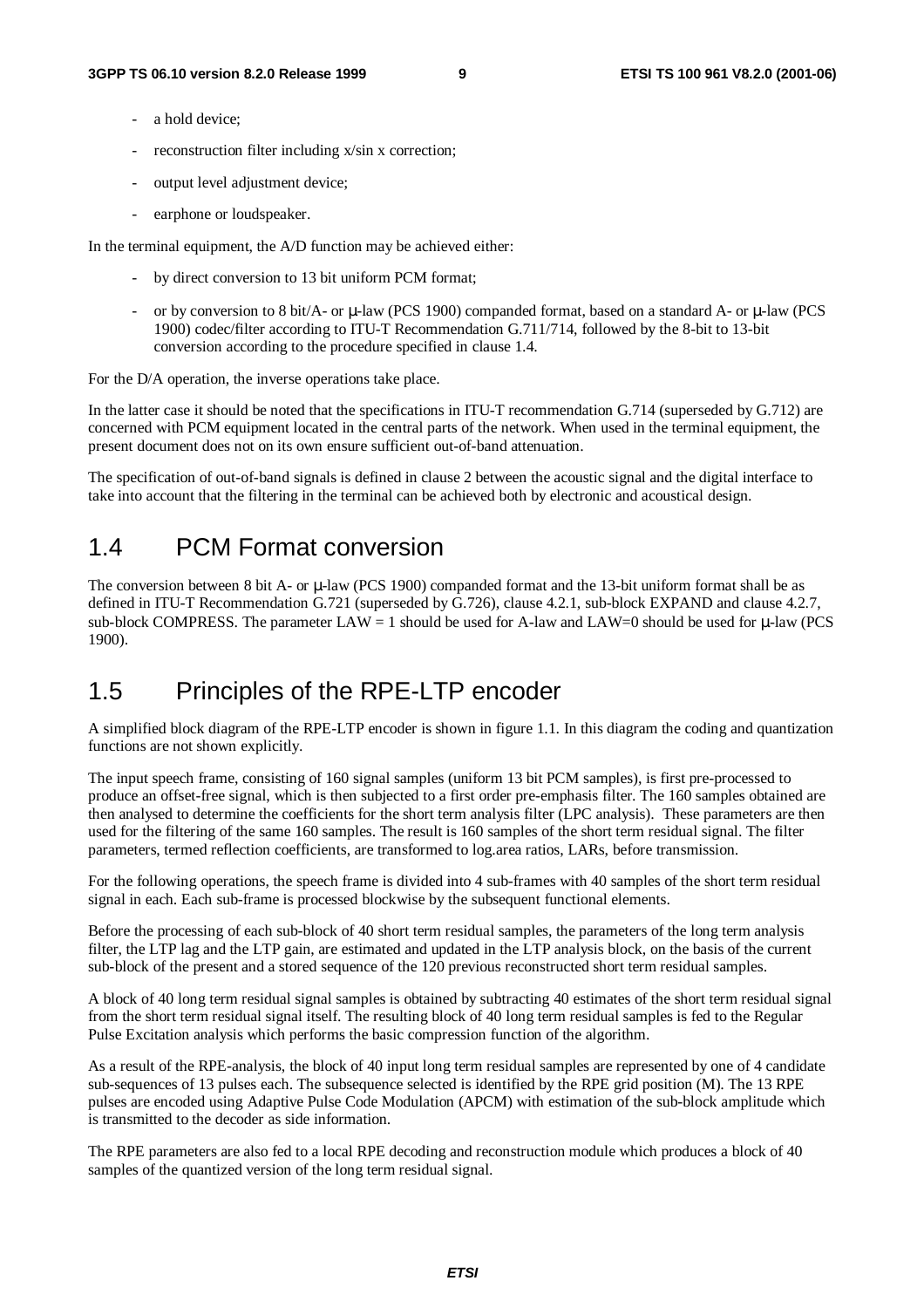By adding these 40 quantized samples of the long term residual to the previous block of short term residual signal estimates, a reconstructed version of the current short term residual signal is obtained.

The block of reconstructed short term residual signal samples is then fed to the long term analysis filter which produces the new block of 40 short term residual signal estimates to be used for the next sub-block thereby completing the feedback loop.

### 1.6 Principles of the RPE-LTP decoder

The simplified block diagram of the RPE-LTP decoder is shown in fig 1.2. The decoder includes the same structure as the feed-back loop of the encoder. In error-free transmission, the output of this stage will be the reconstructed short term residual samples. These samples are then applied to the short term synthesis filter followed by the de-emphasis filter resulting in the reconstructed speech signal samples.

### 1.7 Sequence and subjective importance of encoded parameters

As indicated in fig 1.1 the three different groups of data are produced by the encoder are:

- the short term filter parameters;
- the Long Term Prediction (LTP) parameters;
- the RPE parameters.

The encoder will produce this information in a unique sequence and format, and the decoder shall receive the same information in the same way. In table 1.1, the sequence of output bits b1 to b260 and the bit allocation for each parameter is shown.

The different parameters of the encoded speech and their individual bits have unequal importance with respect to subjective quality. Before being submitted to the channel encoding function the bits have to be rearranged in the sequence of importance as given in GSM 05.03. The ranking has been determined by subjective testing and the procedure used is described in annex A, clause A.2.

#### **Table 1.1: Encoder output parameters in order of occurrence and bit allocation within the speech frame of 260 bits/20 ms**

| Parameter  | Parameter<br>number | Parameter<br>name |                                                          | Var.<br>name | Number<br>of bits (LSB-MSB) |                                          | Bit no.                      |
|------------|---------------------|-------------------|----------------------------------------------------------|--------------|-----------------------------|------------------------------------------|------------------------------|
|            |                     |                   |                                                          |              |                             |                                          |                              |
| FILTER     |                     | Log. Area         | LAR <sub>1</sub><br>LAR <sub>2</sub><br>LAR <sub>3</sub> |              | 6<br>б<br>5                 | b1<br>b7<br>b13                          | $- b6$<br>$- b12$<br>$- b17$ |
| PARAMETERS |                     | ratios<br>- 8     | LAR<br>LAR <sub>5</sub><br>LAR<br>T.AR                   | 4<br>- 6     |                             | b18<br>$h23 - h26$<br>b27<br>$b31 - b33$ | $- h22$<br>$- b30$           |
|            |                     |                   | LAR 8                                                    |              |                             | $b34 - b36$                              |                              |

#### **Sub-frame no.1**

| LTP<br>PARAMETERS  | 1 O                  | LTP lag<br>LTP gain                                                      | N1<br>b1.                     | 2           | $b37 - b43$<br>$b44 - b45$                               |
|--------------------|----------------------|--------------------------------------------------------------------------|-------------------------------|-------------|----------------------------------------------------------|
| RPF.<br>PARAMETERS | 11<br>12<br>13<br>14 | RPE grid position<br>Block amplitude<br>RPE-pulse no.1<br>RPE-pulse no.2 | M1<br>Xmax1<br>x1(0)<br>x1(1) | 6<br>3<br>3 | $b46 - b47$<br>$b48 - b53$<br>$b54 - b56$<br>$h57 - h59$ |
|                    | 25                   | RPE-pulse no.13                                                          | x1(12)                        | 3           | $\cdots$<br>$b90 - b92$                                  |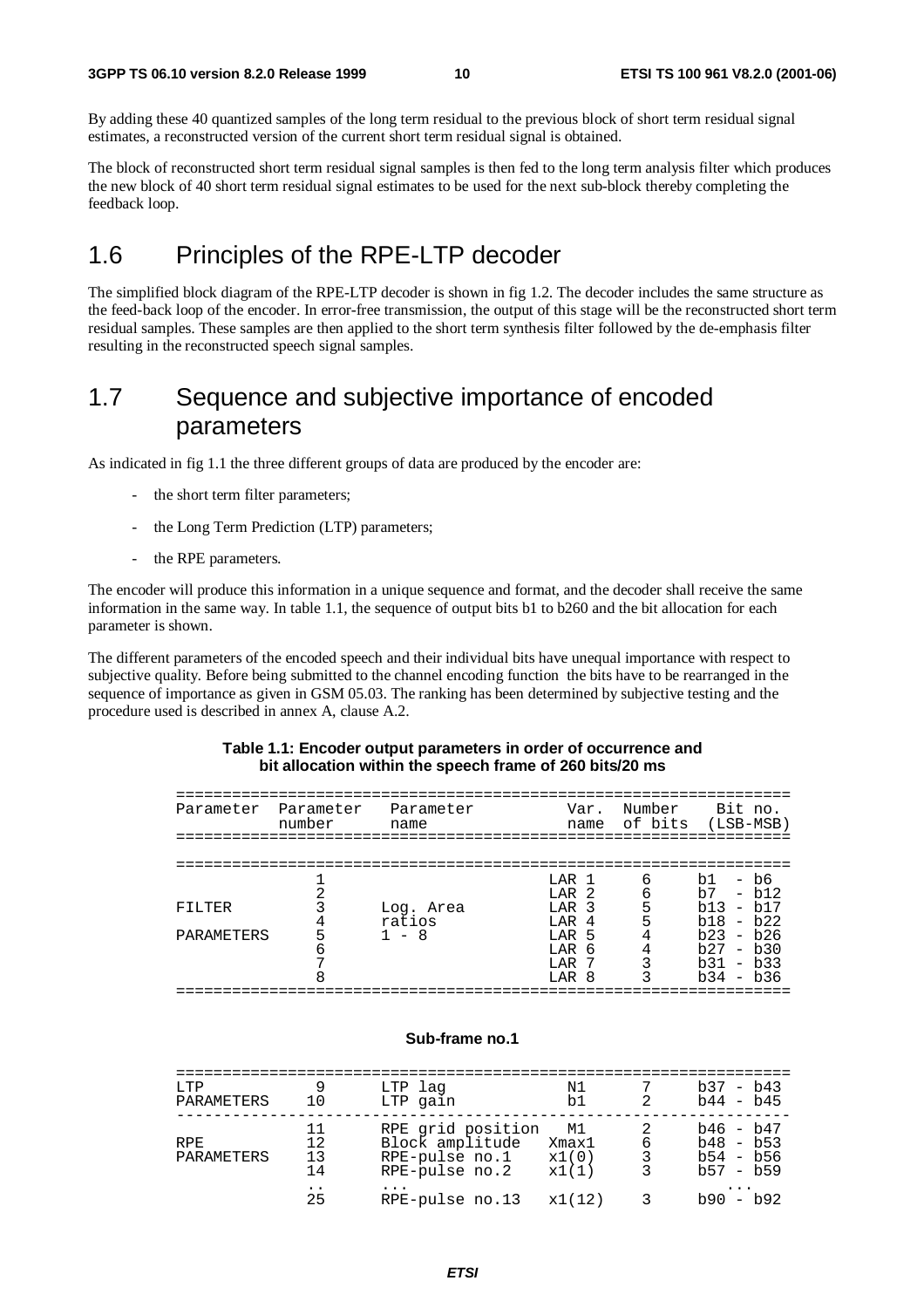|                    |                      | <b>OUD-HANG HU.</b> Z                                                    |                               |                |                                                                  |
|--------------------|----------------------|--------------------------------------------------------------------------|-------------------------------|----------------|------------------------------------------------------------------|
| T.TP<br>PARAMETERS | 26<br>2.7            | LTP lag<br>LTP gain                                                      | N <sub>2</sub><br>b2          | $\mathfrak{D}$ | $b93 - b99$<br>$b100 - b101$                                     |
| RPF.<br>PARAMETERS | 28<br>29<br>30<br>31 | RPE grid position<br>Block amplitude<br>RPE-pulse no.1<br>RPE-pulse no.2 | M2<br>Xmax2<br>x2(0)<br>x2(1) | 2<br>6<br>3    | $b102 - b103$<br>$b104 - b109$<br>$b110 - b112$<br>$b113 - b115$ |
|                    | 42                   | RPE-pulse no.13                                                          | x2(12)                        | 3              | $b146 - b148$                                                    |
|                    |                      |                                                                          |                               |                |                                                                  |

#### ================================================================== **Sub-frame no.2**

#### **Table 1.1: Encoder output parameters in order of occurrence and bit allocation within the speech frame of 260 bits/20 ms**

#### **Sub-frame no.3**

| LTP        | 43  | LTP lag           | N <sub>3</sub> |                | $b149 - b155$ |
|------------|-----|-------------------|----------------|----------------|---------------|
| PARAMETERS | 44  | LTP gain          | b <sub>3</sub> | $\mathfrak{D}$ | $b156 - b157$ |
|            |     |                   |                |                |               |
|            | 45  | RPE grid position | M3             | 2              | $b158 - b159$ |
| <b>RPE</b> | 46  | Block amplitude   | Xmax3          | 6              | $b160 - b165$ |
| PARAMETERS | 47  | RPE-pulse no.1    | x3(0)          | 3              | $b166 - b168$ |
|            | 48  | RPE-pulse no.2    | x3(1)          | 3              | $b169 - b171$ |
|            | . . | .                 |                |                | .             |
|            | 59  | RPE-pulse no.13   | x3(12)         | 3              | $b202 - b204$ |
|            |     |                   |                |                |               |

#### **Sub-frame no.4**

| T.TP                     | 60                                                 | LTP lag                                                                                          | N4                                      | 7                     | $b205 - b211$                                                                     |
|--------------------------|----------------------------------------------------|--------------------------------------------------------------------------------------------------|-----------------------------------------|-----------------------|-----------------------------------------------------------------------------------|
| PARAMETERS               | 61                                                 | LTP gain                                                                                         | b4                                      | $\mathfrak{D}$        | $b212 - b213$                                                                     |
| <b>RPE</b><br>PARAMETERS | 62<br>63<br>64<br>65<br>$\ddot{\phantom{0}}$<br>76 | RPE grid position<br>Block amplitude<br>RPE-pulse no.1<br>RPE-pulse no.2<br>.<br>RPE-pulse no.13 | M4<br>Xmax4<br>x4(0)<br>x4(1)<br>x4(12) | 2<br>6<br>3<br>ζ<br>3 | $b214 - b215$<br>$b216 - b221$<br>$b222 - b224$<br>$b225 - b227$<br>$b258 - b260$ |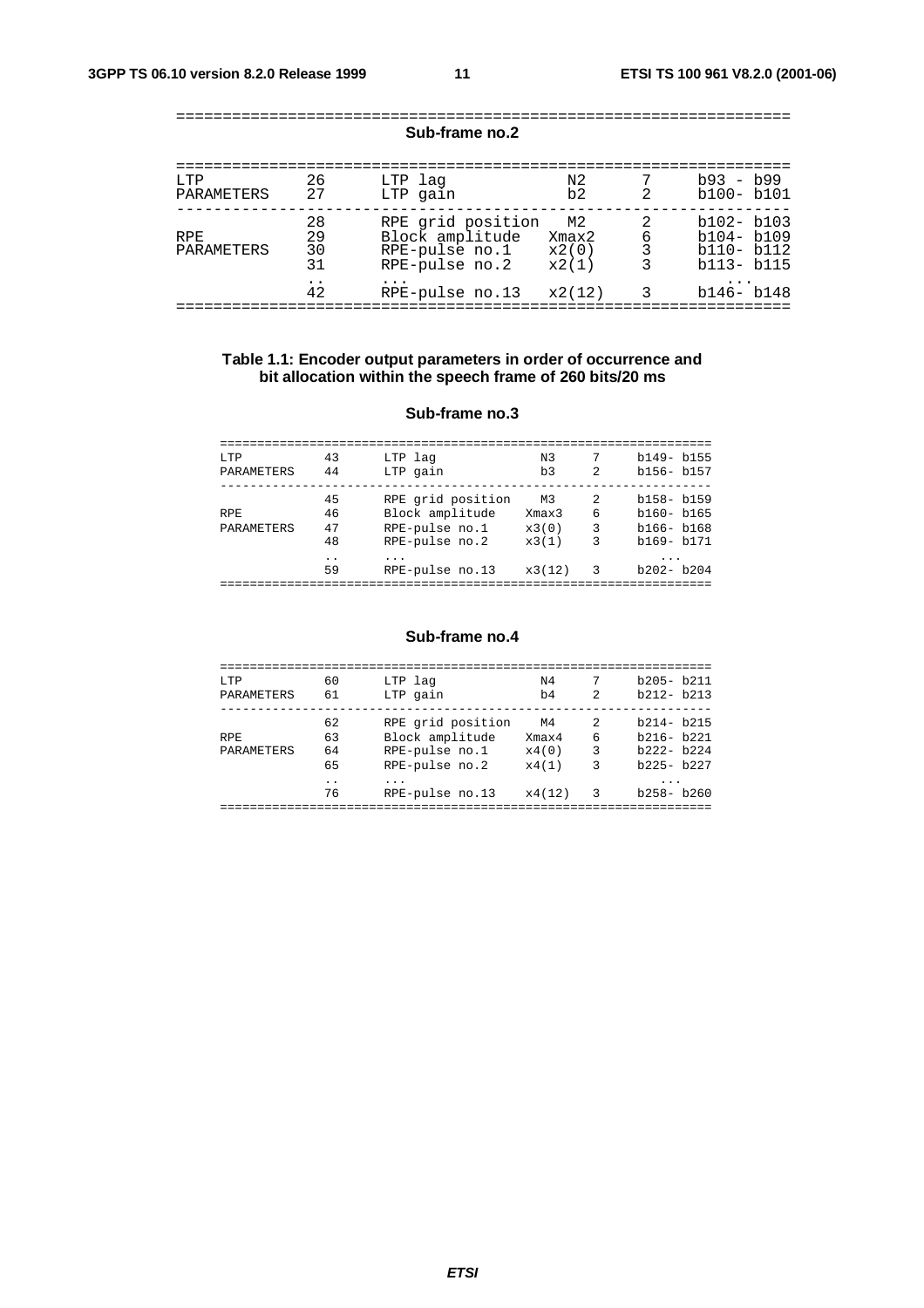







**Figure 1.2: Simplified block diagram of the RPE - LTP decoder**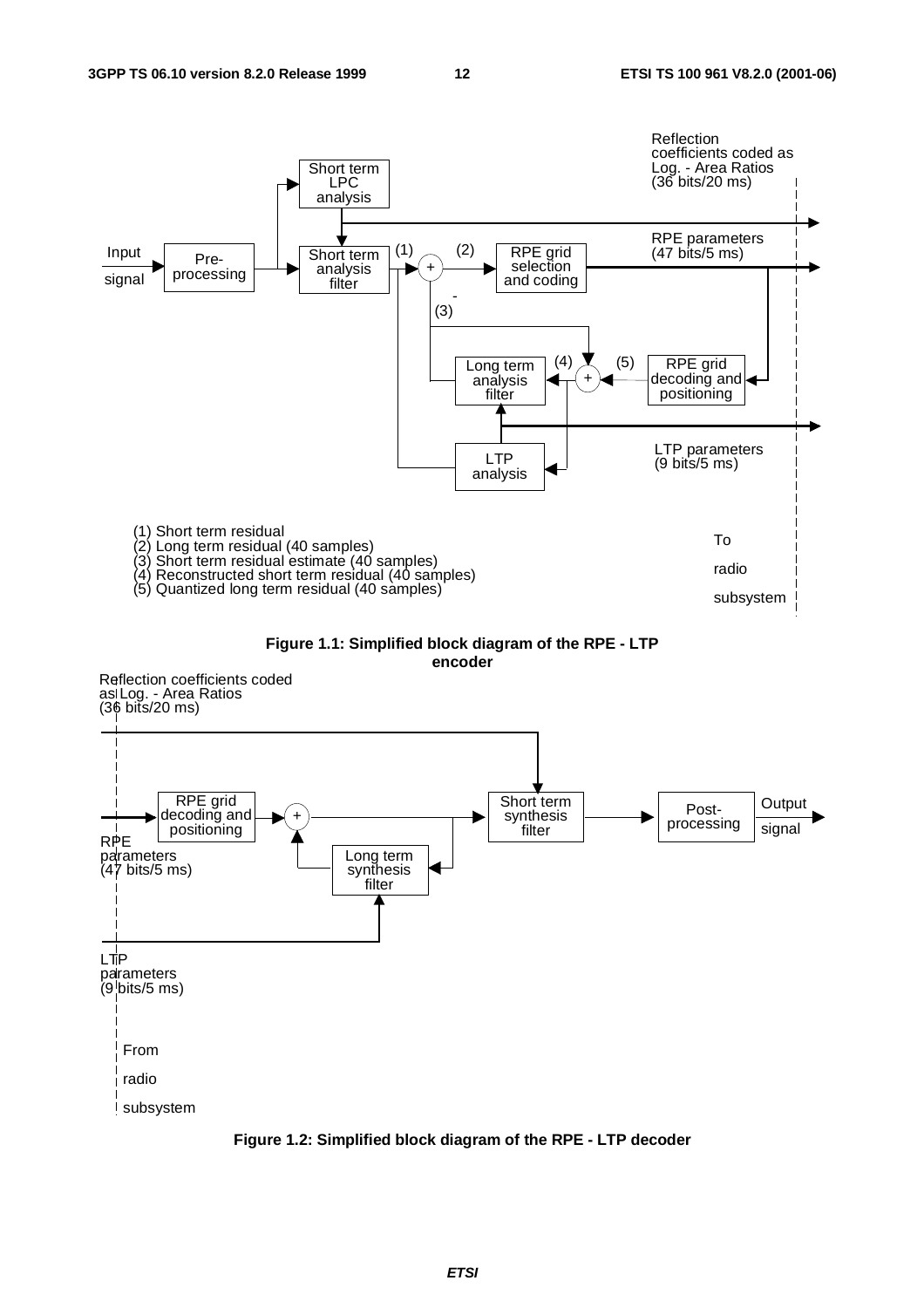### 2 Transmission characteristics

This clause specifies the necessary performance characteristics of the audio parts for proper functioning of the speech transcoder. Some transmission performance characteristics of the RPE-LTP transcoder are also given to assist the designer of the speech transcoder function. The information given here is redundant and the detailed specifications are contained in recommendation GSM 11.10.

The performance characteristics are referred to the 13 bit uniform PCM interface.

NOTE: To simplify the verification of the specifications, the performance limits may be referred to an A- or  $\mu$ law (PCS 1900) measurement interface according to ITU-T Recommendation G.711. In this way, standard measuring equipments for PCM systems can be utilized for measurements. The relationship between the 13 bit format and the A- or µ-law (PCS 1900) companded shall follow the procedures defined in clause 1.4.

### 2.1 Performance characteristics of the analogue/digital interfaces

Concerning 1) discrimination against out-of-band signals (sending) and 2) spurious out-of-band signals (receiving), the same requirements as defined in ETSI standard TE 04-15 (digital telephone, candidate NET33) apply.

### 2.2 Transcoder delay

Consider a back to back configuration where the parameters generated by the encoder are delivered to the speech decoder as soon as they are available.

The transcoder delay is defined as the time interval between the instant a speech frame of 160 samples has been received at the encoder input and the instant the corresponding 160 reconstructed speech samples have been out-put by the speech decoder at an 8 kHz sample rate.

The theoretical minimum delay which can be achieved is 20 ms. The requirement is that the transcoder delay should be less than 30 ms.

### 3 Functional description of the RPE-LTP codec

The block diagram of the RPE-LTP-coder is shown in figure 3.1. The individual blocks are described in the following clauses.

### 3.1 Functional description of the RPE-LTP encoder

The **Pre-processing clause** of the RPE-LTP encoder comprises the following two sub-blocks:

- Offset compensation (3.1.1);
- Pre-emphasis (3.1.2).

The **LPC analysis clause** of the RPE-LTP encoder comprises the following five sub-blocks:

- Segmentation (3.1.3);
- Auto-Correlation (3.1.4);
- Schur Recursion (3.1.5);
- Transformation of reflection coefficients to Log.-Area Ratios (3.1.6);
- Quantization and coding of Log.-Area Ratios (3.1.7).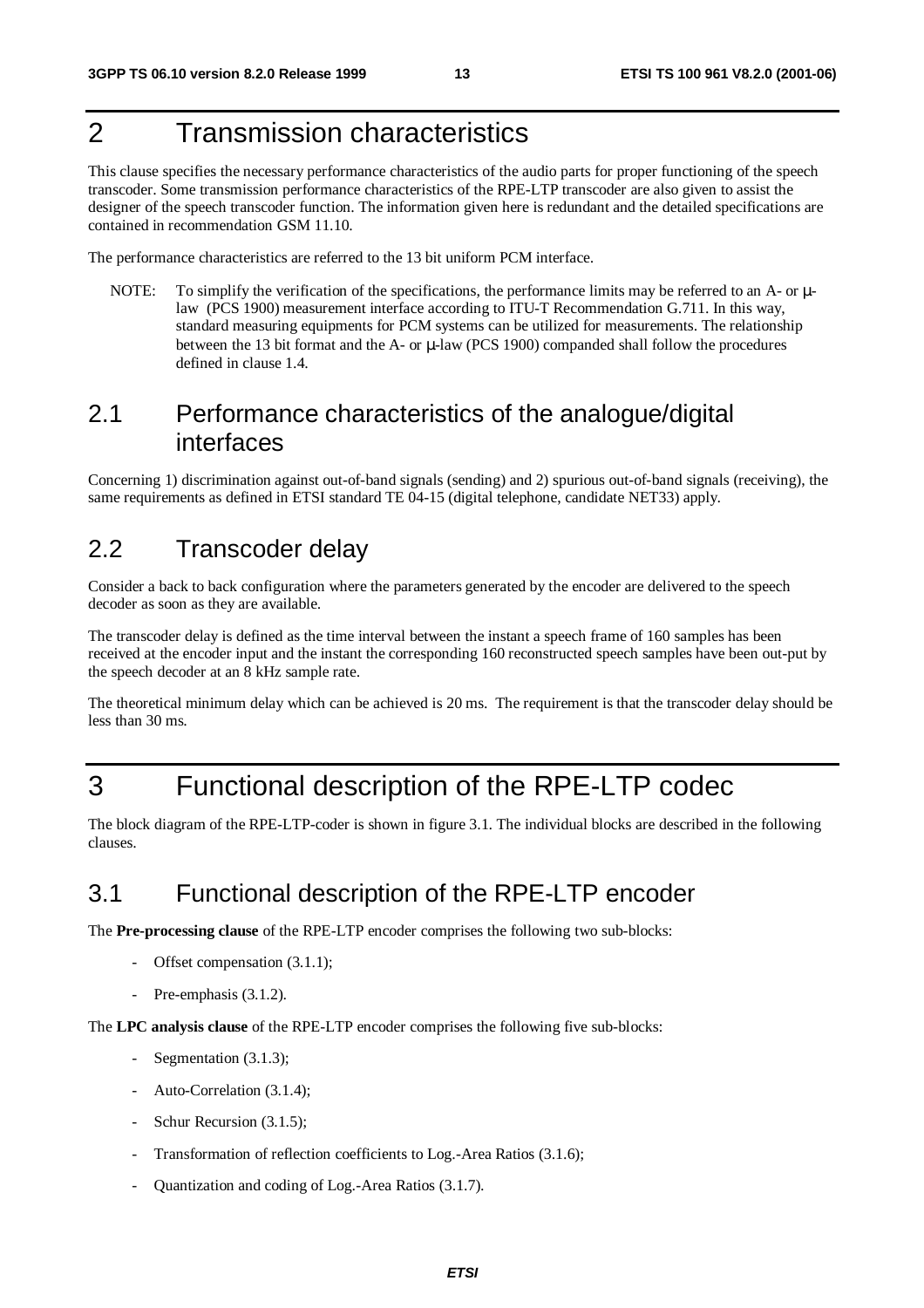The **Short term analysis filtering clause** of the RPE-LTP comprises the following four sub-blocks:

- Decoding of the quantized Log.-Area Ratios (LARs) (3.1.8);
- Interpolation of Log.-Area Ratios (3.1.9);
- Transformation of Log.-Area Ratios into reflection coefficients (3.1.10);
- Short term analysis filtering (3.1.11).

The **Long Term Predictor (LTP) clause** comprises 4 sub-blocks working on subsegments (3.1.12) of the short term residual samples:

- Calculation of LTP parameters (3.1.13);
- Coding of the LTP lags (3.1.14) and the LTP gains (3.1.15);
- Decoding of the LTP lags (3.1.14) and the LTP gains (3.1.15);
- Long term analysis filtering (3.1.16), and Long term synthesis filtering (3.1.17).

The **RPE encoding clause** comprises five different sub-blocks:

- Weighting filter (3.1.18);
- Adaptive sample rate decimation by RPE grid selection (3.1.19);
- APCM quantization of the selected RPE sequence (3.1.20);
- APCM inverse quantization (3.1.21);
- RPE grid positioning (3.1.22).

#### **Pre-processing clause**

#### 3.1.1 Offset compensation

Prior to the speech encoder an offset compensation, by a notch filter is applied in order to remove the offset of the input signal  $s_0$  to produce the offset-free signal  $s_{\rm of}$ .

 $s_{of}(k) = s_{0}(k) - s_{0}(k-1) + alpha* s_{of}(k-1)$  (3.1.1) alpha =  $32735*2^{-15}$ 

#### 3.1.2 Pre-emphasis

The signal  $s_{\alpha}$  is applied to a first order FIR pre-emphasis filter leading to the input signal s of the analysis clause.

 $s(k) = s_{of}(k) - beta * s_{of}(k-1)$  (3.1.2)

beta= 28180\*2-15

**LPC analysis clause**

#### 3.1.3 Segmentation

The speech signal s(k) is divided into non-overlapping frames having a length of  $T_0 = 20$  ms (160 samples). A new LPC-analysis of order p=8 is performed for each frame.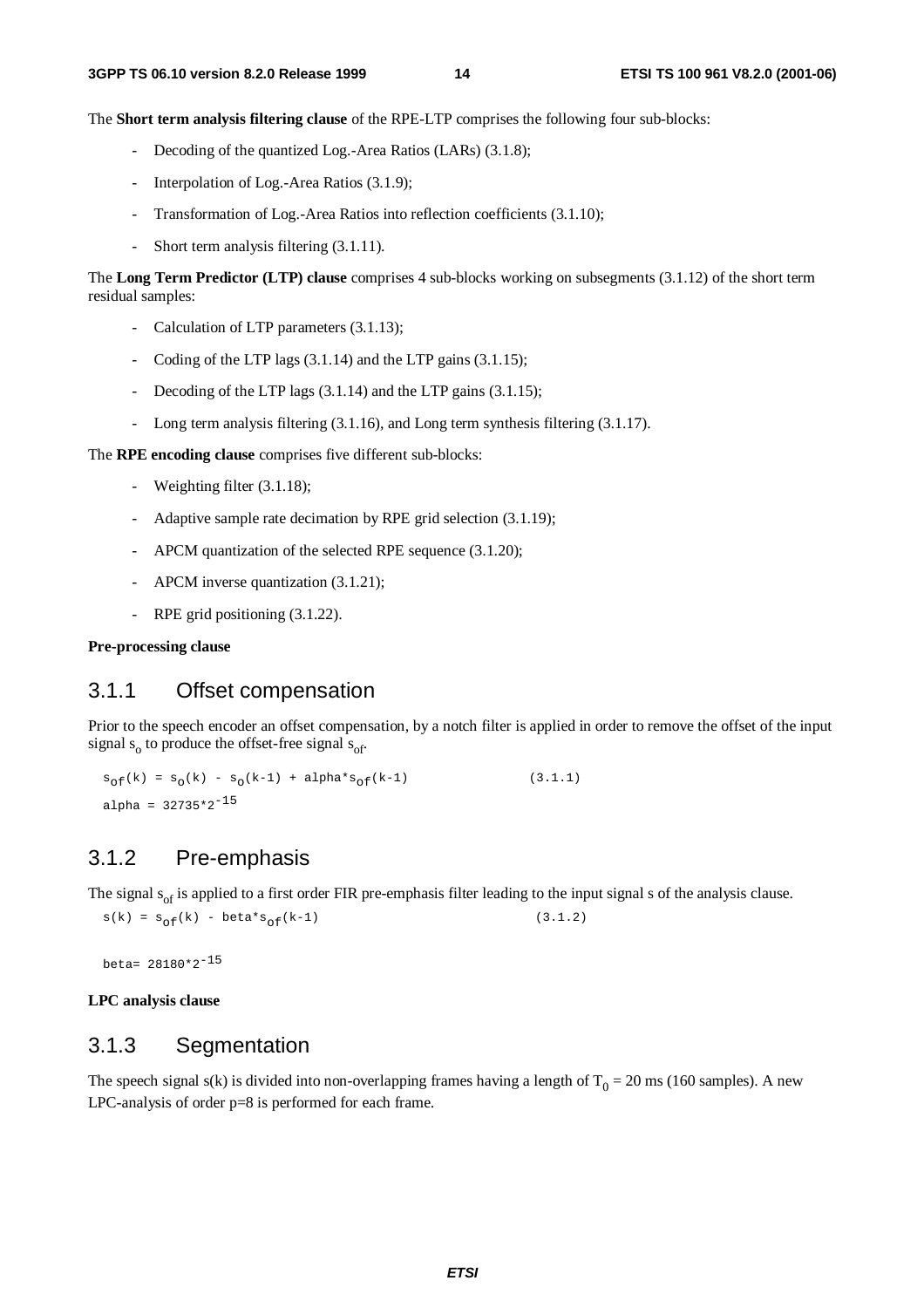#### 3.1.4 Autocorrelation

The first  $p+1 = 9$  values of the Auto-Correlation function are calculated by:

$$
ACF(k) = \sum_{i=k}^{159} s(i)s(i-k) \qquad k = 0, 1...8
$$
 (3.2)

#### 3.1.5 Schur Recursion

The reflection coefficients are calculated as shown in figure 3.2 using the Schur Recursion algorithm. The term "reflection coefficient" comes from the theory of linear prediction of speech (LPC), where a vocal tract representation consisting of series of uniform cylindrical clauses is assumed. Such a representation can be described by the reflection coefficients or the area ratios of connected clauses.

#### 3.1.6 Transformation of reflection coefficients to Log.-Area Ratios

The reflection coefficients  $r(i)$ ,  $(i=1..8)$ , calculated by the Schur algorithm, are in the range:

 $-1 \le r(i) \le +1$ 

Due to the favourable quantization characteristics, the reflection coefficients are converted into Log.-Area Ratios which are strictly defined as follows:

```
1 + r(i)Logarea(i) = \log_{10} (----------) (3.3)
             1 - r(i)
```
Since it is the companding characteristic of this transformation that is of importance, the following segmented approximation is used.

```
r(i) ; |r(i)| < 0.675LAR(i) = sign[r(i)]*[2|r(i)|-0.675] ; 0.675 <= |r(i)| < 0.950sign[r(i)]*[8|r(i)|-6.375] ; 0.950 <= |r(i)| <= 1.000
```
with the result that instead of having to divide and obtain the logarithm of particular values, it is merely necessary to multiply, add and compare these values.

(3.4)

The following equation (3.5) gives the inverse transformation.

```
LAR'(i) ; | LAR'(i) | <0.675
r'(i) = sign[ LAR'(i)] * [0.500 * | LAR'(i)]+0.337500] ; 0.675<=|LAR'(i)|<1.225
    sign[ LAR' (i)] * [0.125 * | LAR' (i)]+0.796875] ; 1.225<=|LAR'(i)|<=1.625
                                                     (3.5)
```
#### 3.1.7 Quantization and coding of Log.-Area Ratios

The Log.-Area Ratios LAR(i) have different dynamic ranges and different asymmetric distribution densities. For this reason, the transformed coefficients LAR(i) are limited and quantized differently according to the following equation  $(3.6)$ , with LAR $<sub>c</sub>(i)$  denoting the quantized and integer coded version of LAR $(i)$ .</sub>

| LAR <sub>C</sub> (i) = Nint $\{A(i) * LAR(i) + B(i)\}\$ | (3.6)  |
|---------------------------------------------------------|--------|
| with                                                    |        |
| Nint ${z}$ = int ${x+sign{z}*0.5}$                      | (3.6a) |

Function Nint defines the rounding to the nearest integer value, with the coefficients A(i), B(i), and different extreme values of  $LAR_c(i)$  for each coefficient  $LAR(i)$  given in table 3.1.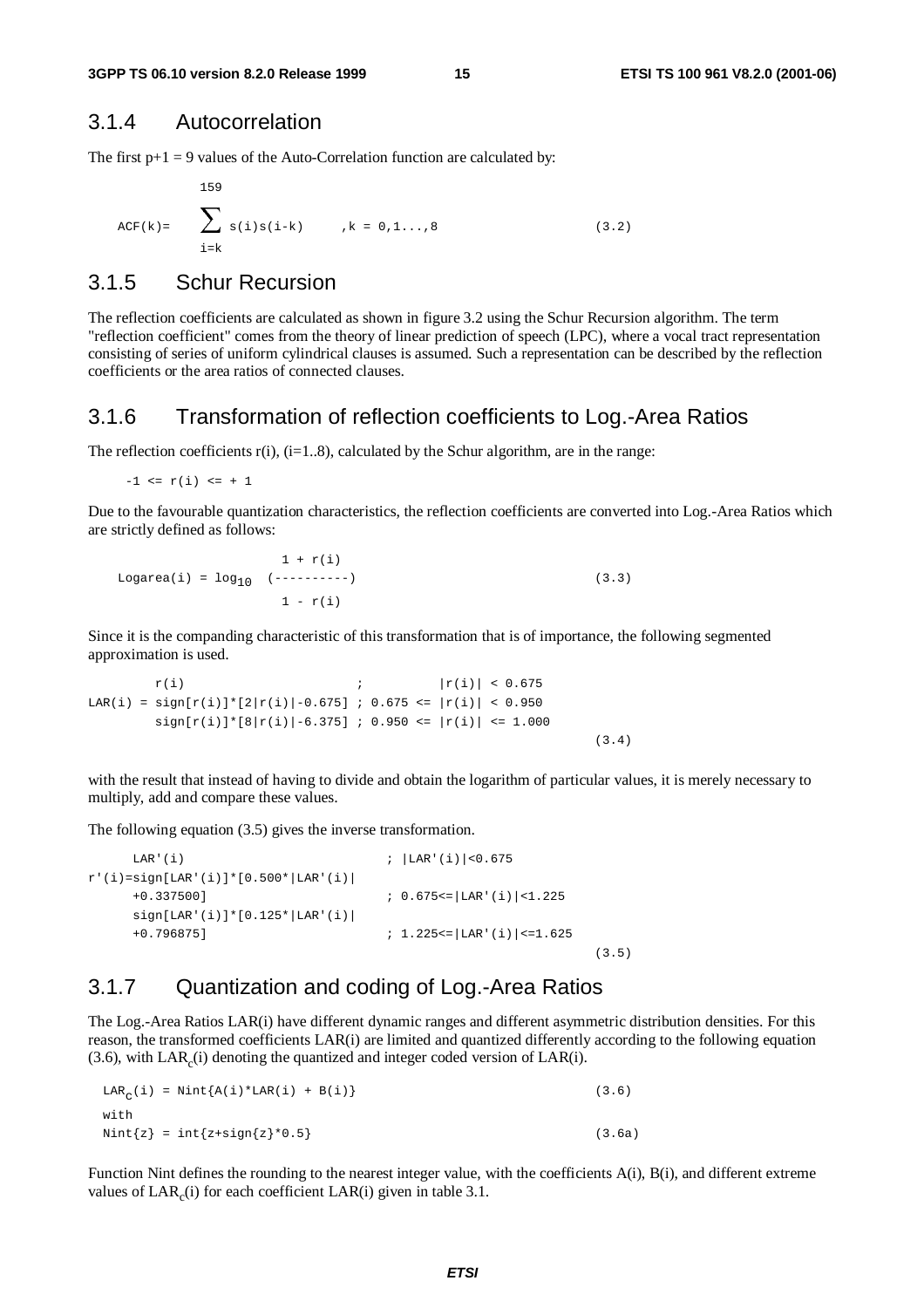| <b>LAR No i</b> | A(i)   | B(i)     | <b>Minimum</b><br>LAR <sub>c</sub> (i) | <b>Maximum</b><br>LAR <sub>c</sub> (i) |
|-----------------|--------|----------|----------------------------------------|----------------------------------------|
|                 | 20,000 | 0.000    | $-32$                                  | $+31$                                  |
| າ               | 20.000 | 0.000    | $-32$                                  | $+31$                                  |
| 3               | 20,000 | 4.000    | $-16$                                  | $+15$                                  |
|                 | 20,000 | $-5.000$ | -16                                    | $+15$                                  |
| 5               | 13.637 | 0.184    | - 8                                    | $+7$                                   |
| 6               | 15.000 | $-3.500$ | - 8                                    | $+7$                                   |
|                 | 8.334  | $-0.666$ | - 4                                    | $+3$                                   |
| 8               | 8.824  | $-2.235$ | - 4                                    | $+3$                                   |

**Table 3.1: Quantization of the Log.-Area Ratios LAR(i)**

#### **Short-term analysis filtering clause**

The current frame of the speech signal s is retained in memory until calculation of the LPC parameters LAR(i) is completed. The frame is then read out and fed to the short term analysis filter of order p=8. However, prior to the analysis filtering operation, the filter coefficients are decoded and pre-processed by interpolation.

#### 3.1.8 Decoding of the quantized Log.-Area Ratios

In this block the quantized and coded Log.-Area Ratios  $(LAR<sub>c</sub>(i))$  are decoded according to equation (3.7).

LAR''(i) = ( LAR<sub>c</sub>(i) - B(i) )/ A(i) (3.7)

#### 3.1.9 Interpolation of Log.-Area Ratios

To avoid spurious transients which may occur if the filter coefficients are changed abruptly, two subsequent sets of Log.-Area Ratios are interpolated linearly. Within each frame of 160 analysed speech samples the short term analysis filter and the short term synthesis filter operate with four different sets of coefficients derived according to table 3.2.

|        | $LAR'_{J}(i) =$                           |
|--------|-------------------------------------------|
| 012    | $0.75$ *LAR' 'J-1(i) + 0.25*LAR' 'J(i)    |
| 1326   | $0.50*$ LAR' 'J-1(i) + $0.50*$ LAR' 'J(i) |
| 2739   | $0.25$ *LAR' 'J-1(i) + 0.75*LAR' 'J(i)    |
| 40.159 | $LAR'$ ' $J(i)$                           |

**Table 3.2: Interpolation of LAR parameters (J=actual segment)**

#### 3.1.10 Transformation of Log.-Area Ratios into reflection coefficients

The reflection coefficients are finally determined using the inverse transformation according to equation (3.5).

#### 3.1.11 Short term analysis filtering

The Short term analysis filter is implemented according to the lattice structure depicted in figure 3.3.

 $d_0(k) = s(k)$  (3.8a)  $u_0(k) = s(k)$  (3.8b)  $d_i(k) = d_{i-1}(k) + r'_{i} * u_{i-1}(k-1)$  with  $i=1,...8$  (3.8c)  $u_i(k) = u_{i-1}(k-1) + r'_{i} * d_{i-1}(k)$  with  $i=1,...8$  (3.8d)  $d(k) = d_8(k)$  (3.8e)

**Long-Term Predictor (LTP) clause**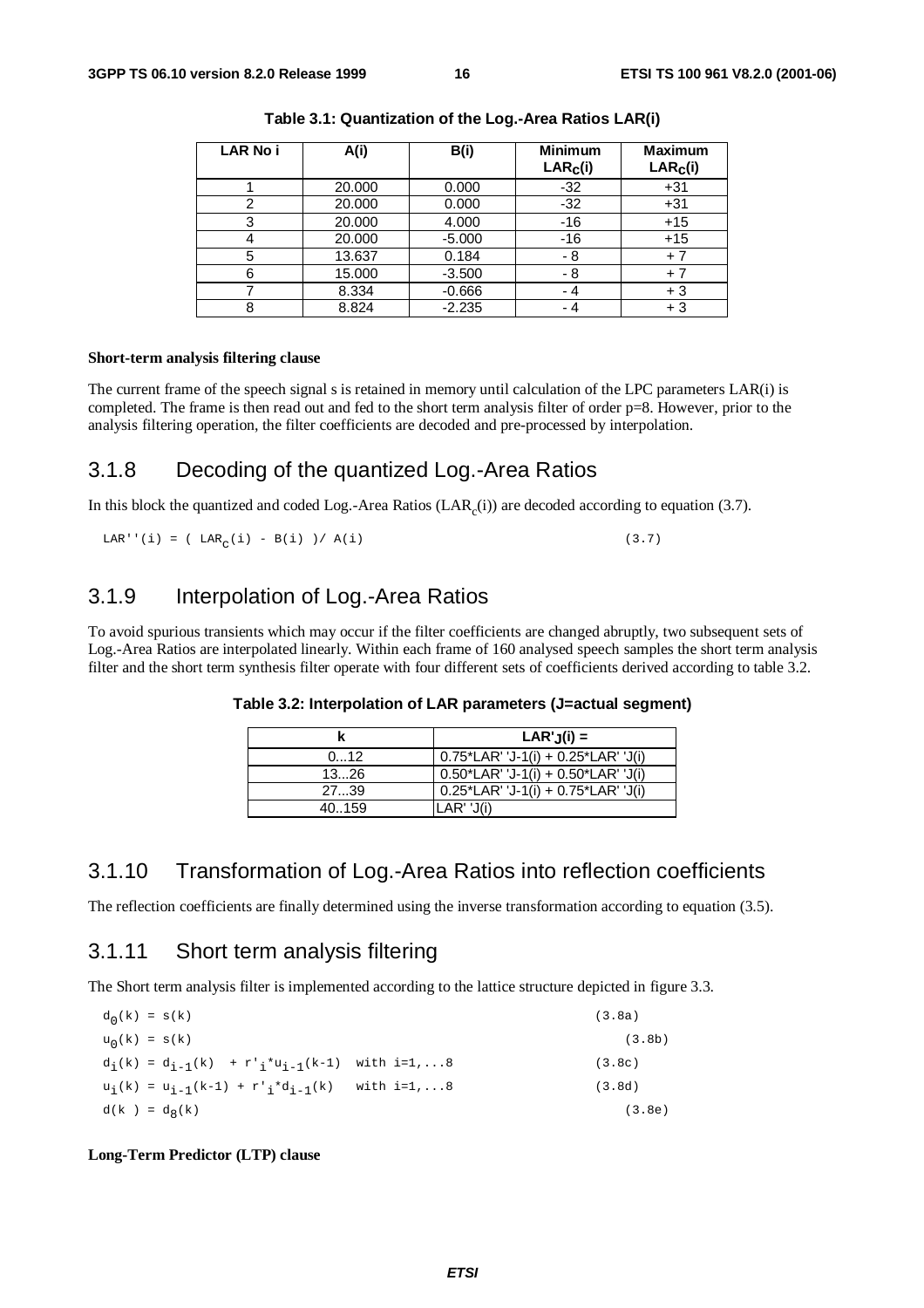#### 3.1.12 Sub-segmentation

Each input frame of the short term residual signal contains 160 samples, corresponding to 20 ms. The long term correlation is evaluated four times per frame, for each 5 ms subsegment. For convenience in the following, we note j=0,...,3 the sub-segment number, so that the samples pertaining to the j-th sub-segment of the residual signal are now denoted by  $d(k_j+k)$  with  $j = 0,...,3$ ;  $k_j = k_0 + j*40$  and  $k = 0,...,39$  where  $k_0$  corresponds to the first value of the current frame.

#### 3.1.13 Calculation of the LTP parameters

For each of the four sub-segments a long term correlation lag  $N_j$ , (j=0,...,3), and an associated gain factor  $b_j$ , (j=0,...,3) are determined. For each sub-segment, the determination of these parameters is implemented in three steps.

1) The first step is the evaluation of the cross-correlation  $R_j$ (lambda) of the current sub-segment of short term residual signal  $d(k_j+i)$ , (i=0,...,39) and the previous samples of the reconstructed short term residual signal d'(kj +i), (i=-120,...,-1):

$$
R_{j}(\text{lambda}) = \sum_{i=0}^{39} d(k_{j}+i)*d'(k_{j}+i-\text{lambda}) ; k_{j} = k_{0} + j*40
$$
\n
$$
\text{lambda} = 40, ..., 120
$$

The cross-correlation is evaluated for lags lambda greater than or equal to 40 and less than or equal to 120, i.e. corresponding to samples outside the current sub-segment and not delayed by more than two sub-segments.

2) The second step is to find the position  $N_i$  of the peak of the cross-correlation function within this interval:

(3.9)

$$
R_{j}(N_{j}) = \max \{ R_{j}(\text{lambda}) ; \text{lambda} = 40..120 \};
$$
  

$$
j = 0, ..., 3
$$
 (3.10)

3) The third step is the evaluation of the gain factor  $b_i$  according to:

$$
b_{j} = R_{j}(N_{j}) / S_{j}(N_{j}); \t j = 0,...,3 \t (3.11)
$$
  
with  

$$
39
$$
  

$$
S_{j}(N_{j}) = \sum_{i=0}^{3} d^{2} (k_{j} + i - N_{j}); \t j = 0,...,3 \t (3.12)
$$

It is clear that the last 120 samples of the reconstructed short term residual signal  $d'(k_j+i)$ , (i=-120,...,-1) shall be retained until the next sub-segment so as to allow the evaluation of the relations (3.9),...,(3.12).

#### 3.1.14 Coding/Decoding of the LTP lags

The long term correlation lags  $N_j$ ,  $(j=0,...,3)$  can have values in the range (40,..., 120), and so shall be coded using 7 bits with:

 $N_{c,i} = N_{i}$ ; j = 0,...,3 (3.13)

At the receiving end, assuming an error free transmission, the decoding of these values will restore the actual lags:

 $N_j' = N_{c,j};$  (3.14)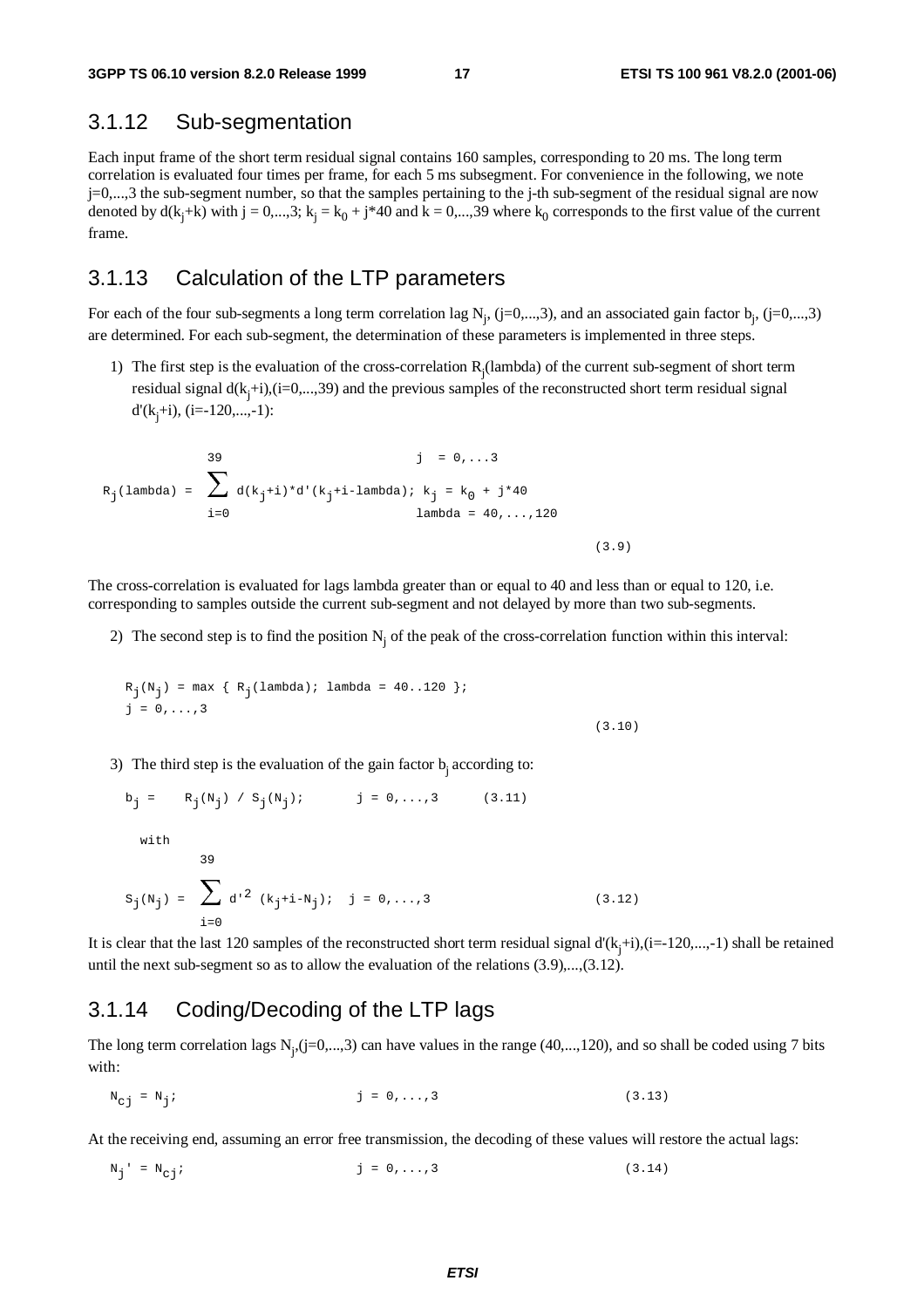### 3.1.15 Coding/Decoding of the LTP gains

The long term prediction gains  $b_j$ ,  $(j=0,...,3)$  are encoded with 2 bits each, according to the following algorithm:

if  $b_j \leq DLB(i)$  then  $b_{cj} = 0; i=0$ if  $DLB(i-1) < b_j \leq DLB(i)$  then  $b_{c,j} = i; i=1,2$  (3.15) if  $DLB(i-1) < b_j$  then  $b_{c,j} = 3; i=3$ 

where  $DLB(i),(i=0,...,2)$  denotes the decision levels of the quantizer, and  $b_{ci}$  represents the coded gain value. Decision levels and quantizing levels are given in table 3.3.

| <b>Decision level</b> | <b>Quantizing level</b> |
|-----------------------|-------------------------|
| DLB(i)                | ר IC                    |
| በ 2                   | 0.10                    |
| 0.5                   | 0.35                    |
| א ר                   | 0.65                    |
|                       |                         |

**Table 3.3: Quantization table for the LTP gain**

The decoding rule is implemented according to:

$$
b_{j} = QLB(b_{cj}) \; ; \; j = 0, ..., 3
$$
 (3.16)

where  $QLB(i),(i=0,...,3)$  denotes the quantizing levels, and  $b_j$  represents the decoded gain value (see table 3.3).

#### 3.1.16 Long term analysis filtering

The short term residual signal  $d(k_0+k)$ ,  $(k=0,...,159)$  is processed by sub-segments of 40 samples. From each of the four sub-segments (j=0,...,3) of short term residual samples, denoted here  $d(k_j+k)$ , (k=0,...,39), an estimate  $d''(k_j+k)$ ,  $(k=0,...,39)$  of the signal is subtracted to give the long term residual signal  $e(k_j+k)$ ,  $(k=0,...,39)$  (see figure 3.1):

 $j = 0, \ldots, 3$  $e(k_j+k) = d(k_j+k) - d''(k_j+k)$  ; k = 0,...,39 (3.17)  $k_j = k_0 + j*40$ 

Prior to this subtraction, the estimated samples d"(k<sub>j</sub>+k) are computed from the previously reconstructed short term residual samples d', adjusted to the current sub-segment LTP lag  $N_j$  and weighted with the sub-segment LTP gain b<sub>j</sub>:

 $j = 0, \ldots, 3$ d"(k<sub>j</sub>+k) = b<sub>j</sub>'\*d'(k<sub>j</sub>+k-N<sub>j</sub>') ; k = 0,...,39 (3.18)  $k_j = k_0 + j*40$ 

#### 3.1.17 Long term synthesis filtering

The reconstructed long term residual signal e'( $k_0+k$ ),( $k=0,...,159$ ) is processed by sub-segments of 40 samples. To each sub-segment, denoted here  $e'(k_j+k)$ ,  $(k=0,...,39)$ , the estimate  $d''(k_j+k)$ ,  $(k=0,...,39)$  of the signal is added to give the reconstructed short term residual signal d'(k<sub>j</sub>+k),(k=0,...,39):

$$
j = 0, ..., 3
$$
  
\n
$$
d'(k_{j} + k) = e'(k_{j} + k) + d''(k_{j} + k) \qquad i \quad k = 0, ..., 39
$$
  
\n
$$
k_{j} = k_{0} + j^{*}40
$$
\n(3.19)

**RPE encoding clause**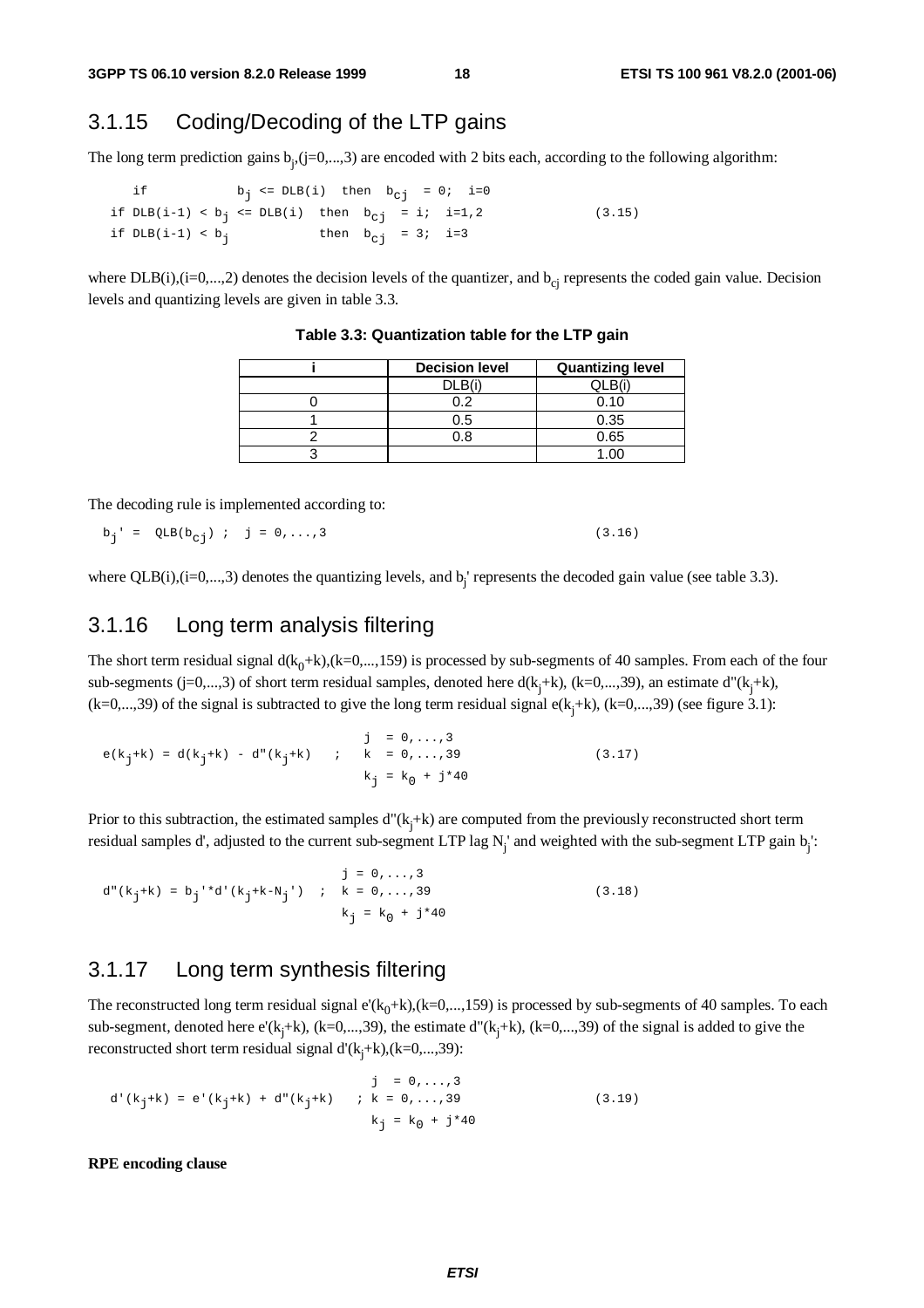#### 3.1.18 Weighting Filter

A FIR "block filter" algorithm is applied to each sub-segment by convolving 40 samples e(k) with the impulse response  $H(i)$ ; i=0,...,10 (see table 3.4).

**Table 3.4: Impulse response of block filter (weighting filter)**

|               |      | (6)  | $\mathbf{r}$<br>- | 2(8) | (9) | 0(10)                                   |
|---------------|------|------|-------------------|------|-----|-----------------------------------------|
| $H(i)*2^{13}$ | 8192 | 5741 | 2054              |      | 374 | 10/<br>$\overline{\phantom{0}}$<br>+ت ا |

 $|H(Omega=0)| = 2.779;$ 

 $\overline{1}$ 

The conventional convolution of a sequence having 40 samples with an 11-tap impulse response would produce 40+11-1=50 samples. In contrast to this, the "block filter" algorithm produces the 40 central samples of the conventional convolution operation. For notational convenience the block filtered version of each sub-segment is denoted by  $x(k)$ ,  $k=0,\ldots,39$ .

$$
x(k) = \sum_{i=0}^{10} H(i) * e(k+5-i)
$$
 with  $k = 0,...,39$  (3.20)  
NOTE:  $e(k+5-i) = 0$  for  $k+5-i<0$  and  $k+5-i>39$ .

#### 3.1.19 Adaptive sample rate decimation by RPE grid selection

For the next step, the filtered signal x is down-sampled by a ratio of 3 resulting in 3 interleaved sequences of lengths 14, 13 and 13, which are split up again into 4 sub-sequences  $x_m$  of length 13:

 $x_m(i) = x(k_i+m+3*i)$  ; i = 0,...,12 (3.21)  $m = 0, \ldots, 3$ 

with m denoting the position of the decimation grid. According to the explicit solution of the RPE mean squared error criterion, the optimum candidate sub-sequence  $x_M$  is selected which is the one with the maximum energy:

$$
E_M = \max_{m} \sum_{i=0}^{12} x_m^2(i) \qquad ; \quad m = 0, ..., 3
$$
 (3.22)

The optimum grid position M is coded as  $M_c$  with 2 bits.

### 3.1.20 APCM quantization of the selected RPE sequence

The selected sub-sequence  $x_M(i)$  (RPE sequence) is quantized, applying APCM (Adaptive Pulse Code Modulation). For each RPE sequence consisting of a set of 13 samples  $x_M(i)$ , the maximum  $x_{max}$  of the absolute values  $|x_M(i)|$  is selected and quantized logarithmically with 6 bits as  $x_{\text{maxc}}$  as given in table 3.5.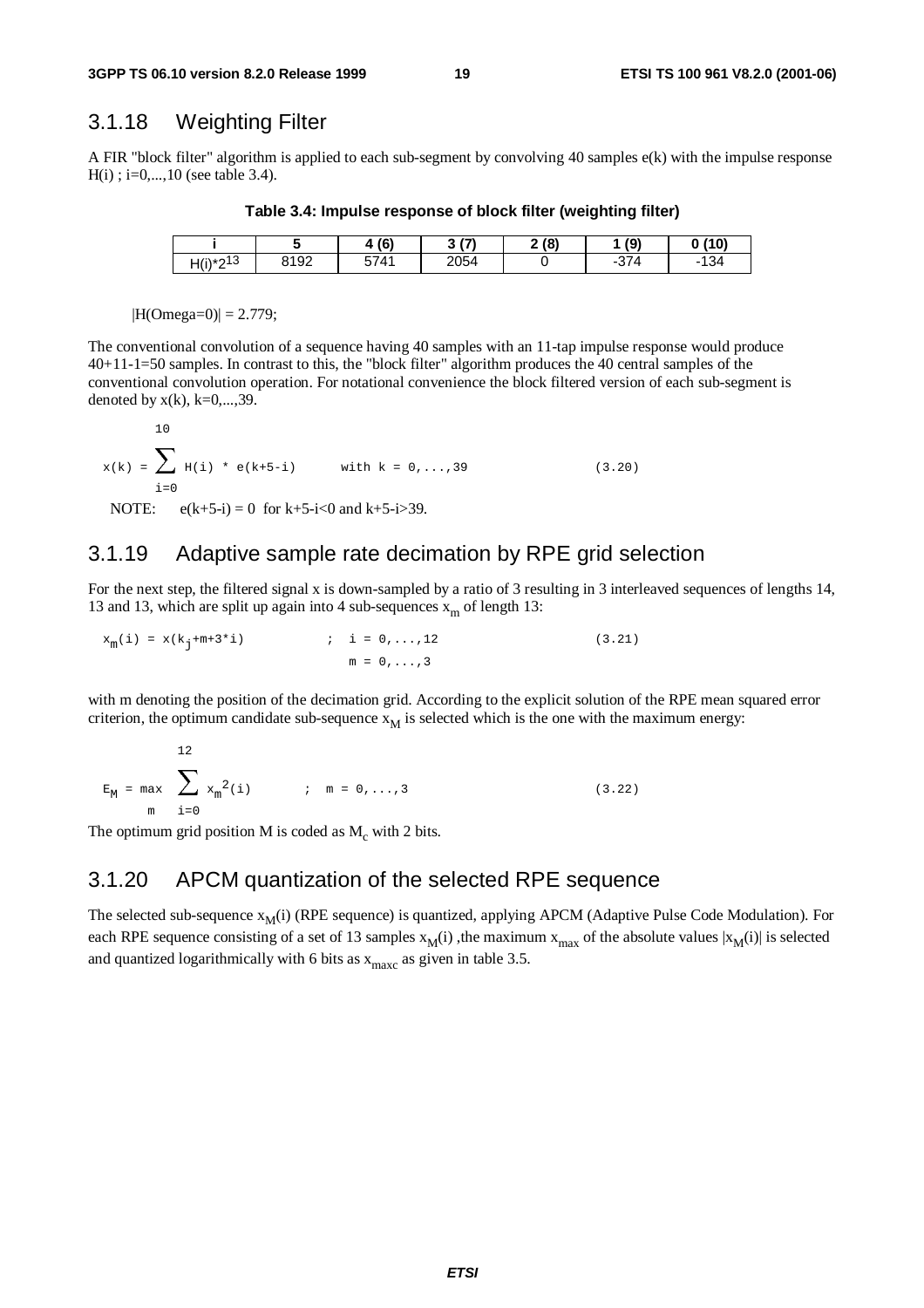| xmax                   | x'max        | xmaxc                        | xmax                       | x'max          | xmaxc    |
|------------------------|--------------|------------------------------|----------------------------|----------------|----------|
| 0.031                  |              |                              | 20482303                   | 2303           |          |
| 32<br>63               | 31<br>63     | 0<br>1                       | 2304  2559                 | 2559           | 32<br>33 |
| 64<br>95               | 95           |                              | 25602815                   | 2815           | 34       |
| 96127                  | 127          | $\overline{\mathbf{c}}$<br>3 | 28163071                   | 3071           | 35       |
| 128 159                | 159          | 4                            | 30723327                   | 3327           | 36       |
| 160 191                | 191          | 5                            | 33283583                   | 3583           | 37       |
| 192., 223              | 223          | 6                            | 3584  3839                 | 3839           | 38       |
| 224  255               | 255          | $\overline{7}$               | 38404095                   | 4095           | 39       |
| 256287                 | 287          | 8                            | 40964607                   | 4607           | 40       |
| 288319                 | 319          | 9                            | 4608  5119                 | 5119           | 41       |
| 320351                 | 351          | 10                           | 51205631                   | 5631           | 42       |
| 352383                 | 383          | 11                           | 5632 6143                  | 6143           | 43       |
| 384415                 | 415          | 12                           | 6144  6655                 | 6655           | 44       |
| 416447                 | 447          | 13                           | 66567167                   | 7167           | 45       |
| 448479                 | 479          | 14                           | 71687679                   | 7679           | 46       |
| 480511                 | 511          | 15                           | 76808191                   | 8191           | 47       |
| 512575                 | 575          | 16                           | 81929215                   | 9215           | 48       |
| 576639                 | 639          | 17                           | 921610239                  | 10239          | 49       |
| 640703                 | 703          | 18                           | 10240  11263               |                | 50       |
| 704  767               | 767          | 19                           | 11264  12287               | 11263<br>12287 | 51       |
| 768831                 | 831          | 20                           | 12288  13311               | 13311          | 52       |
| 832895                 | 895          | 21                           | 1331214335                 | 14335          | 53       |
| 896959                 | 959          | 22                           | 14336  15359               | 15359          | 54       |
| 9601023                | 1023         | 23                           | 15360  16383               | 16383          | 55       |
| 1024  1151             | 1151         | 24                           | 16384  18431               | 18431          | 56       |
|                        | 1279         |                              |                            |                | 57       |
| 11521279<br>12801407   | 1407         | 25<br>26                     | 1843220479<br>20480  22527 | 20479<br>22527 | 58       |
|                        | 1535         | 27                           | 22528  24575               | 24575          |          |
| 14081535<br>15361663   | 1663         | 28                           | 2457626623                 | 26623          | 59<br>60 |
|                        |              |                              |                            |                |          |
| 1664  1791<br>17921919 | 1791<br>1919 | 29<br>30                     | 26624  28671<br>2867230719 | 28671<br>30719 | 61<br>62 |
|                        |              |                              |                            |                |          |
| 19202047               | 2047         | 31                           | 30720  32767               | 32767          | 63       |

For the normalization, the 13 samples are divided by the decoded version  $x'_{max}$  of the block maximum. Finally, the normalized samples:

 $x^{\,\prime}\,(\,i\,) \ =\ x_{M}(\,i\,)\,/\,x^{\,\prime}\,_{\,max} \ \ i \qquad i=0\,,\,\ldots\,, 12 \tag{3.23}$ 

are quantized uniformly with three bits to  $x_{MC}(i)$  as given in table 3.6.

| Table 3.6: Quantization of the normalized RPE-samples |
|-------------------------------------------------------|
|-------------------------------------------------------|

| $x^{1*}2^{15}$<br>(Interval-limits) | <sub>2™</sub> *2 <sup>15</sup> | $x_{Mc}$<br>(Channel) |
|-------------------------------------|--------------------------------|-----------------------|
| $-32768 -24577$                     | -28672                         | $0 = 000$             |
| $-24576 -16385$                     | $-20480$                       | $1 = 001$             |
| $-16384 -8193$                      | $-12288$                       | $2 = 010$             |
| $-8192 -1$                          | $-4096$                        | $3 = 011$             |
| 8191<br>0                           | 4096                           | $4 = 100$             |
| 8192 16383                          | 12288                          | $5 = 101$             |
| 16384  24575                        | 20480                          | $6 = 110$             |
| 24576  32767                        | 28672                          | $7 = 111$             |

### 3.1.21 APCM inverse quantization

The  $x_{Mc}(i)$  are decoded to  $x_M'(i)$  and denormalized using the decoded value  $x'_{max}$  leading to the decoded sub-sequence  $x'_M(i)$ .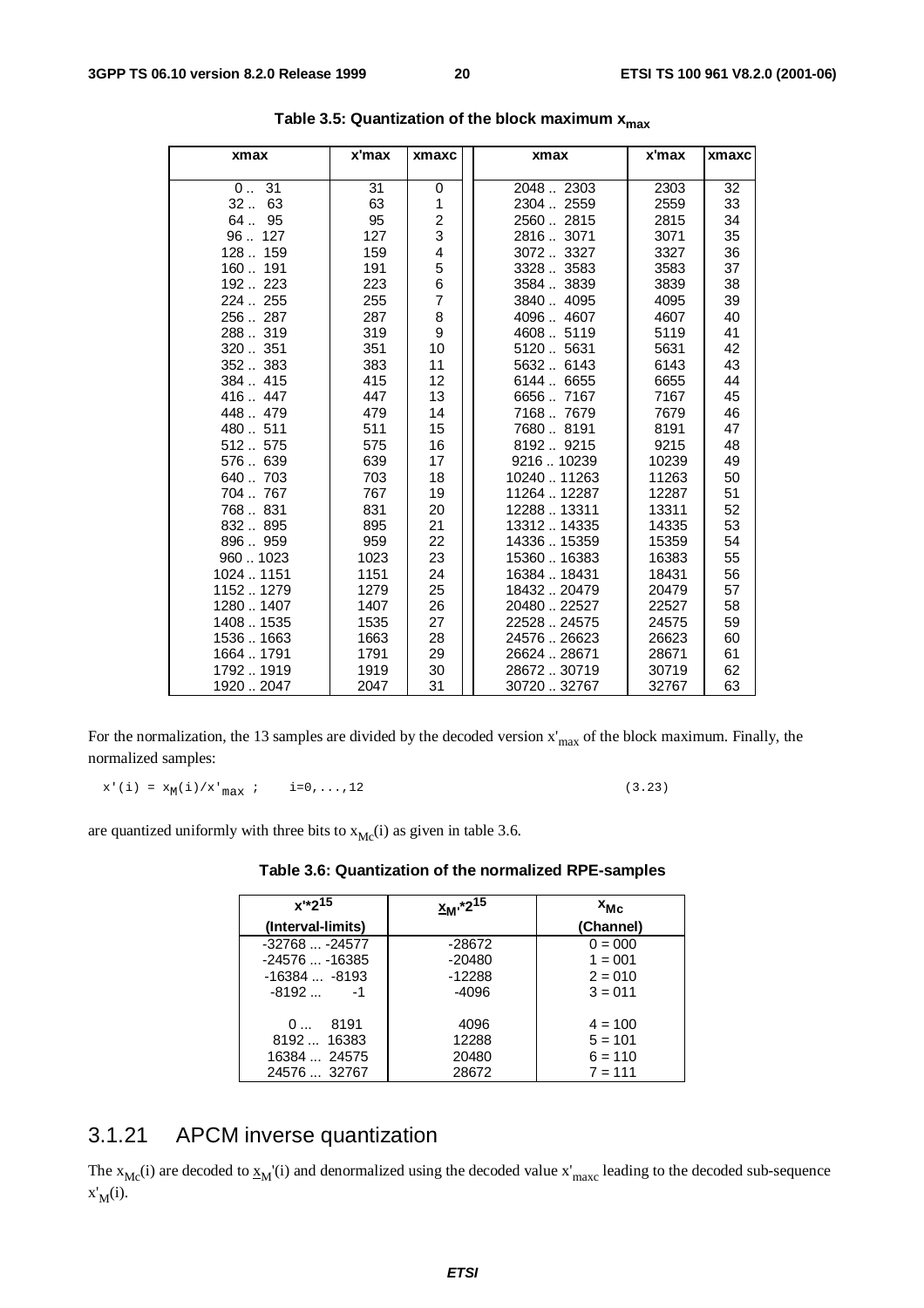### 3.1.22 RPE grid positioning

The quantized sub-sequence is upsampled by a ratio of 3 by inserting zero values according to the grid position given with Mc.

### 3.2 Decoder

The decoder comprises the following 4 clauses. Most of the sub-blocks are also needed in the encoder and have been described already. Only the short term synthesis filter and the de-emphasis filter are added in the decoder as new sub-blocks.

- RPE decoding clause (3.2.1);
- Long Term Prediction clause (3.2.2);
- Short term synthesis filtering clause (3.2.3);
- Post-processing  $(3.2.4)$ .

The complete block diagram for the decoder is shown in figure 3.4. The variables and parameters of the decoder are marked by the index r to distinguish the received values from the encoder values.

#### 3.2.1 RPE decoding clause

The input signal of the long term synthesis filter (reconstruction of the long term residual signal) is formed by decoding and denormalizing the RPE-samples (APCM inverse quantization - 3.1.21) and by placing them in the correct time position (RPE grid positioning - 3.1.22). At this stage, the sampling frequency is increased by a factor of 3 by inserting the appropriate number of intermediate zero-valued samples.

#### 3.2.2 Long Term Prediction clause

The reconstructed long term residual signal  $e_r$  is applied to the long term synthesis filter (see 3.1.16 and 3.1.17) which produces the reconstructed short term residual signal  $d_r$  for the short term synthesizer.

#### 3.2.3 Short term synthesis filtering clause

The coefficients of the short term synthesis filter (see figure 3.5) are reconstructed applying the identical procedure to that in the encoder (3.1.8 - 3.1.10). The short term synthesis filter is implemented according to the lattice structure depicted in figure 3.5.

|           | $s_{r(0)}(k) = d_r'(k)$                                                                                                       |                    | (3.24a) |
|-----------|-------------------------------------------------------------------------------------------------------------------------------|--------------------|---------|
|           | $s_{r(i)}(k) = s_{r(i-1)}(k) - r_{r'(9-i)} * v_{8-i}(k-1); i = 1,,8$                                                          |                    |         |
|           |                                                                                                                               |                    | (3.24b) |
|           | ${\tt v}_{9-i}(k) \ \ = \ {\tt v}_{8-i}(k-1) \ + \ {\tt r}_r \ \! \cdot \ \! \cdot \ (9-i) \ \ ^* \ \ {\tt s}_{r(i)}(k) \, ;$ | $i = 1, \ldots, 8$ |         |
|           |                                                                                                                               |                    | (3.24c) |
| $s_r'(k)$ | $= s_{r(8)}(k)$                                                                                                               |                    | (3.24d) |
| $v_0(k)$  | $= s_{r(8)}(k)$                                                                                                               |                    | (3.24e) |

#### 3.2.4 Post-processing

The output of the synthesis filter  $s_r(k)$  is fed into the IIR- de-emphasis filter leading to the output signal  $s_{\text{ro}}$ .

 $s_{r0}(k) = s_r(k) + \text{beta} * s_{r0}(k-1)$ ; beta= 28180\*2<sup>-15</sup> (3.25)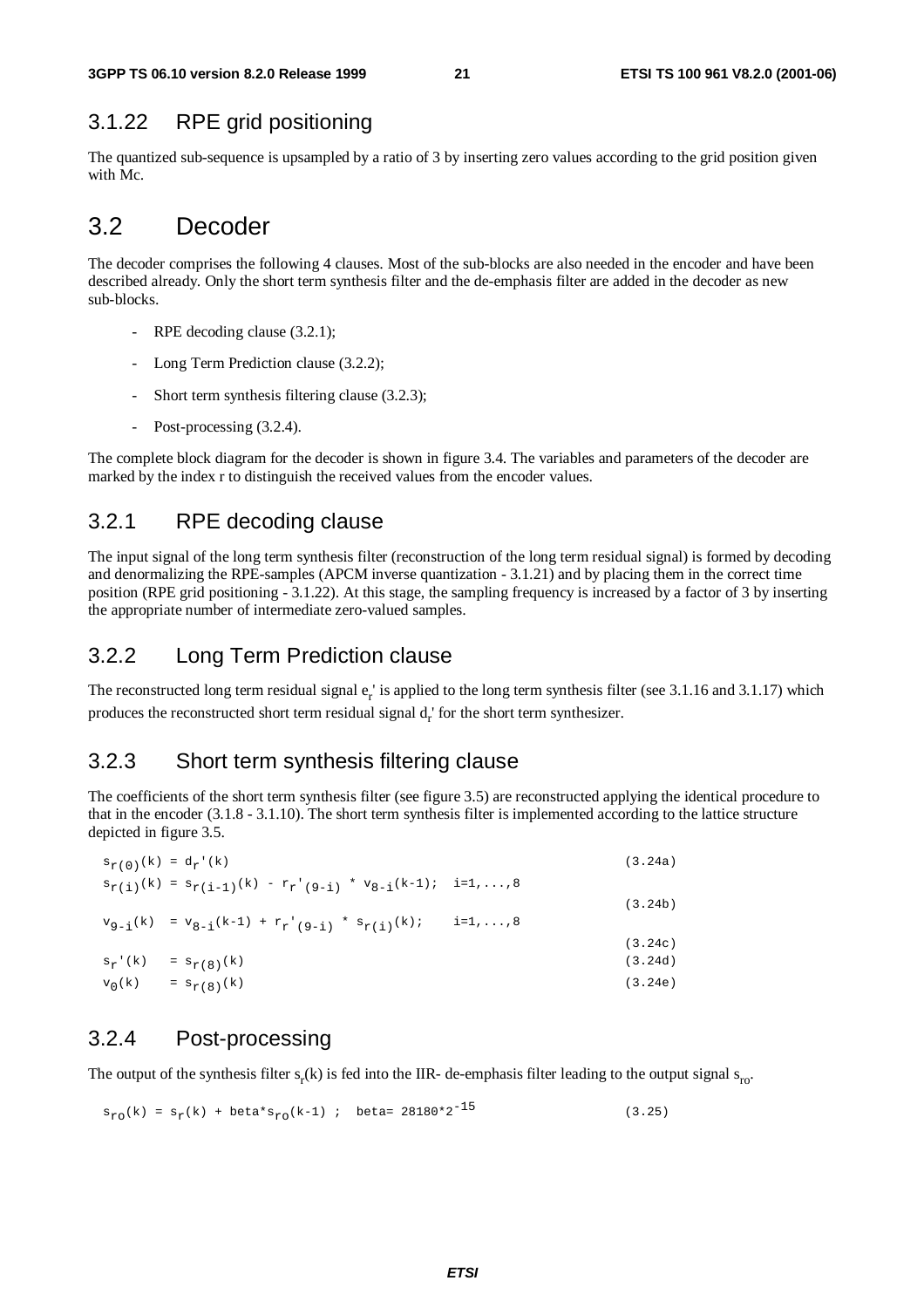

**Figure 3.1: Block diagram of the RPE - LTP encoder**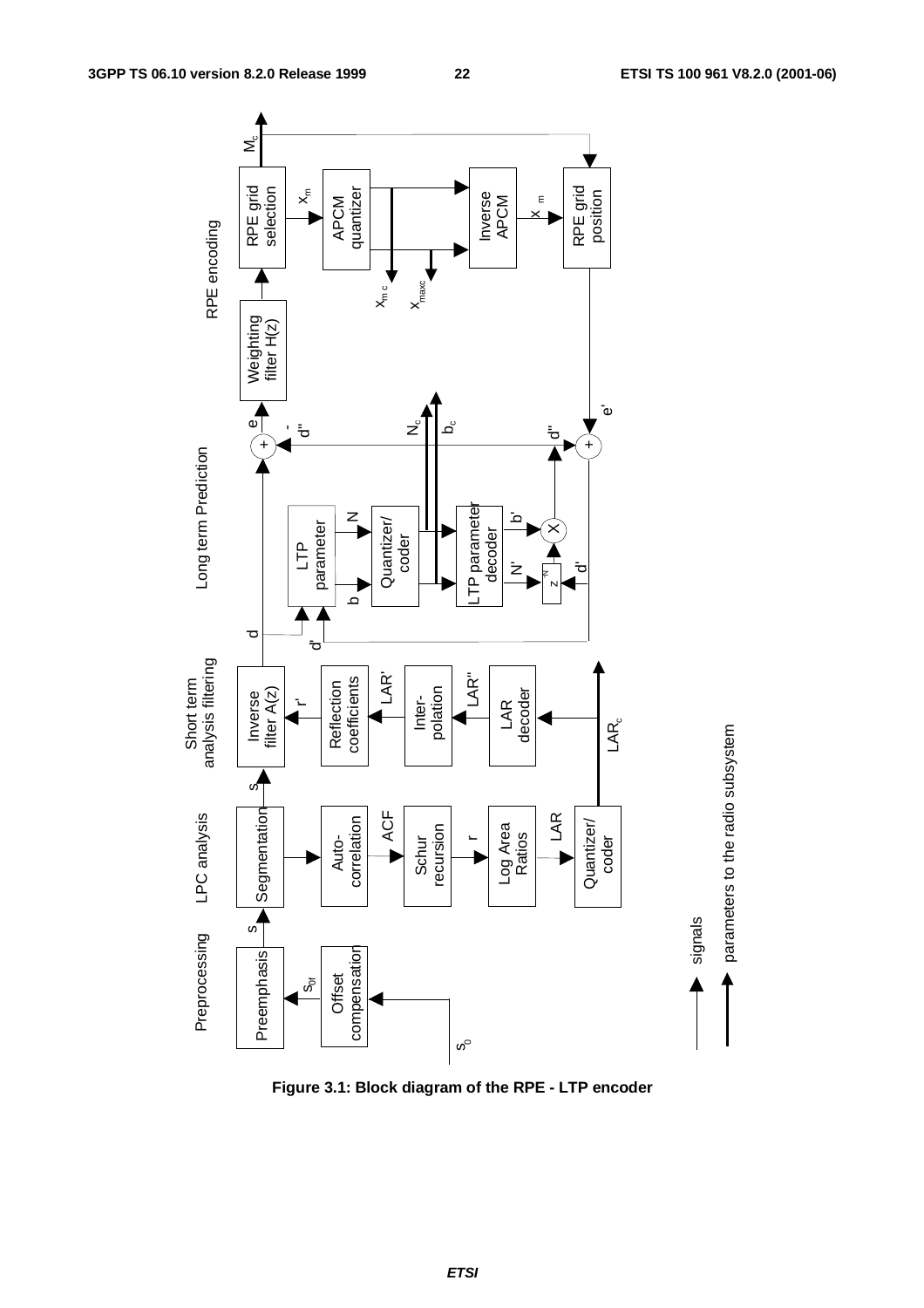

**Figure 3.2: LPC analysis using Schur recursion**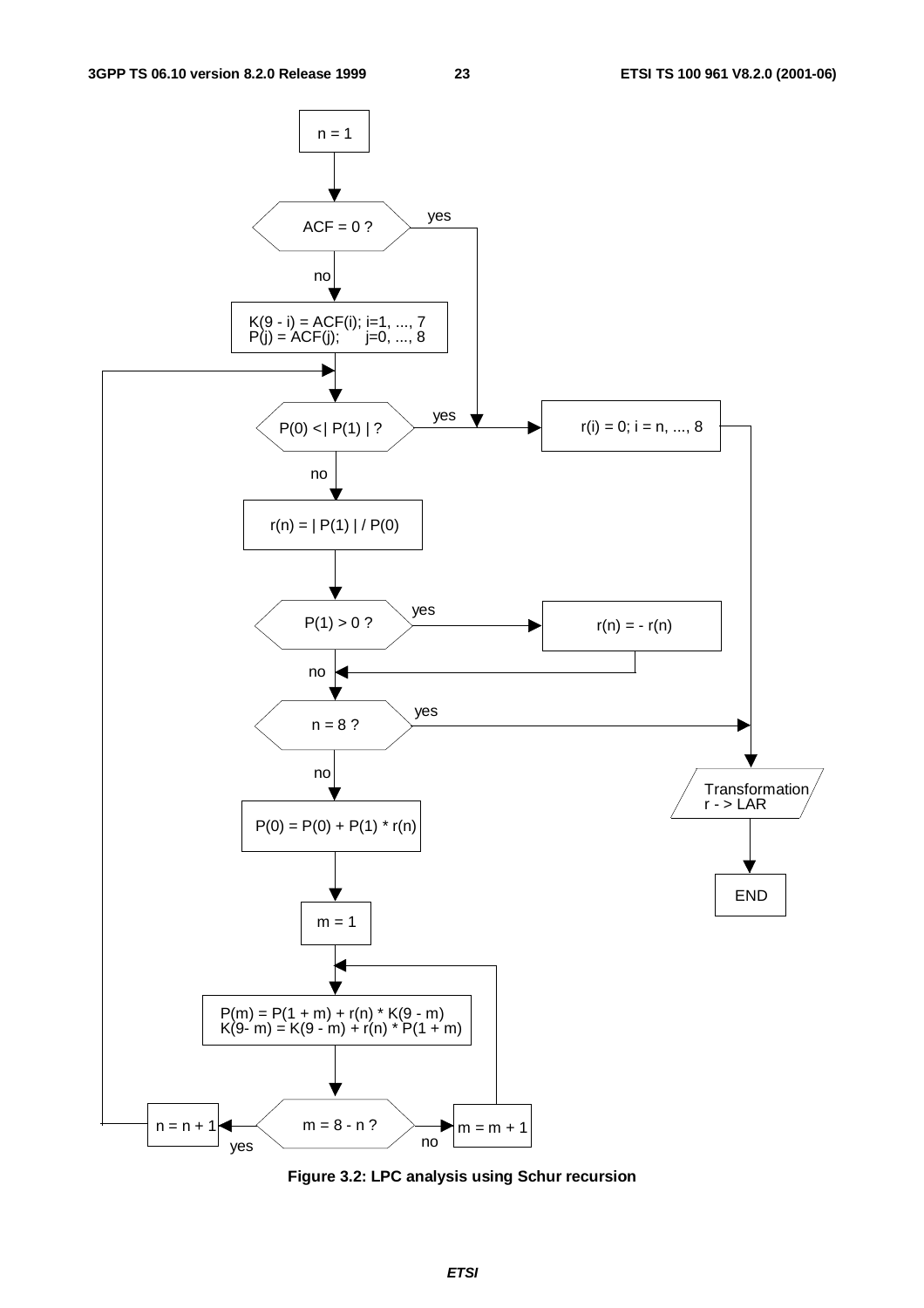

**Figure 3.3: Short term analysis filter**



**Figure 3.4: Block diagram of the RPE-LTP decoder**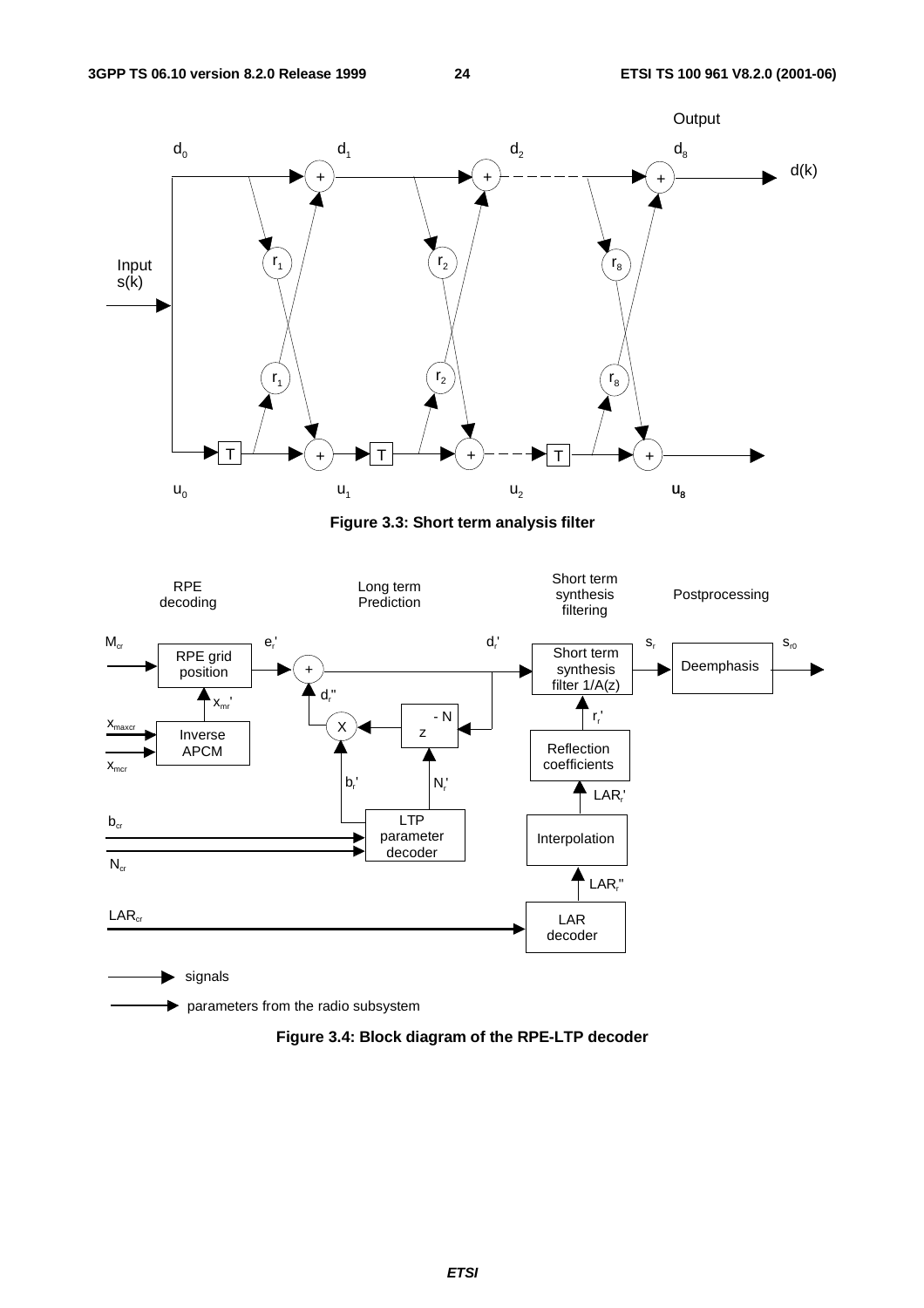

**Figure 3.5: Short term synthesis filter**

### 4 Codec homing

The below described codec homing procedure is introduced to the GSM Full Rate speech codec as an optional feature to simplify bit-exact codec tests. If is free to the manufacturers to implement this feature or not.

### 4.1 Functional description

The full rate speech codec is described in a bit-exact arithmetic to ease type approval as well as general testing purposes of the full rate speech codec.

The response of the codec to a predefined input sequence can only be foreseen if the internal state variables of the codec are in a predefined state at the beginning of the experiment. Therefore, the codec has to be put into a so called home state before a bit-exact test can be performed. This is usually done by a reset (a procedure in which the internal state variables of the codec are set to their defined initial values).

To allow a reset of the codec in remote locations, special homing frames have been defined for the encoder and the decoder, thus enabling a codec homing by inband signalling.

The codec homing procedure is defined in such a way, that in either direction (encoder or decoder) the homing functions are called after processing the homing frame that is input. The output corresponding to the first homing frame is therefore dependent on the codec state when receiving that frame and hence usually not known. The response to any further homing frame in one direction is by definition a homing frame of the other direction. This procedure allows homing of both, the encoder and decoder from either side, if a loop back configuration is implemented, taking proper framing into account.

### 4.2 Definitions

**Encoder-homing-frame:** The encoder-homing-frame consists of 160 identical samples, each 13 bits long, with the least significant bit set to "one" and all other bits set to "zero". When written to 16-bit words with left justification, the samples have a value of 0008 hex. The speech decoder has to produce this frame as a response to the second and any further decoder-homing-frame if at least two decoder-homing-frames were input to the decoder consecutively.

**Decoder-homing-frame:** The decoder-homing-frame has a fixed set of speech parameters as described in table 4.1 a/b. It is the natural response of the speech encoder to the second and any further encoder-homing-frame if at least two encoder-homing-frames were input to the encoder consecutively.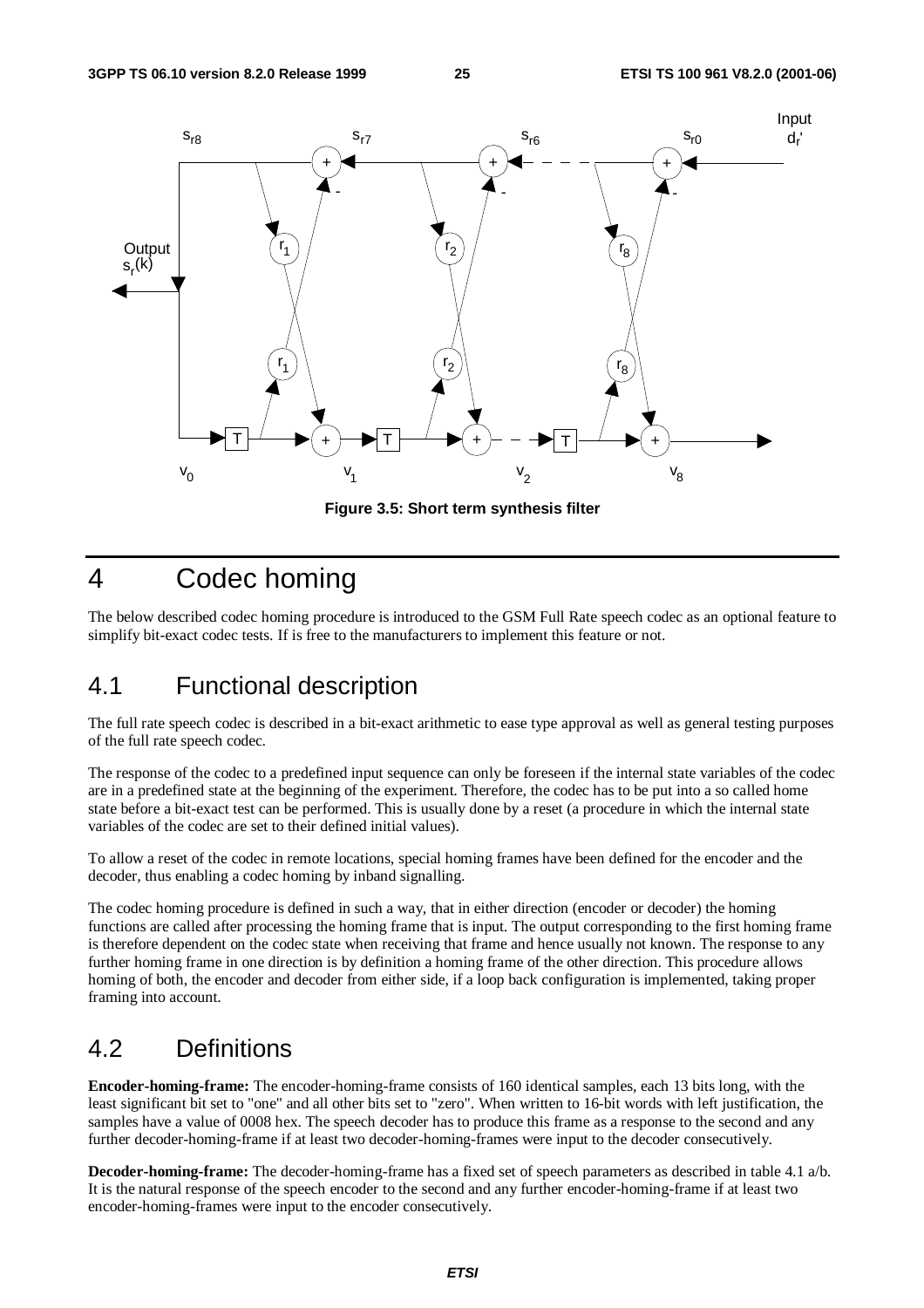| LARC[1] | <b>_ARc[21</b> | .ARc[3' | LARc <sup>[4]</sup> | LARC[5] | _ARc[61 | LARCI7 | ARc <sub>[8]</sub> |
|---------|----------------|---------|---------------------|---------|---------|--------|--------------------|
| 0x0009  | 0x0017         | Jx000F  | 0x0008              | 0x0007  | 0x0003  | 0x0003 | 0x0002             |

**Table 4.1 a: LAR parameter values for the decoder-homing-frame**

#### **Table 4.1 b: Sub-frame parameter values for the decoder-homing-frame**

| <b>Parameter</b>   |                | Sub-frame 1 | Sub-frame 2 | Sub-frame 3 | Sub-frame 4 |
|--------------------|----------------|-------------|-------------|-------------|-------------|
| LTP lag            | <b>Nc</b>      | 0x0028      | 0x0028      | 0x0028      | 0x0028      |
| LTP gain           | bc             | 0x0000      | 0x0000      | 0x0000      | 0x0000      |
| <b>RPE grid</b>    | Мc             | 0x0000      | 0x0000      | 0x0000      | 0x0000      |
| block amplitude    | xmaxc          | 0x0000      | 0x0000      | 0x0000      | 0x0000      |
| RPE pulse 0        | xMc[0]         | 0x0004      | 0x0004      | 0x0004      | 0x0004      |
| <b>RPE pulse 1</b> | xMc[1]         | 0x0004      | 0x0004      | 0x0004      | 0x0004      |
| <b>RPE pulse 2</b> | xMc[2]         | 0x0004      | 0x0004      | 0x0004      | 0x0004      |
| <b>RPE pulse 3</b> | xMc[3]         | 0x0004      | 0x0004      | 0x0004      | 0x0004      |
| <b>RPE pulse 4</b> | xMc[4]         | 0x0004      | 0x0004      | 0x0004      | 0x0003      |
| RPE pulse 5        | xMc[5]         | 0x0004      | 0x0004      | 0x0004      | 0x0004      |
| <b>RPE pulse 6</b> | xMc[6]         | 0x0004      | 0x0004      | 0x0004      | 0x0004      |
| <b>RPE pulse 7</b> | xMc[7]         | 0x0004      | 0x0004      | 0x0004      | 0x0004      |
| <b>RPE pulse 8</b> | xMc[8]         | 0x0004      | 0x0004      | 0x0004      | 0x0004      |
| <b>RPE pulse 9</b> | xMc[9]         | 0x0004      | 0x0004      | 0x0004      | 0x0004      |
| RPE pulse 10       | <b>xMc[10]</b> | 0x0004      | 0x0004      | 0x0004      | 0x0004      |
| RPE pulse 11       | xMc[11]        | 0x0004      | 0x0004      | 0x0004      | 0x0004      |
| RPE pulse 12       | xMc[12]        | 0x0004      | 0x0004      | 0x0004      | 0x0004      |

#### 4.3 Encoder homing

Whenever the full rate speech encoder receives at its input an encoder-homing-frame exactly aligned with its internal speech frame segmentation, the following events take place:

- Step 1: The speech encoder performs its normal operation including VAD and DTX and produces a speech parameter frame at its output which is in general unknown. If the speech encoder is already in its home state at the beginning of that frame, then the resulting speech parameter frame is identical to the decoder-homing-frame.This is how the decoder-homing-frame was constructed.
- Step 2: After successful completion of that operation, the speech encoder provokes the homing functions for all sub-modules including VAD and DTX and sets all state variables into their home state. On the reception of the next input frame, the speech encoder will start from its home state.
- NOTE: Applying a sequence of N encoder-homing-frames will cause at least N-1 decoder-homing-frames at the output of the speech encoder.

### 4.4 Decoder homing

Whenever the speech decoder receives at its input a decoder-homing-frame (which is not marked as a bad frame), then the following events take place:

- Step 1: The speech decoder performs its normal operation and produces a speech frame at its output which is in general unknown. If the speech decoder is already in its home state at the beginning of that frame, then the resulting speech frame is replaced by the encoder- homing-frame. This would not naturally be the case but is forced by this definition here.
- Step 2: After successful completion of that operation, the speech decoder provokes the homing functions for all sub-modules including the comfort noise generator and sets all state variables into their home state. On the reception of the next input frame, the speech decoder will start from its home state.
- NOTE 1: Applying a sequence of N decoder-homing-frames will cause at least N-1 encoder-homing-frames at the output of the speech decoder.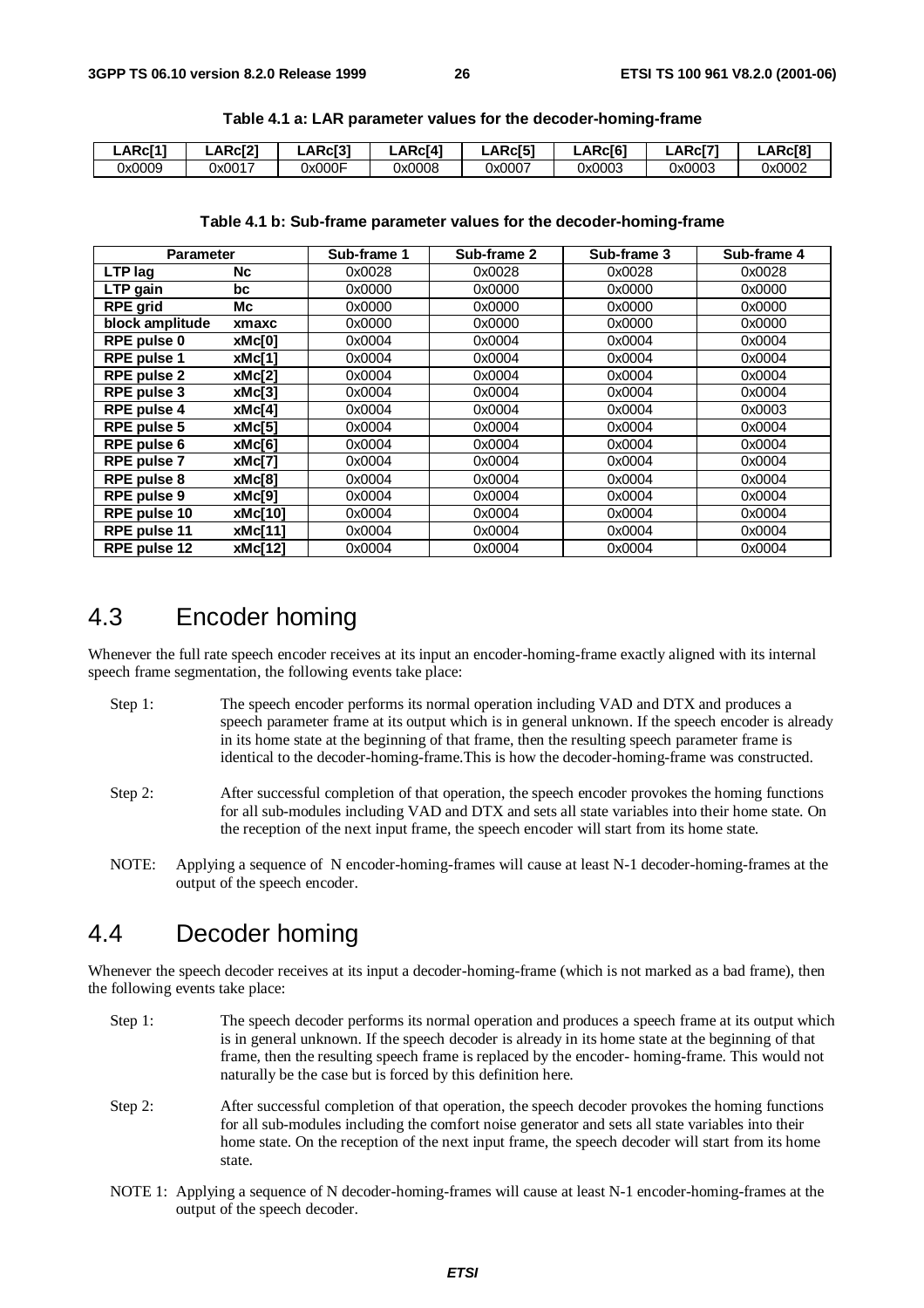NOTE 2: By definition, the first frame of each decoder test sequence must differ from the decoder-homing-frame at least in one bit position within the parameters for LARs and first subframe. Therefore, if the decoder is in its home state, it is sufficient to check only these parameters to detect a subsequent decoder-homingframe. This definition is made to support a delay-optimized implementation in the TRAU uplink direction.

### 4.5 Encoder home state

In table 4.2, a listing of all the encoder state variables with their predefined values when in the home state is given.

| Table 4.2: Initial values of the encoder state variables |  |  |  |  |
|----------------------------------------------------------|--|--|--|--|
|----------------------------------------------------------|--|--|--|--|

|                                   | Variable         | Initial value |
|-----------------------------------|------------------|---------------|
| Offset compensation filter memory | 71               | set to 0      |
| Offset compensation filter memory | L z2             | set to 0      |
| Pre-emphasis filter memory        | mp               | set to 0      |
| LARs from previous frame          | $LARP (j-1)[18]$ | all set to 0  |
| Short term analysis filter memory | u[07]            | all set to 0  |
| LTP delay line                    | dp[-120-1]       | all set to 0  |

Initial values for variables used by the VAD algorithm are listed in GSM 06.32 [12]. In addition, the state variables of the DTX system have to be brought into their home state. As the DTX system is not specified in a bit-exact way, no common reset table can be given here.

### 4.6 Decoder home state

In table 4.3, a listing of all the decoder state variables with their predefined values when in the home state is given.

| Table 4.3: Initial values of the decoder state variables |  |
|----------------------------------------------------------|--|
|----------------------------------------------------------|--|

|                                    | Variable          | <b>Initial value</b> |
|------------------------------------|-------------------|----------------------|
| LTP lag from previous frame        | nrp               | set to 40            |
| LTP delay line                     | drp[-120-1]       | all set to 0         |
| LARs from previous frame           | $LARrpp(i-1)[18]$ | all set to 0         |
| Short term synthesis filter memory | V[08]             | all set to 0         |
| De-emphasis filter memory          | msr               | set to 0             |

In addition, the state variables of the bad frame handling (error concealment) module and the comfort noise insertion module have to be brought into their home state. As these modules are not specified in a bit-exact way, no common reset table can be given here.

5 Computational details of the RPE-LTP codec

### 5.1 Data representation and arithmetic operations

Only two types of variables are used along the implementation of the RPE-LTP algorithm in fixed point arithmetic. These two types are:

Integer on 16 bits;

Long integer on 32 bits.

This assumption simplifies the detailed description and allows the maximum reach of precision.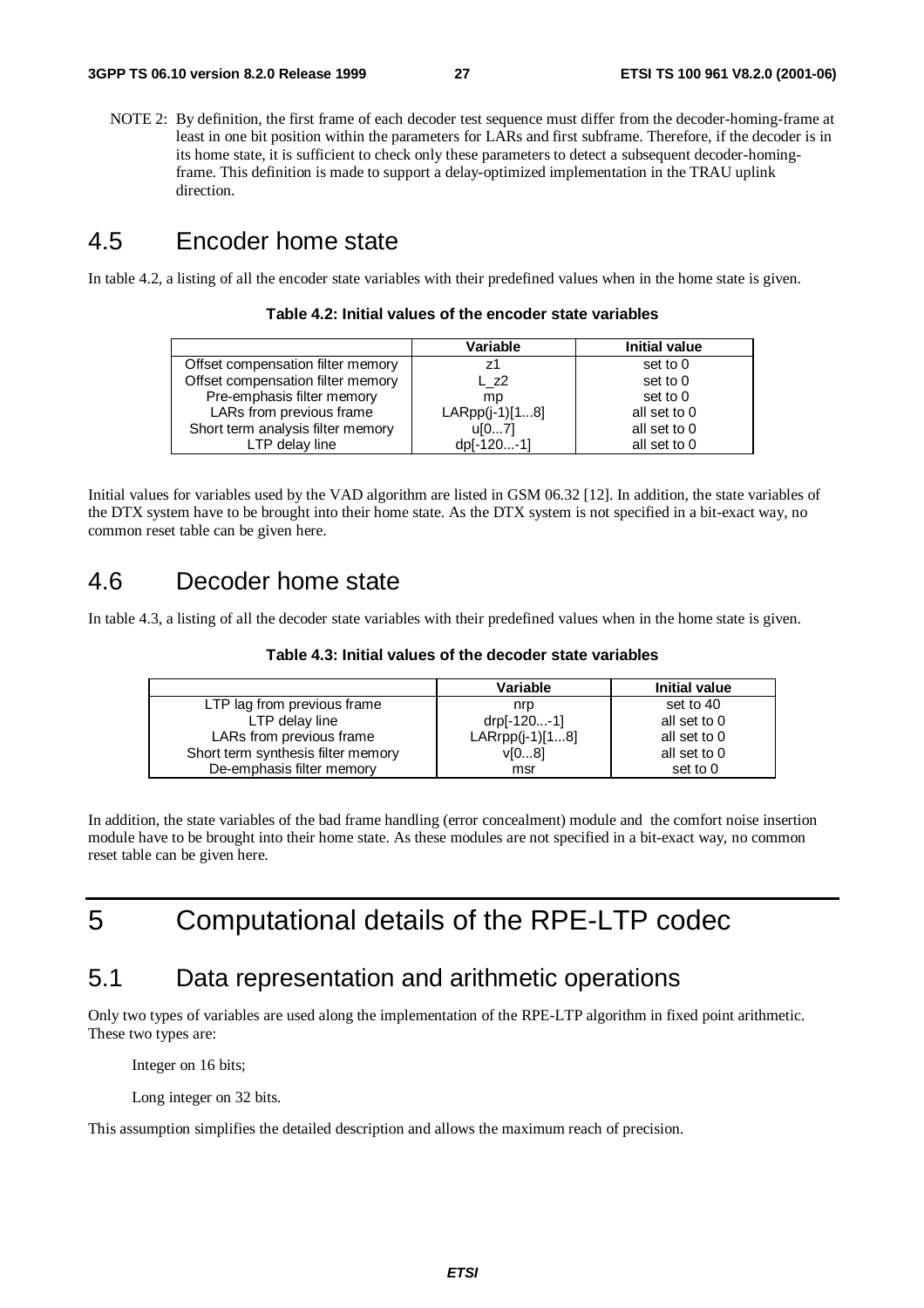In different places of the recommendation, different scaling factors are used according to different operations. To help the reader in the comparison of corresponding floating point and fixed point values given in clause 3 and 4 comments of the format:

/\* var = integer( real\_var \* scalefactor ) \*/

are used at several points of clause 5. var is the rounded fixed point representation of the floating point representation of var (real\_var) using the given scaling factor.

In the description, input signal samples, coded parameters and output signal samples are represented by 16 bit words. At the receiving part it shall therefore be ensured that only valid bits (13 bits for samples signal and two to seven bits for coded parameters) are used. In verification tests, the testing system may introduce random bit at non valid places inside these samples (3 LSBs) or parameters (MSBs) to test this function. In the digital test sequences all non valid bits are set to 0.

The following part of this clause describes the required set of arithmetic operations to implement the RPE-LTP algorithm in fixed point.

For arithmetics operations or variables with a long integer type (32 bit) a prefix L\_ is used in order to distinguish them from the 16 bit variables or arithmetic operations.

All the names of the variables are identical to those of the functional description of the RPE-LTP Codec (clause 3) but variables like x', x'' are respectively called:

 $x'$  ----->  $xp$ x''-----> xpp

in order to avoid any confusing notation.

NOTE: The x', x" variables are examples but are not used within the following description.

The following notations are used in the arithmetic operations:

Square brackets ( [..] ) are used for arrays and when needed, the starting index and the ending index are put inside the bracket. For example x[0..159] means that x is an array of 160 words of 16 bits with beginning index 0 and ending index 159 and  $x[k]$  is an element of the array  $x[0..159]$ .

All functions' names are underlined. For example  $\frac{add(x, y)}{y}$  means that we perform the addition of x and y.

| $<<$ n:      | denotes a n-bit arithmetic shift left operation (zero fill) on variables of type short or long; if n is<br>less than 0, this operation becomes an arithmetic right shift of -n;                     |
|--------------|-----------------------------------------------------------------------------------------------------------------------------------------------------------------------------------------------------|
| $>> n$ :     | denotes a n-bit arithmetic right shift operation (sign extension) on variables of type short or long;<br>if n is less than 0, this operation becomes an arithmetic left shift of $-$ n (zero fill); |
| $a > b$ :    | denotes the "greater than" condition;                                                                                                                                                               |
| $a \geq b$ : | denotes the "greater than or equal" condition;                                                                                                                                                      |
| $a < b$ :    | denotes the "less than" condition;                                                                                                                                                                  |
| $a \leq b$ : | denotes the "less than or equal" condition;                                                                                                                                                         |
| $a == b$ :   | denotes the "equal to" condition.                                                                                                                                                                   |
|              |                                                                                                                                                                                                     |

The basic structure of the FOR-NEXT loop is used in this description for loop computation; the declaration is:

```
|== FOR k= start to end:
     inner computation;
\vert == NEXT k:
```
Also the IF.. ELSE IF structure is used throughout this detailed description. The basic structure is:

IF (condition1) THEN statement1; ELSE IF ( condition2) THEN statement2; ELSE IF ( condition3) THEN statement3;

The word EXIT is used to exit immediately from a procedure.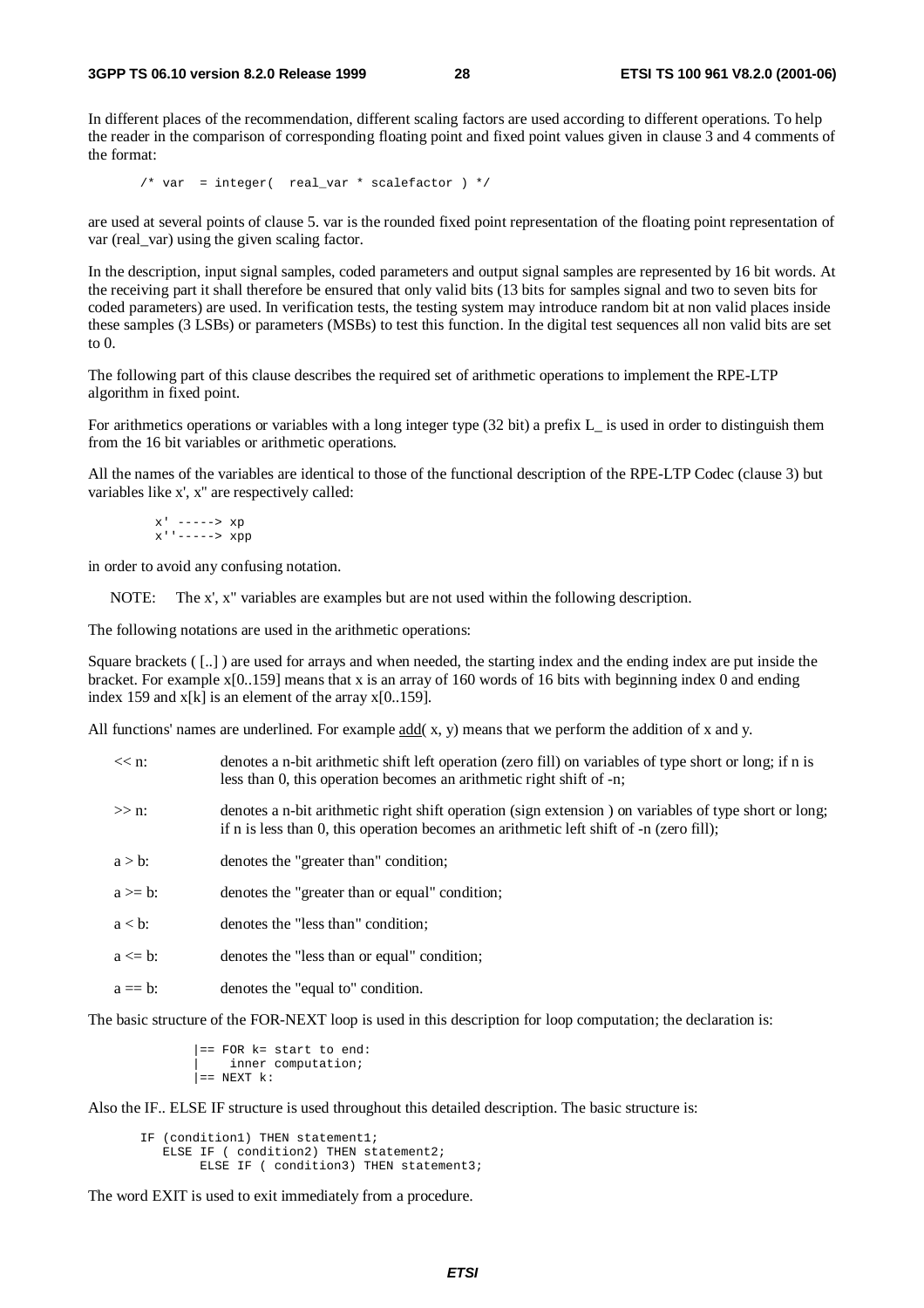The following arithmetic operations are defined:

- add( var1, var2): performs the addition (var1+var2) with overflow control and saturation; the result is set at  $+32767$ when overflow occurs or at -32768 when underflow occurs.
- sub( var1, var2): performs the subtraction (var1-var2) with overflow control and saturation; the result is set at +32767 when overflow occurs or at -32768 when underflow occurs.
- mult( var1, var2): performs the multiplication of var1 by var2 and gives a 16 bits result which is scaled i.e. mult(var1, var2) = (var1 times var2) >> 15 and mult(-32768, -32768) = 32767
- mult\_r( var1, var2): same as mult but with rounding i.e. mult\_r( var1, var2 ) = ( (var1 times var2) + 16384 ) >> 15 and mult  $r(-32768, -32768) = 32767$
- abs( var1 ): absolute value of var1; abs( $-32768$ ) = 32767
- div( var1, var2): div produces a result which is the fractional integer division of var1 by var2; var1 and var2 shall be positive and var2 shall be greater or equal to var1; The result is positive (leading bit equal to 0) and truncated to 16 bits. if var1 = var2 then div( var1, var2 ) =  $32767$
- L\_mult(var1, var2): L\_mult is a 32 bit result for the multiplication of var1 times var2 with a one bit shift left. L\_mult( var1, var2 ) = ( var1 times var2 ) << 1. The condition L\_mult (-32768, -32768 ) does not occur in the algorithm.
- L\_add(L\_var1, L\_var2): 32 bits addition of two 32 bits variables (L\_var1 + L\_var2) with overflow control and saturation; the result is set at 2147483647 when overflow occurs and at -2147483648 when underflow occurs.
- L\_sub(L\_var1,L\_var2): 32 bits subtraction of two 32 bits variables (L\_var1 L\_var2) with overflow control and saturation; the result is set at 2147483647 when overflow occurs and at -2147483648 when underflow occurs.
- norm( L\_var1 ): norm produces the number of left shifts needed to normalize the 32 bits variable L\_var1 for positive values on the interval with minimum of 1073741824 and maximum of 2147483647 and for negative values on the interval with minimum of -2147483648 and maximum of -1073741824; in order to normalize the result, the following operation shall be done: L\_norm\_var1 = L\_var1 << norm(L\_var1)
- L\_var2 = var1: deposit the 16 bits of var1 in the LSB 16 bits of L\_var2 with sign extension.
- $var2 = L_{var1}:$  extract the 16 LSB bits of L\_var1 to put in var2.

When a constant is used in an operation on 32 bits, it shall be first sign-extended on 32 bits.

#### 5.2 Fixed point implementation of the RPE-LTP coder

The RPE-LTP coder works on a frame by frame basis. The length of the frame is equal to 160 samples. Some computations are done once per frame (analysis) and some others for each of the four sub-segments (40 samples).

In the following detailed description, procedure 5.2.0 to 5.2.10 are done once per frame to produce at the output of the coder the LARc[1..8] parameters which are the coded LAR coefficients and also to realize the inverse filtering operation for the entire frame (160 samples of signal d[0..159]). These parts produce at the output of the coder:

| LARc[1..8] : Coded LAR coefficients |--> These parameters are calculated and sent once per frame.

Procedure 5.2.11 to 5.2.18 are to be executed four times per frame. That means once for each sub-segment RPE-LTP analysis of 40 samples. These parts produce at the output of the coder:

```
| Nc : LTP lag;
| bc : Coded LTP gain;
| Mc : RPE grid selection;
| xmaxc : Coded maximum amplitude of the RPE sequence;
| xMc[0..12] : Codes of the normalized RPE samples;
```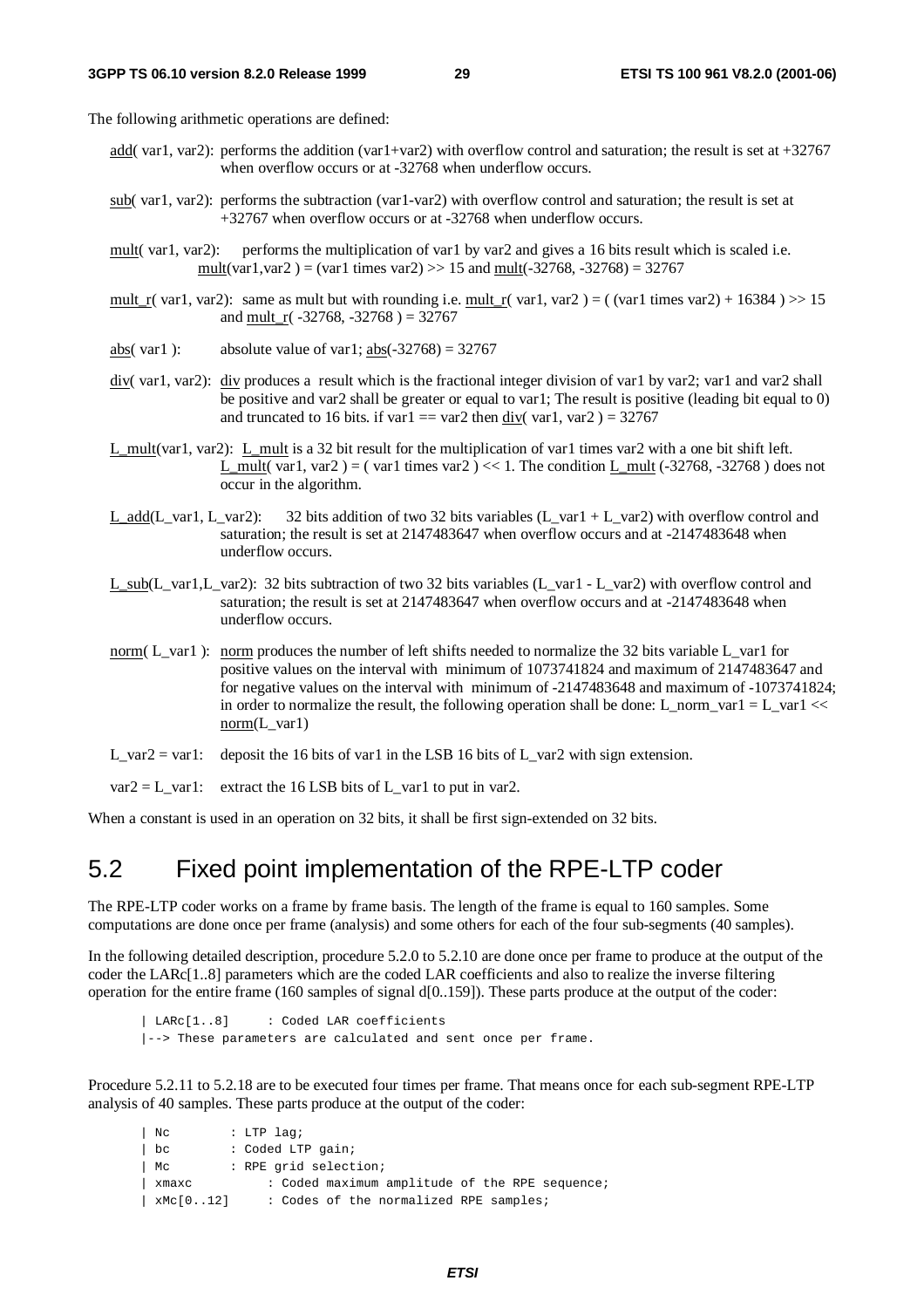|--> These parameters are calculated and sent four times per frame.

**Pre-processing clause**

#### 5.2.0 Scaling of the input variable

After A or u--law (PCS 1900) to linear conversion (or directly from the A to D converter) the following scaling is assumed for input to the RPE-LTP algorithm:

```
S.v.v.v.v.v.v.v.v.v.v.v.v.x.x.x ( 2's complement format).
Where S is the sign bit, v a valid bit, and x a "don't care" bit.
The original signal is called sop[..];
```
#### 5.2.1 Downscaling of the input signal

```
|== FOR k=0 to 159:
| so[k] = sop[k] >> 3;
|\quad so[k] = so[k] << 2;| == NEXT k:
```
#### 5.2.2 Offset compensation

This part implements a high-pass filter and requires extended arithmetic precision for the recursive part of this filter.

The input of this procedure is the array so[0..159] and the output the array sof[0..159].

```
| == FOR k = 0 to 159:
| Compute the non-recursive part.
    sl = sub( so[k], z1 );
| z1 = so[k];
| Compute the recursive part.
    L_S2 = s1;L_S2 = L_S2 \ll 15;| Execution of a 31 by 16 bits multiplication.
  msp = L_22 \gg 15;lsp = L_sub( L_z2, (msp << 15 ) );
| temp = \frac{\text{mult}}{\text{r}}( lsp, 32735 );
L_s^2 = L_d d/d (L_s^2, temp);
\lvert L_z2 = <u>L add</u>( L mult( msp, 32735 ) >> 1, L_s2 );
| Compute sof[k] with rounding.
| \text{soft}[k] = \text{L} \text{ add}( L_22, 16384 ) >> 15;| == NEXT k:
```
Keep z1 and L\_z2 in memory for the next frame.

Initial value:  $z1=0$ ; L\_z2=0;

#### 5.2.3 Pre-emphasis

```
| == FOR k=0 to 159:
| s[k] = \frac{add}{} sof[k], \frac{mult}{r} mp, -28180 ) );
    mp = soft[k];| == NEXT k:
```
Keep mp in memory for the next frame.

Initial value: mp=0;

**LPC analysis clause**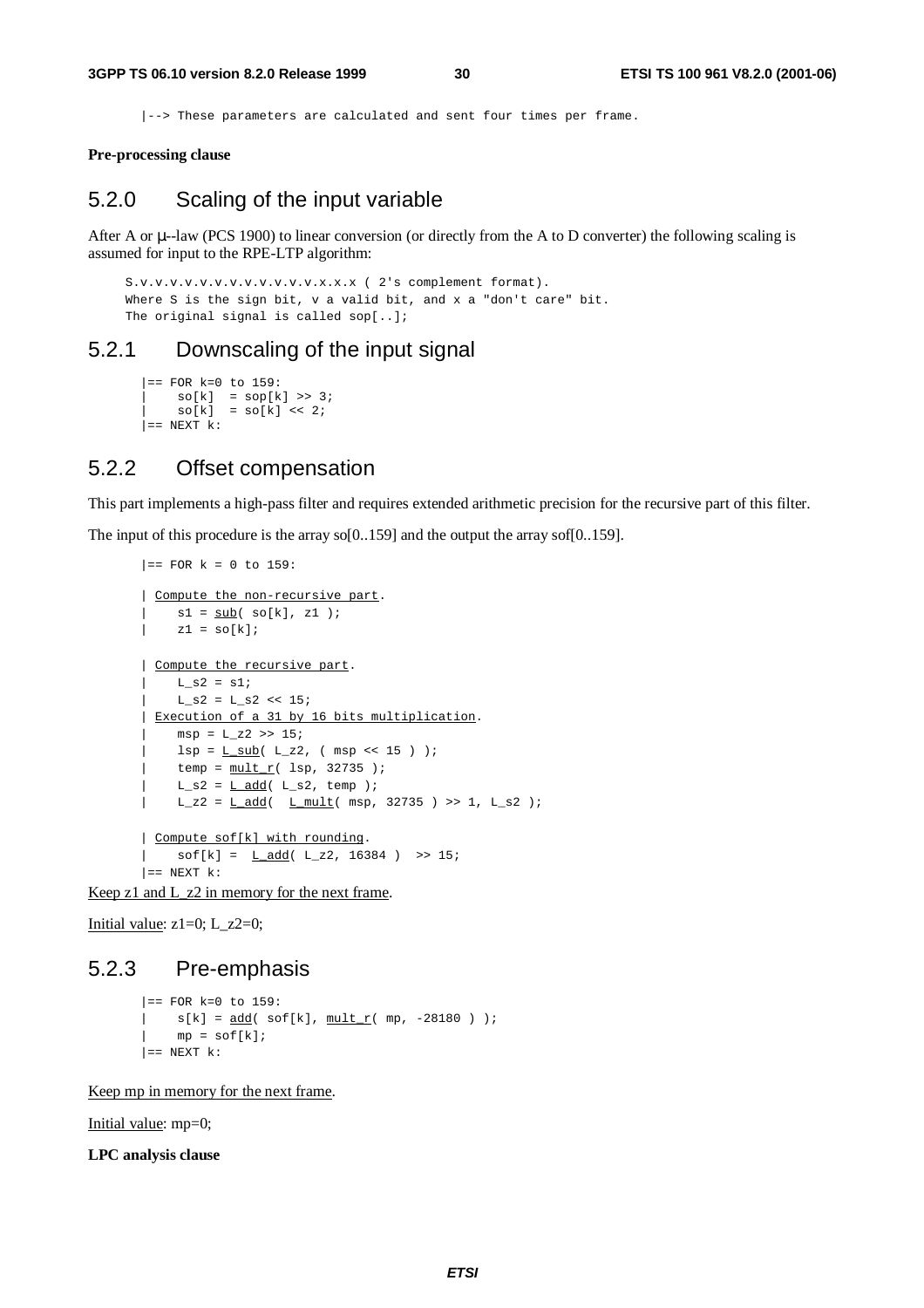#### 5.2.4 Autocorrelation

The goal is to compute the array L\_ACF[k]. The signal s[i] shall be scaled in order to avoid an overflow situation.

Dynamic scaling of the array s[0..159].

Search for the maximum.

 $smax = 0;$  $|==$  FOR  $k = 0$  to 159:  $|$  temp = abs(s  $[k]$ ); | IF ( temp > smax ) THEN smax = temp;  $| ==$  NEXT k;

Computation of the scaling factor.

IF (  $smax == 0$  ) THEN scalauto =  $0;$ ELSE scalauto =  $\frac{\text{sub}}{4}$ ,  $\frac{\text{norm}}{2}$  smax << 16 ) );

Scaling of the array s[0..159].

IF ( $scalauto > 0$ ) THEN  $\vert$  temp = 16384 >>  $\frac{\text{sub}}{\text{sub}}$  scalauto, 1);  $|=$  FOR  $k = 0$  to 159:  $| \text{s[k]} = \text{mult}_r(\text{s[k]}, \text{temp});$  $| ==$  NEXT  $k$ :

Compute the L\_ACF[..].

```
| == FOR k=0 to 8:
L_ACF[k] = 0;|=== FOR i=k to 159:
      L_t = m p = L_m \text{milt}(\ s[i], s[i-k]);
      L_ACF[k] = L_Add( L_ACF[k], L_temp );
| == == NEWT i:| == NEXT k:
```
Rescaling of the array s[0..159].

IF ( $scalauto > 0$ ) THEN

```
|= FOR k = 0 to 159:
| s[k] = s[k] << scalauto;
| == NEXT k:
```
#### 5.2.5 Computation of the reflection coefficients

Schur recursion with 16 bits arithmetic.

```
IF( L_ACF[0] == 0 ) THEN|== FOR i = 1 to 8:
                        |r[i] = 0;| == NEXT i:
                        | EXIT; /continue with clause 5.2.6/
temp = norm(L_ACF[0]);
| == FOR k=0 to 8:ACF[k] = ( L_ACF[k] << temp ) >> 16;| == NEXT k:
```
Initialize array P[..] and K[..] for the recursion.

```
| == FOR i=1 to 7:
| K[9-i] = ACF[i];| == NEXT i:
| == FOR i=0 to 8:
| P[i] = ACF[i];| == NEXT i:
```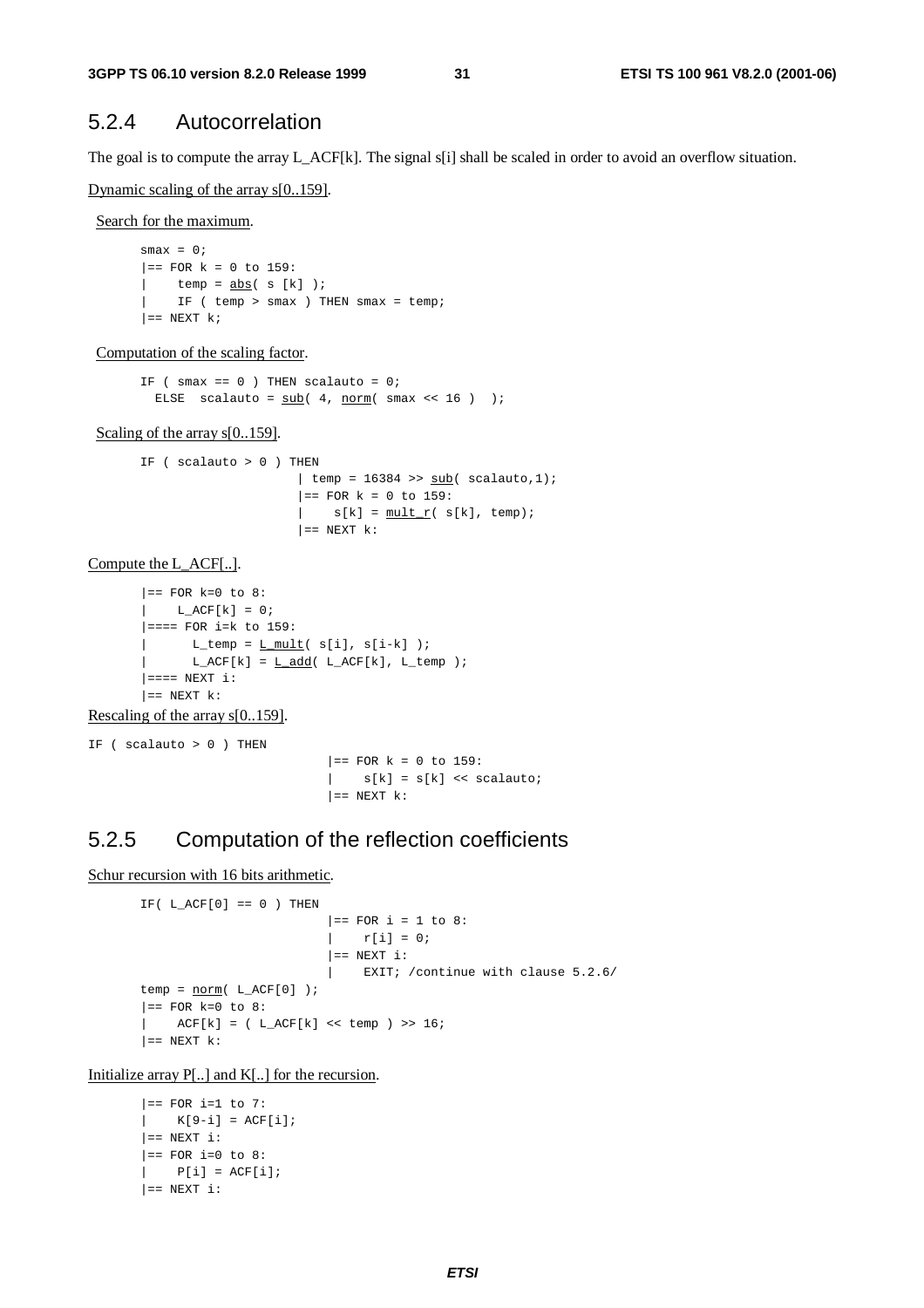Compute reflection coefficients.

```
| == FOR n=1 to 8:
    IF(P[0] < abs (P[1]) ) THEN
                                          | == FOR i = n to 8:
                                          |r[i] = 0;| == NEXT i:
                                          | EXIT; / continue with
                                          | | clause 5.2.6/
| r[n] = \underline{div}(\underline{abs}(\underline{P[1]}), \underline{P[0]});\overline{I} IF ( P[1] > 0 ) THEN r[n] = sub( 0, r[n] );
|
| IF ( n == 8 ) THEN EXIT; /continue with
                                   clause 5.2-6/
```
Schur recursion.

```
P[0] = \underline{add}(\ P[0], \underline{mult} r(\ P[1], r[n]) );
| == = FOR m=1 to 8-n:
| P[m] = \underline{add}(\ P[m+1], \underline{mult} r(\ K[9-m], r[n]) );
| K[9-m] = \frac{add( K[9-m], \mu L_r( P[m+1], r[n]) )}{i}| == = NEW m:
|
| == NEXT n:
```
NOTE: The following lines gives one correct implementation of the div(num, denum) arithmetic operation. Compute div which is the integer division of num by denum: with denum  $>=$  num  $>$  0.

```
L num = num;L_denum = denum;
div =0;|== FOR k = 0 to 14:
| div = div \ll 1;| L_num = L_num << 1;
| IF ( L_num >= L_denum) THEN
                        | L_num=<u>L_sub</u>(L_num, L_denum);
                          | div = add ( div , 1 );
| == NEXT k:
```
#### 5.2.6 Transformation of reflection coefficients to Log.-Area Ratios

The following scaling for r[..] and LAR[..] has been used:

```
/* r[...] = integer( real_r[...] * 32768. ) ; -1. <= real_r < 1. * /\frac{1}{\sqrt{2}} , the set of the set of the set of the set of the set of the set of the set of the set of the set of the set of the set of the set of the set of the set of the set of the set of the set of the set of the set 
/* LAR[..] = integer( real LAR[..]*16384. ); */
\frac{1}{\sqrt{2}} , the set of the set of the set of the set of the set of the set of the set of the set of the set of the set of the set of the set of the set of the set of the set of the set of the set of the set of the set 
/* with -1.625 \le \text{real} LAR \le 1.625 */
```
Computation of the LAR[1..8] from the r[1..8].

```
|== FOR i = 1 to 8:
| temp = \frac{abs}{r[i]} );
| IF ( temp < 22118 ) THEN temp = temp >> 1;
| ELSE IF ( temp < 31130 ) THEN
| temp= sub(temp, 11059);
         ELSE temp = sub( temp, 26112 ) << 2;
| LAR[i] = temp;
   IF ( r[i] < 0 ) THEN LAR[i] = sub( 0, LAR[i] );
| == NEXT i:
```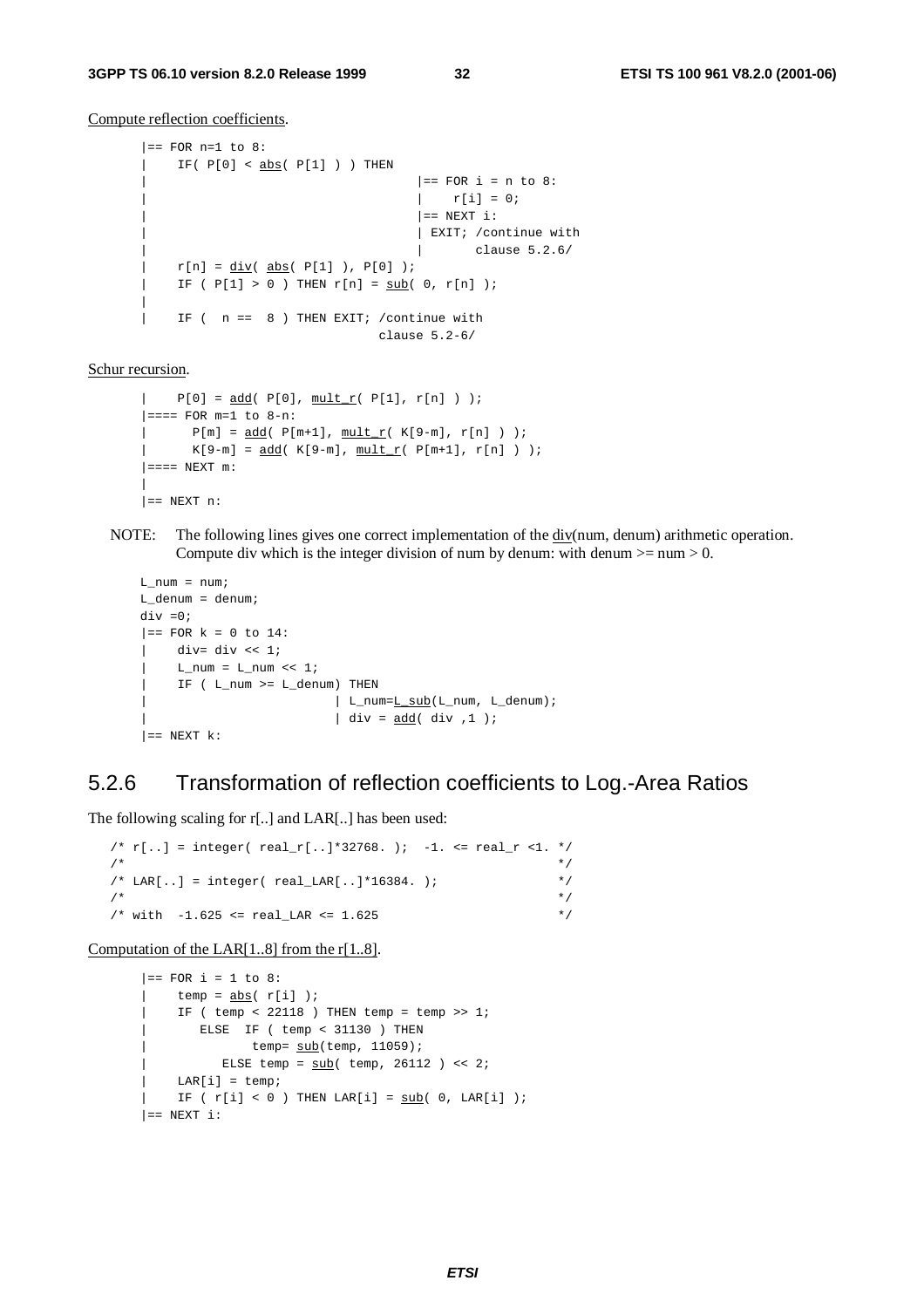#### 5.2.7 Quantization and coding of the Log.-Area Ratios

This procedure needs four tables; the following equations give the optimum scaling for the constants:

```
/* A[1..8]= integer( real_A[1..8]*1024); 8 values (see table5.1)*/
\frac{1}{\sqrt{2}} , the set of the set of the set of the set of the set of the set of the set of the set of the set of the set of the set of the set of the set of the set of the set of the set of the set of the set of the set 
/* B[1..8] = \text{integer}(\text{real_B}[1..8]*512); 8 values (see table5.1)*/\frac{1}{\sqrt{2}} , the set of the set of the set of the set of the set of the set of the set of the set of the set of the set of the set of the set of the set of the set of the set of the set of the set of the set of the set 
/* MAC[1..8]= maximum of the LARc[1..8]; 8 values (see table5.1)*/
\frac{1}{\sqrt{2}} , the set of the set of the set of the set of the set of the set of the set of the set of the set of the set of the set of the set of the set of the set of the set of the set of the set of the set of the set 
/* MIC[1..8]= minimum of the LARc[1..8]; 8 values (see table5.1)*/
```
Computation for quantizing and coding the LAR[1..8].

```
|== FOR i =1 to 8:
   temp= mult( A[i], LAR[i] );
   temp= add( temp, B[i] );
   temp= add( temp, 256); for rounding
    LARC[i] = temp \gg 9;|
    | Check IF LARc[i] lies between MIN and MAX
|
    IF ( LARC[i] > MAC[i] ) THEN LARC[i] = MAC[i];IF ( LARC[i] < MIC[i] ) THEN LARC[i] = MIC[i];LARC[i] = sub(LARC[i], MIC[i]); /See note below/
| == NEXT i:
```
NOTE: The equation is used to make all the LARc<sup>[1]</sup> positive.

#### **Short term analysis filtering clause**

#### 5.2.8 Decoding of the coded Log.-Area Ratios

This procedure requires for efficient implementation two tables.

```
/* INVA[1..8]=integer((32768*8)/(real_A[1..8]); */
\frac{1}{x} and \frac{1}{x} 8 values (table 5.2 ) \frac{x}{x}/* MIC[1..8]=minimum value of the LARc[1..8]; */\frac{1}{x} a values (table 5.1) \frac{x}{x}
```
Compute the LARpp[1..8].

```
|== FOR i=1 to 8:
| temp1 = add( LARc[i], MIC[i] ) << 10; /See note below/
     temp2 = B[i] \ll 1;temp1 = sub(\text{temp1}, \text{temp2});temp1 = mult_r( INVA[i], temp1);\text{LARP}[i] = \text{add}( \text{temp1}, \text{temp1});
| == NEXT i:
```
NOTE: The addition of MIC[i] is used to restore the sign of LARc[i].

#### 5.2.9 Computation of the quantized reflection coefficients

Within each frame of 160 analysed speech samples the short term analysis and synthesis filters operate with four different sets of coefficients, derived from the previous set of decoded LARs(LARpp(j-1)) and the actual set of decoded LARs (LARpp(j)).

#### 5.2.9.1 Interpolation of the LARpp[1..8] to get the LARp[1..8]

```
For k_{\text{start}} = 0 to k_{\text{end}} = 12.
|=== FOR i= 1 to 8:
| LARp[i] = add((LARpp(j-1)[i] >> 2),(LARpp(j)[i] >> 2));
| LARp[i] = add( LARp[i] , ( LARpp(j-1)[i] >> 1 ) );
```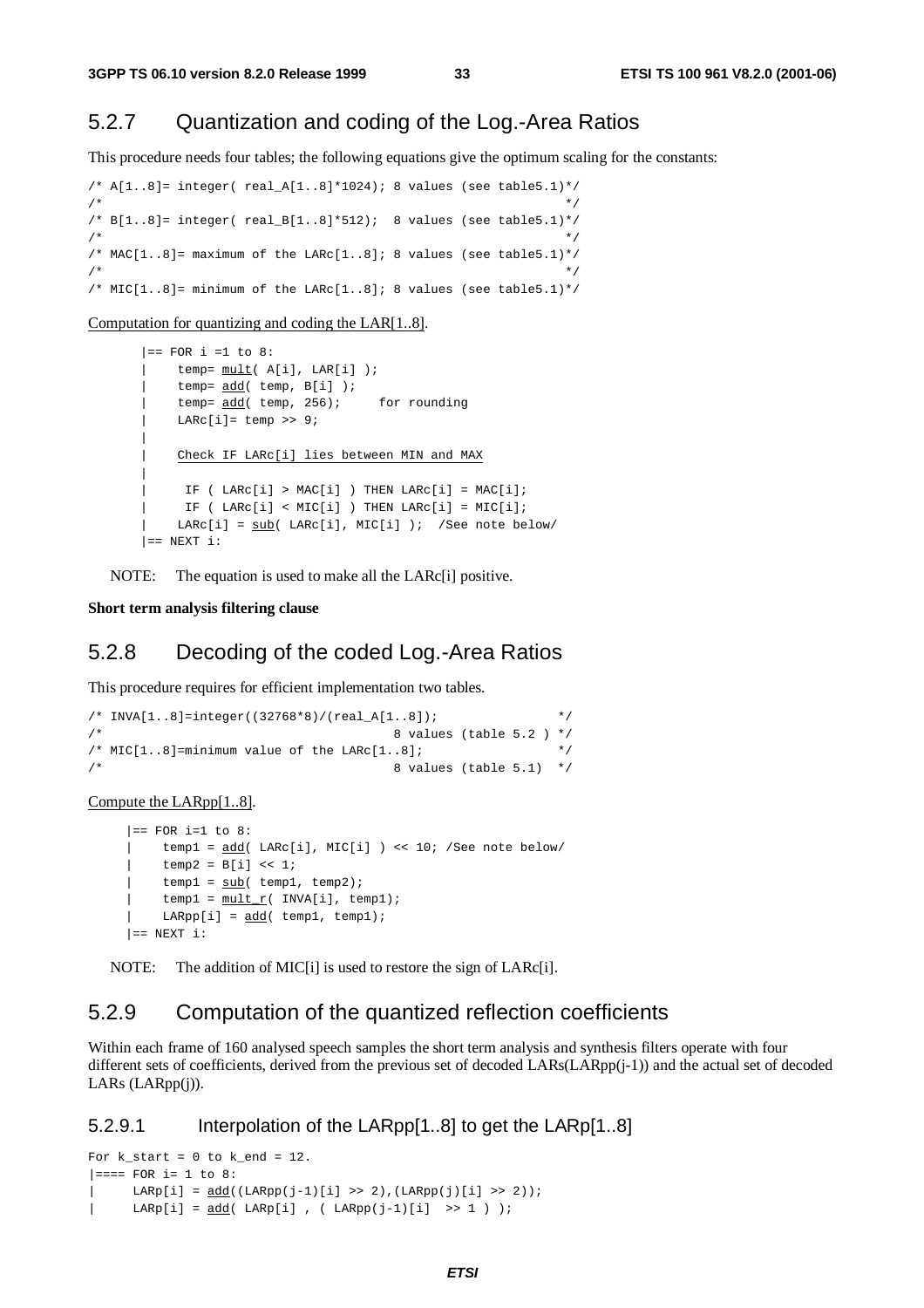```
| == == NEW T i:For k\_start = 13 to k\_end = 26.
|=== FOR i= 1 to 8:
| LARp[i] = add((LARpp(j-1)[i] >> 1),(LARpp(j)[i] >> 1 ));
| == == NEWT i:For k_start = 27 to k_end = 39.
|=== FOR i= 1 to 8:
      LARP[i] = add((LARP(j-1)[i] >> 2), (LARP(j)[i] >> 2);
     \text{LARP}[i] = \text{add}(\text{LARP}[i], (\text{LARP}[j][i]) \Rightarrow 1) );
| == == NEWT i:For k\_start = 40 to k\_end = 159.
|=== FOR i= 1 to 8:
| LARp[i] = LARpp(i)[i];
|=== NEXT i:
```
Initial value:  $LARpp(i-1)[1..8]=0;$ 

#### 5.2.9.2 Computation of the rp[1..8] from the interpolated LARp[1..8]

The input of this procedure is the interpolated LARp[1..8] array. The reflection coefficients, rp[i], are used in the analysis filter and in the synthesis filter.

```
| == FOR i=1 to 8:
    temp = abs( LARP[i]);
     IF ( temp < 11059 ) THEN temp = temp << 1;
        | ELSE IF (temp < 20070) THEN
                  temp = add(temp, 11059);
           ELSE temp = \frac{\text{add}}{\text{cod}} (temp >> 2), 26112 );
| rp[i] = temp;
   IF ( LARp[i] < 0 ) THEN rp[i] = sub( 0, rp[i] );
| == NEXT i:
```
#### 5.2.10 Short term analysis filtering

This procedure computes the short term residual signal d[..] to be fed to the RPE-LTP loop from the s[..] signal and from the local rp[..] array (quantized reflection coefficients). As the call of this procedure can be done in many ways (see the interpolation of the LAR coefficient), it is assumed that the computation begins with index k\_start (for arrays  $d[...]$  and s[..]) and stops with index k\_end (k\_start and k\_end are defined in 5.2.9.1). This procedure also needs to keep the array  $u[0..7]$  in memory for each call.

```
|== FOR k = k_start to k_end:
   di = s[k]sav = di;|=== FOR i = 1 to 8:
     temp = add( u[i-1], mult r( rpli], di );
      di = add( di, mult_r( rp[i], u[i-1] ) );
      u[i-1] = sav;sav = temp;| == == NEW T i:| d[k] = di;| == NEXT k:
```
Keep the array  $u[0..7]$  in memory.

Initial value:  $u[0..7]=0$ ;

**Long Term Predictor (LTP) clause**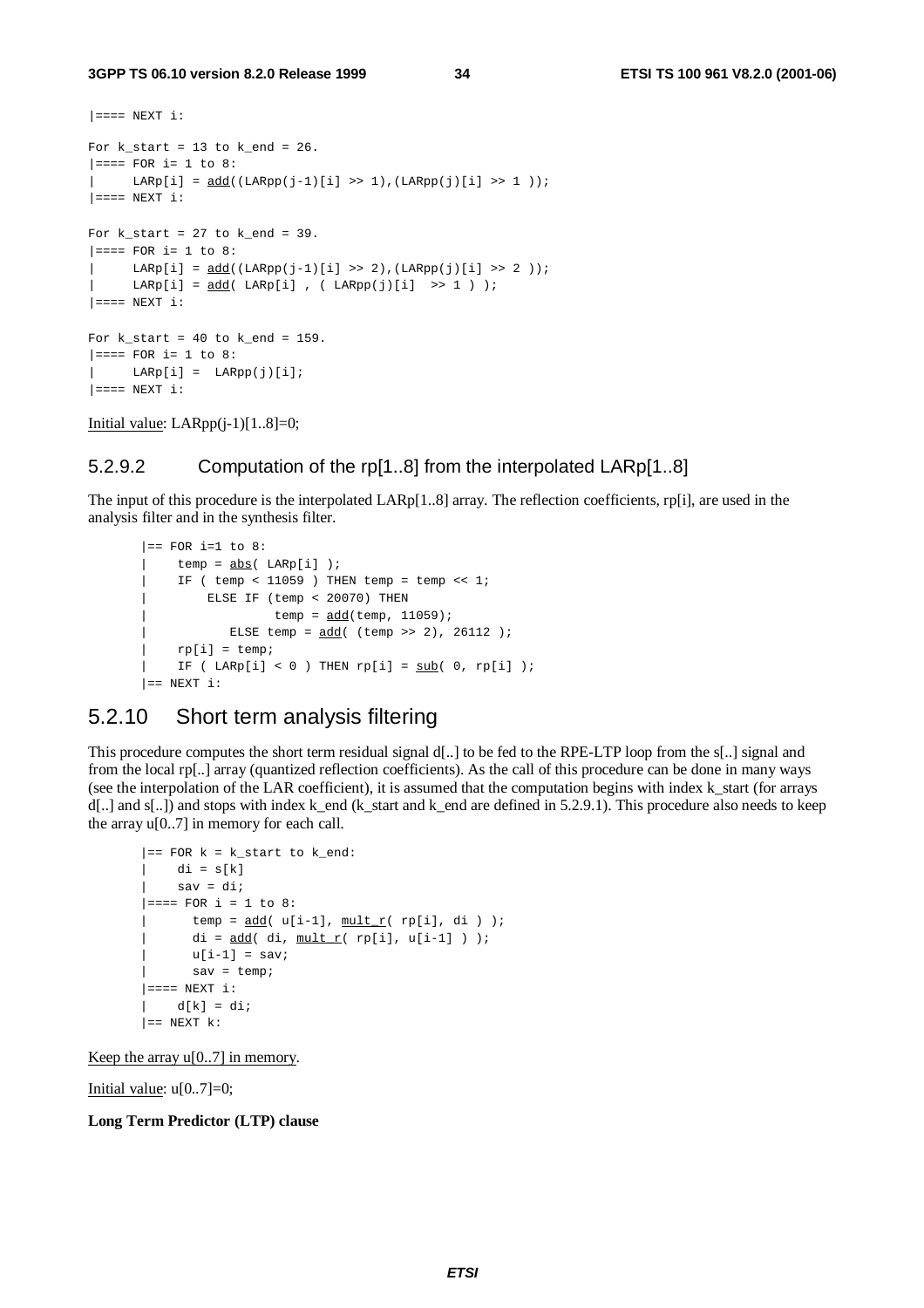#### 5.2.11 Calculation of the LTP parameters

This procedure computes the LTP gain (bc) and the LTP lag (Nc) for the long term analysis filter. This is done by calculating a maximum of the cross-correlation function between the current sub-segment short term residual signal d[0..39] (output of the short term analysis filter; for simplification the index of this array begins at 0 and ends at 39 for each sub-segment of the RPE-LTP analysis) and the previous reconstructed short term residual signal dp[-120..-1]. A dynamic scaling shall be performed to avoid overflow.

Search of the optimum scaling of d[0..39].

```
dmax = 0:
|= FOR k = 0 to 39:
  temp = abs(d[k]);
    IF ( temp > dmax ) THEN dmax = temp;
| == NEXT k:
temp = 0;
IF ( dmax == 0 ) THEN scal = 0;
 ELSE temp = <u>norm</u> ( dmax << 16 );</u>
IF ( temp > 6 ) THEN scal = 0;
 ELSE scal = sub(6, temp);
```
Initialization of a working array wt[0..39].

 $| ==$  FOR  $k = 0$  to 39: |  $wt[k] = d[k] \gg scal;$  $| ==$  NEXT  $k$ :

Search for the maximum cross-correlation and coding of the LTP lag.

```
L max = 0;Nc = 40; (index for the maximum cross-correlation)
|== FOR lambda = 40 to 120:
   L_{result} = 0;| == = FOR k = 0 to 39:
      L_ttemp = L mult( wt[k], dp[k-lambda] );
      L_result = L add( L_ttemp, L_result );
| ==="pre"> NEXT k:
   | IF ( L_result > L_max) THEN
                                  | Nc = lambda;
                                  \vert L_max = L_result ;
|== NEXT lambda:
```
Rescaling of L\_max.

 $L_max = L_max \gg (sub(6, scal))$ ;

Initialization of a working array wt[0..39].

 $|==$  FOR  $k = 0$  to 39: |  $wt[k] = dp[k-NC] >> 3;$  $| ==$  NEXT  $k$ :

Compute the power of the reconstructed short term residual signal dp[..].

```
L power = 0;|== FOR k = 0 to 39:
   L_t temp = L mult( wt[k], wt[k] );
     L\_power = L\_add( L\_temp, L\_power );
| == NEXT k:
```
Normalization of L\_max and L\_power.

IF ( $L_max \le 0$ ) THEN  $\vert$  bc = 0; | EXIT; /cont. with 5.2.12/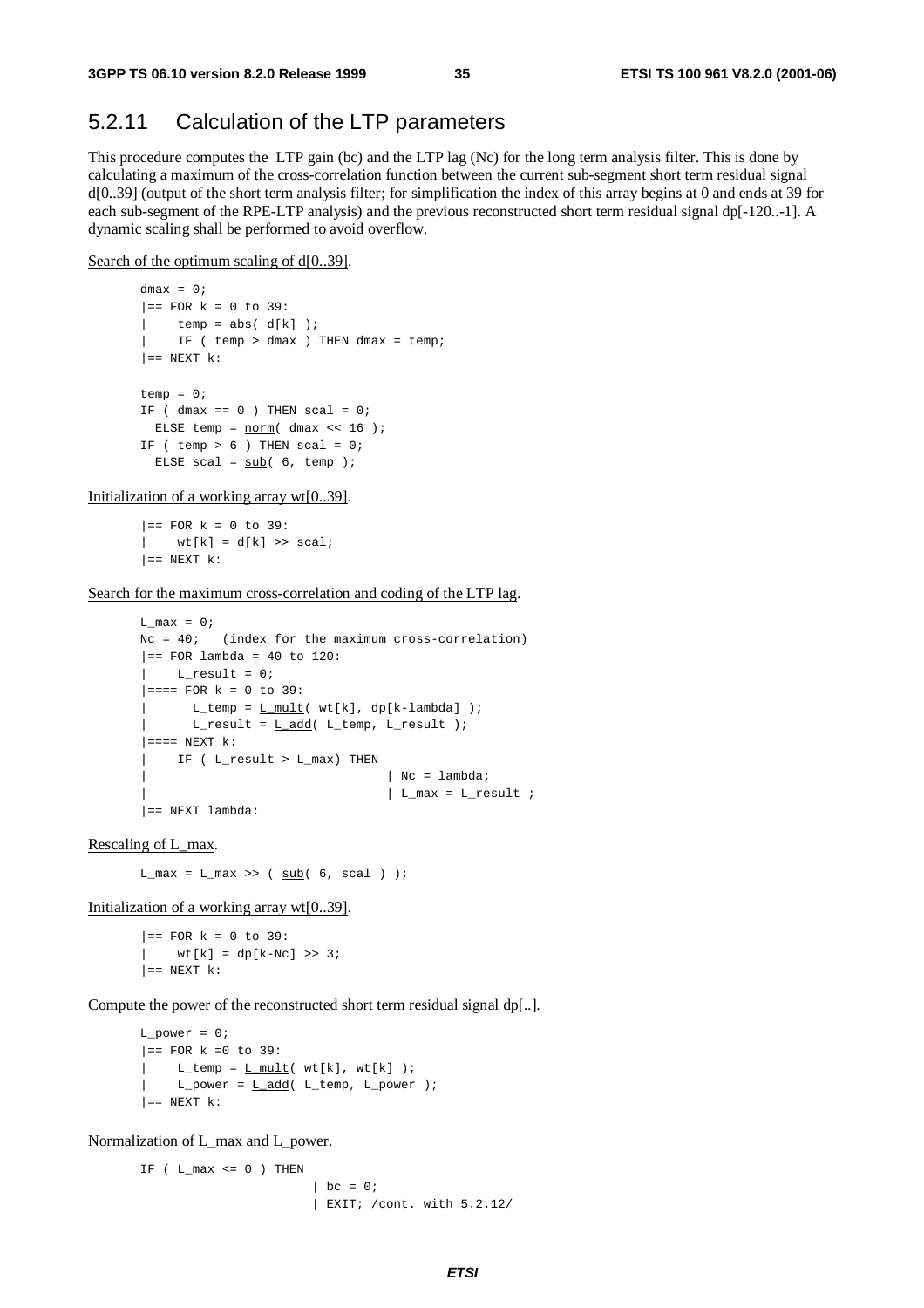```
IF ( L_max >= L_power ) THEN
                              | bc = 3;| EXIT; /cont. with 5.2.12/
temp = <u>norm</u> (L_power );
R = ( L max \lt temp ) >> 16;
S = (L) power \ll temp) >> 16;
```
Coding of the LTP gain.

Table 5.3a shall be used to obtain the level DLB[i] for the quantization of the LTP gain b to get the coded version bc.

```
|= FOR bc = 0 to 2:
| IF (R <= mult(S, DLB[bc])) THEN EXIT; /cont. with
                                              5.2.12/
| == NEXT bc;
bc = 3i
```
Initial value: dp[-120..-1]=0;

#### 5.2.12 Long term analysis filtering

In this part, we have to decode the bc parameter to compute the samples of the estimate dpp[0..39]. The decoding of bc needs the use of table 5.3b. The long term residual signal e[0..39] is then calculated to be fed to the RPE encoding clause.

Decoding of the coded LTP gain.

 $bp = OLB[bc];$ 

Calculating the array  $e[0..39]$  and the array dpp $[0..39]$ .

 $|==$  FOR  $k = 0$  to 39:  $dpp[k] = \text{mult } r($  bp,  $dp[k-Nc]$  );  $|$  e[k] = <u>sub</u>(d[k], dpp[k] );  $| ==$  NEXT  $k$ :

**RPE encoding clause**

#### 5.2.13 Weighting filter

The coefficients of the weighting filter are stored in a table (see table 5.4). The following scaling is used:

/\* H[0..10] = integer( real\_H[0..10]\*8192 ); \*/

Initialization of a temporary working array wt[0..49].

```
| == FOR k= 0 to 4:
   wt[k] = 0;| == NEXT k:
|= FOR k = 5 to 44:
  wt[k] = e[k-5];| == NEXT k:
|== FOR k= 45 to 49:
  wt[k] = 0;| == NEXT k:
```
Compute the signal x[0..39].

 $|==$  FOR  $k= 0$  to 39: | L\_result = 8192; /rounding of the output of the filter/  $|===$  FOR i = 0 to 10: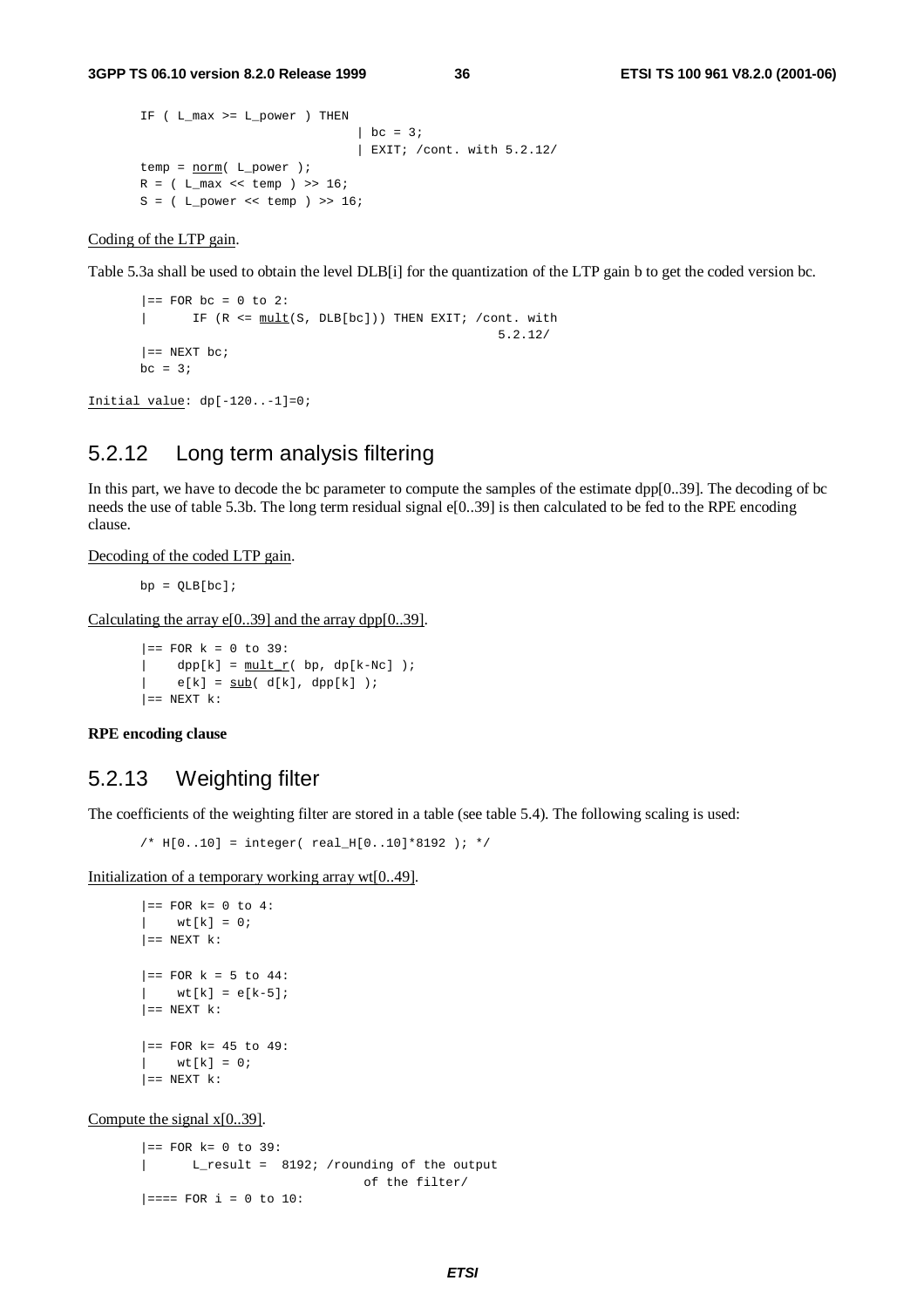```
L_t temp = L mult( wt[k+i], H[i] );
     L_rresult = L_d d/d( L_result, L_temp );
| == = NEW + 1:
| L_result = L_add(L_result,L_result); /scaling (x2)/
      L_rresult = L_d d(L_r)result,L_result); /scaling (x4)/
    x[k] = L result >> 16;
| == NEXT k:
```
#### 5.2.14 RPE grid selection

The signal x[0..39] is used to select the RPE grid which is represented by Mc.

```
EM = 0;Mc = 0;|= FOR m = 0 to 3:
L_{result} = 0;|=== FOR i = 0 to 12:
      temp1 = x[m+(3 * i)] >> 2;L_ttemp = L_mult( temp1, temp1 );
| L_rresult = L add( L_t temp, L_rresult );
| == = NEWT i:| IF ( L_result > EM) THEN
                                 | Mc = m;
                                | EM = L_result;
| == NEXT m:
```
Down-sampling by a factor 3 to get the selected xM[0..12] RPE sequence.

```
|= FOR i = 0 to 12:
| xM[i] = x[Mc +(3*i)];
| == NEXT i:
```
#### 5.2.15 APCM quantization of the selected RPE sequence

Find the maximum absolute value xmax of xM[0..12].

```
xmax = 0;
|== FOR i = 0 to 12:
| temp = \frac{abs}{d} xM[i] i| IF ( temp > xmax ) THEN xmax = temp;
|= NEXT i:
```
Quantizing and coding of xmax to get xmaxc.

```
exp = 0;temp = xmax >> 9;
itest = 0;|== FOR i = 0 to 5:
| IF ( temp <= 0 ) THEN itest = 1;
     temp = temp >> 1;IF ( itest == 0 ) THEN exp = \frac{\text{add}}{\text{odd}} ( exp, 1 ) ;
|= NEXT i:
temp = add( exp, 5 ) ;
xmaxc = add( (xmax >> temp), (exp << 3));
```
Quantizing and coding of the xM[0..12] RPE sequence to get the xMc[0..12].

This computation uses the fact that the decoded version of xmaxc can be calculated by using the exponent and the mantissa part of xmaxc (logarithmic table).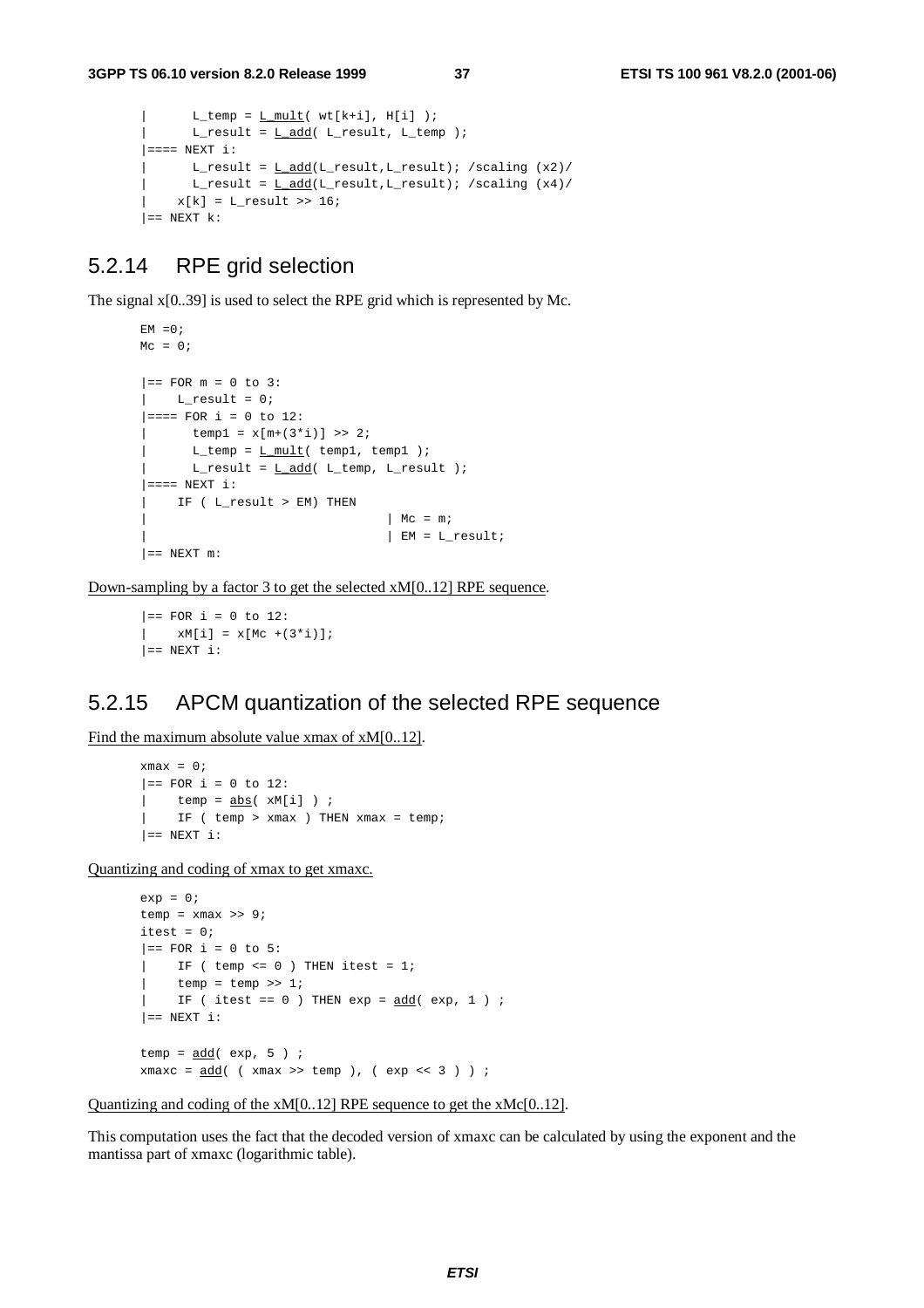So, this method avoids any division and uses only a scaling of the RPE samples by a function of the exponent. A direct multiplication by the inverse of the mantissa (NRFAC[0..7] found in table 5.5) gives the 3 bit coded version xMc[0..12] of the RPE samples.

Compute exponent and mantissa of the decoded version of xmaxc.

```
ext{e} = 0 ;
IF (xmaxc > 15) THEN exp = sub( (xmaxc >> 3), 1);
mant = sub( xmaxc , ( exp << 3 ) );
```
Normalize mantissa  $0 \le$  mant $\le$  7.

```
IF ( mant == 0 ) THEN \vert exp = -4;
                             | mant = 15;
ELSE | itest = 0;
      |= FOR i = 0 to 2:
           IF ( mant > 7 ) THEN itest = 1;
      | IF (itest == 0) THEN mant = \frac{\text{add}}{\text{mod}}(\text{mant} \ll 1), 1);| IF ( itest == 0 ) THEN exp = \frac{\text{sub}}{\text{sub}} ( exp, 1 );
      | == NEXT i:
mant = \frac{\text{sub}}{\text{sub}} ( mant, 8 );
```
Direct computation of xMc[0..12] using table 5.5.

```
templ= sub( 6, exp ); /normalization by the exponent/
temp2 = NRFAC[mant]; /see table 5.5 (inverse mantissa)/
|== FOR i = 0 to 12:
    | temp = xM[i] << temp1;
    temp = mult( temp , temp 2 );
    xMc[i] = add( ( temp >> 12 ), 4 ); /See note below/
| == NEXT I:
```
NOTE: This equation is used to make all the xMc[i] positive.

Keep in memory exp and mant for the following inverse APCM quantizer.

#### 5.2.16 APCM inverse quantization

This part is for decoding the RPE sequence of coded xMc[0..12] samples to obtain the xMp[0..12] array. Table 5.6 is used to get the mantissa of xmaxc (FAC[0..7]).

```
temp1 = FAC[mant]; see 5.2.15 for mant
temp2= \frac{\text{sub}}{6}, exp ); see 5.2.15 for exp
temp3= 1 \lt \lt \underline{\text{sub}}( \text{temp2}, 1);
| == FOR i =0 to 12:
     temp = sub( ( xMc[i] << 1 ), 7 ); /See note below/
     temp = temp \lt\lt 12;temp = mult r( temp1, temp);temp = add( temp, temp3 );
     xMp[i] = temp \gg temp2;| == NEXT i;
```
NOTE: This subtraction is used to restore the sign of xMc[i].

#### 5.2.17 RPE grid positioning

This procedure computes the reconstructed long term residual signal ep[0..39] for the LTP analysis filter. The inputs are the Mc which is the grid position selection and the  $xMp[0..12]$  decoded RPE samples which are upsampled by a factor of 3 by inserting zero values.

 $|==$  FOR  $k = 0$  to 39:  $|$  ep[k] = 0;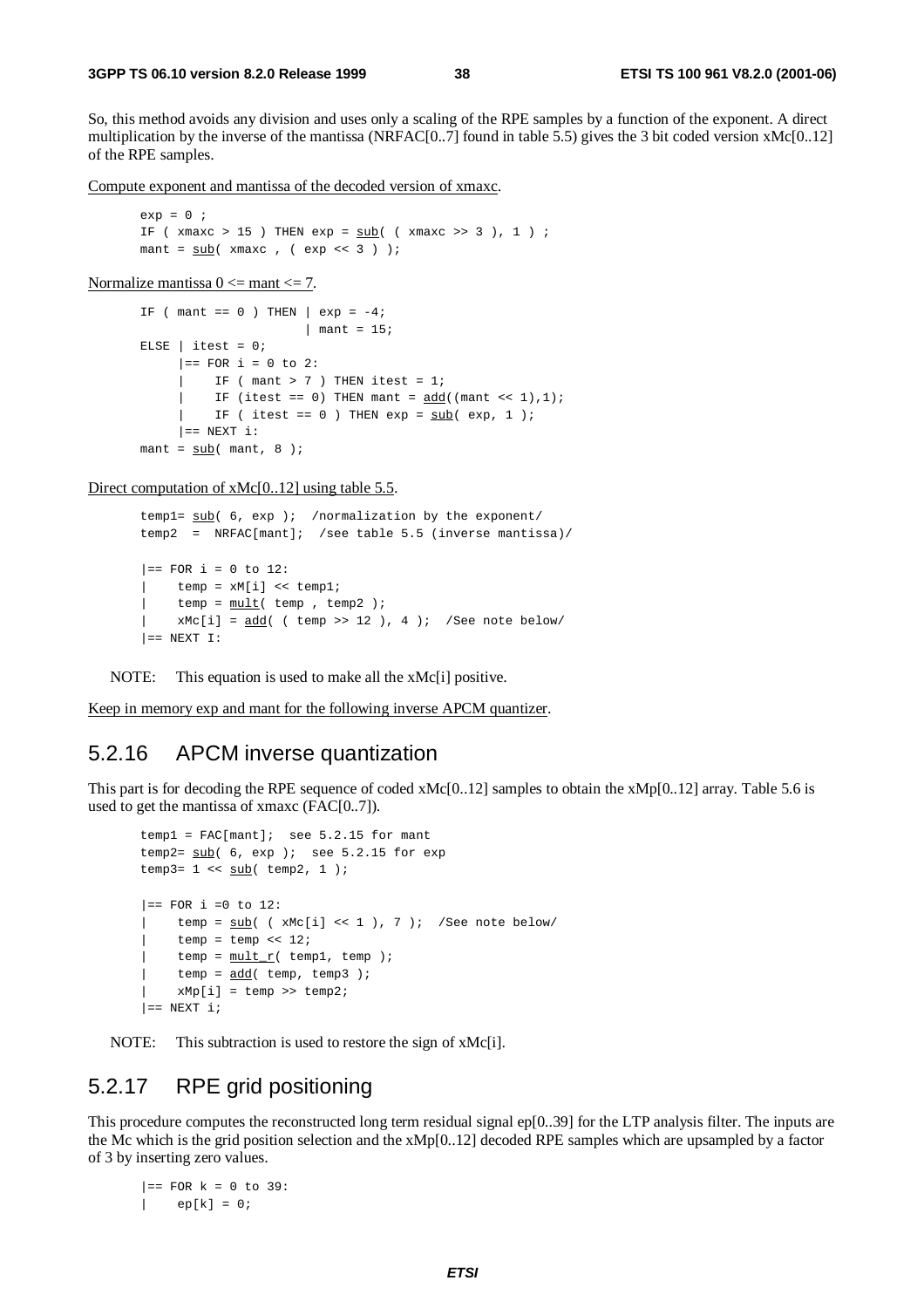```
| == NEXT k:
|= FOR i = 0 to 12:
   ep[Mc + (3'i)] = xMp[i];| == NEXT i:
```
#### 5.2.18 Update of the reconstructed short term residual signal dp[-120..-1]

This procedure adds the reconstructed long term residual signal ep $[0..39]$  to the estimated signal dpp $[0..39]$  from the long term analysis filter to compute the reconstructed short term residual signal dp[-40..-1]; also the reconstructed short term residual array dp[-120..-41] is updated.

```
| == FOR k = 0 to 79:
| dp[-120+k] = dp[-80+k];
| == NEXT k:
|== FOR k = 0 to 39:
| dp[-40+k] = add(-ep[k], dpp[k]);
| == NEXT k:
```
Keep the array dp[-120..-1] in memory for the next sub-segment.

Initial value:  $dp[-120..-1]=0;$ 

### 5.3 Fixed point implementation of the RPE-LTP decoder

Only the synthesis filter and the de-emphasis procedure are different from the procedures found in the RPE-LTP coder. Procedures 5.3.1 and 5.3.2 are executed for each sub-segment (four times per frame). Procedures 5.3.3, 5.3.4 and 5.3.5 are executed once per frame.

#### 5.3.1 RPE decoding clause

Procedures 5.2.15 (only the part to get mant and exp of xmaxc), 5.2.16 and 5.2.17 are used to obtain the reconstructed long term residual signal erp[0..39] signal from the received parameters for each sub-segment (i.e.  $M_{cr}$ ,  $x_{maxcr}$ ,  $x_{\text{mer}}[0..12]$ ).

#### 5.3.2 Long term synthesis filtering

This procedure uses the  $b_{cr}$  and  $N_{cr}$  parameter to realize the long term synthesis filtering. The decoding of bcr needs the use of table 5.3b.

- Nr is the received and decoded LTP lag.
- An array drp[-120..39] is used in this procedure.

The elements for -120 to -1 of the array drp are kept in memory for the long term synthesis filter. For each sub-segment (40 samples), this procedure computes the drp[0..39] to be fed to the synthesis filter.

Check the limits of Nr.

 $Nr = Ncr$ ; IF (  $Ncr < 40$  ) THEN  $Nr = nrp$ ; IF (  $Ncr > 120$  ) THEN  $Nr = nrp$ ; nrp= Nr;

Keep the nrp value for the next sub-segment.

Initial value: nrp=40;

Decoding of the LTP gain bcr.

brp = QLB[bcr]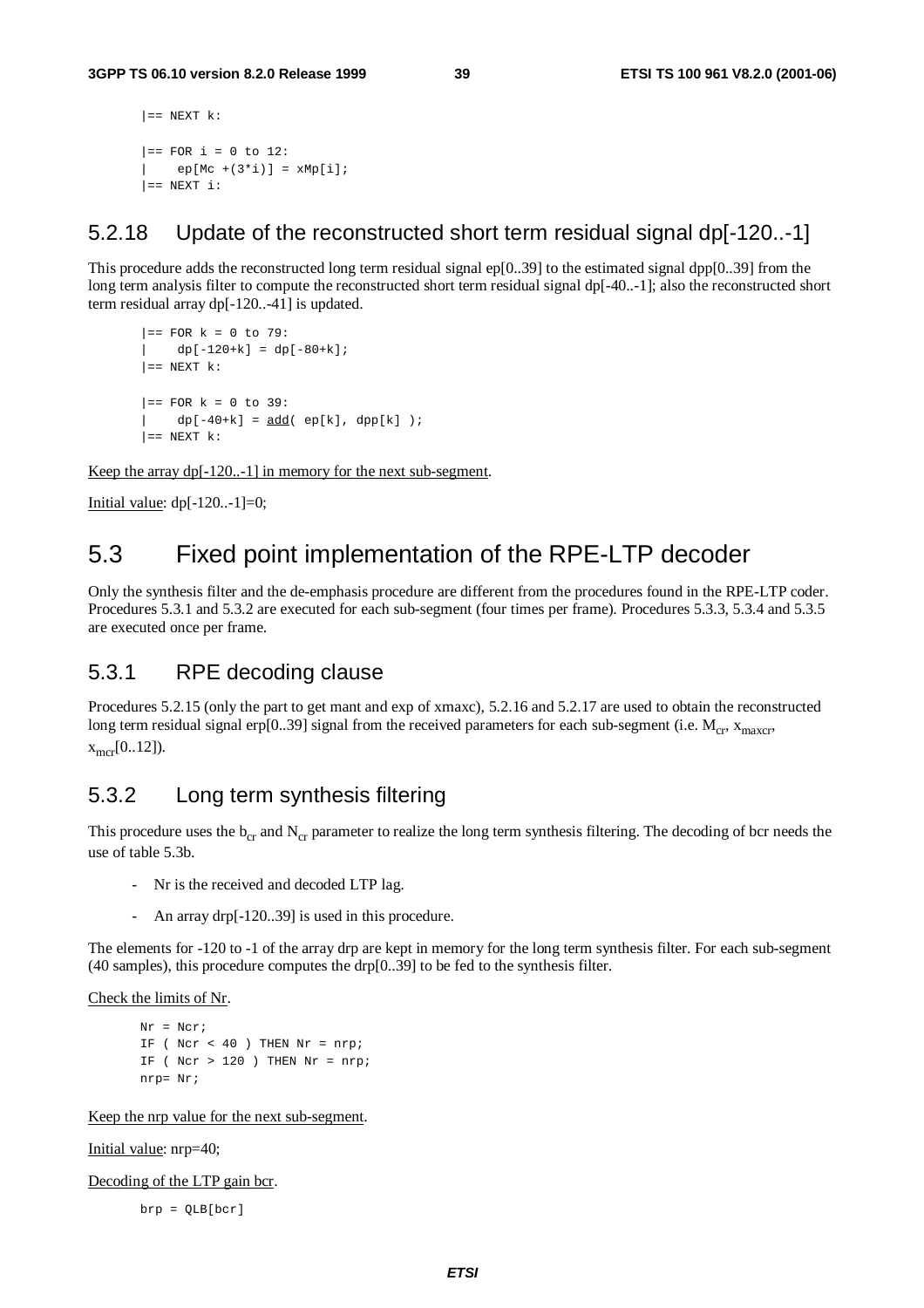Computation of the reconstructed short term residual signal drp[0..39].

```
|== FOR k = 0 to 39:
| drpp = \frac{\text{mult }r}{\text{mult }r} brp, drp[k-Nr] );
      drp[k] = \underline{add}(\text{erp}[k], \text{drpp });| == NEXT k:
```
Update of the reconstructed short term residual signal drp[-1..-120].

 $|==$  FOR  $k = 0$  to 119:  $|$  drp $[-120+k] =$  drp $[-80+k]$ ;  $| ==$  NEXT  $k$ :

Keep the array drp[-120..-1] for the next sub-segment.

Initial value:  $drp[-120...-1]=0;$ 

#### 5.3.3 Computation of the decoded reflection coefficients

This procedure (which is executed once per frame) is the same as the one described in the CODER part. For decoding of the received LARcr[1..8], see procedure 5.2.8. For the interpolation of the decoded Log.-Area Ratios, see procedure 5.2.9.1 and for the computation of the reflection coefficients rrp[1..8], see procedure 5.2.9.2.

#### 5.3.4 Short term synthesis filtering clause

This procedure uses the drp[0..39] signal and produces the sr[0..159] signal which is the output of the short term synthesis filter. For ease of explanation, a temporary array wt[0..159] is used.

Initialization of the array wt[0..159].

For the first sub-segment in a frame:

 $|==$  FOR  $k = 0$  to 39:  $|$  wt[k] = drp[k];  $| ==$  NEXT  $k$ :

For the second sub-segment in a frame:

 $|==$  FOR  $k = 0$  to 39:  $wt[40+k] = drp[k];$  $| ==$  NEXT  $k$ :

For the third sub-segment in a frame:

 $|==$  FOR  $k = 0$  to 39:  $|$  wt[80+k] = drp[k];  $| ==$  NEXT  $k$ :

For the fourth sub-segment in a frame:

```
|== FOR k = 0 to 39:
   wt[120+k] = drp[k];| == NEXT k:
```
As the call of the short term synthesis filter procedure can be done in many ways (see the interpolation of the LAR coefficient), it is assumed that the computation begins with index k\_start (for arrays wt[..] and sr[..]) and stops with index k\_end (k\_start and k\_end are defined in 5.2.9.1). The procedure also needs to keep the array v[0..8] in memory between calls.

```
|== FOR k = k_start to k_end:
   sri = wt[k];|=== FOR i = 1 to 8:
| sri = <u>sub</u>( sri, mult_r( rrp[9-i], v[8-i] ) );
      v[9-i] = add( v[8-i], minit_r( rrp[9-i], sri ) );
| == = NEW i:
```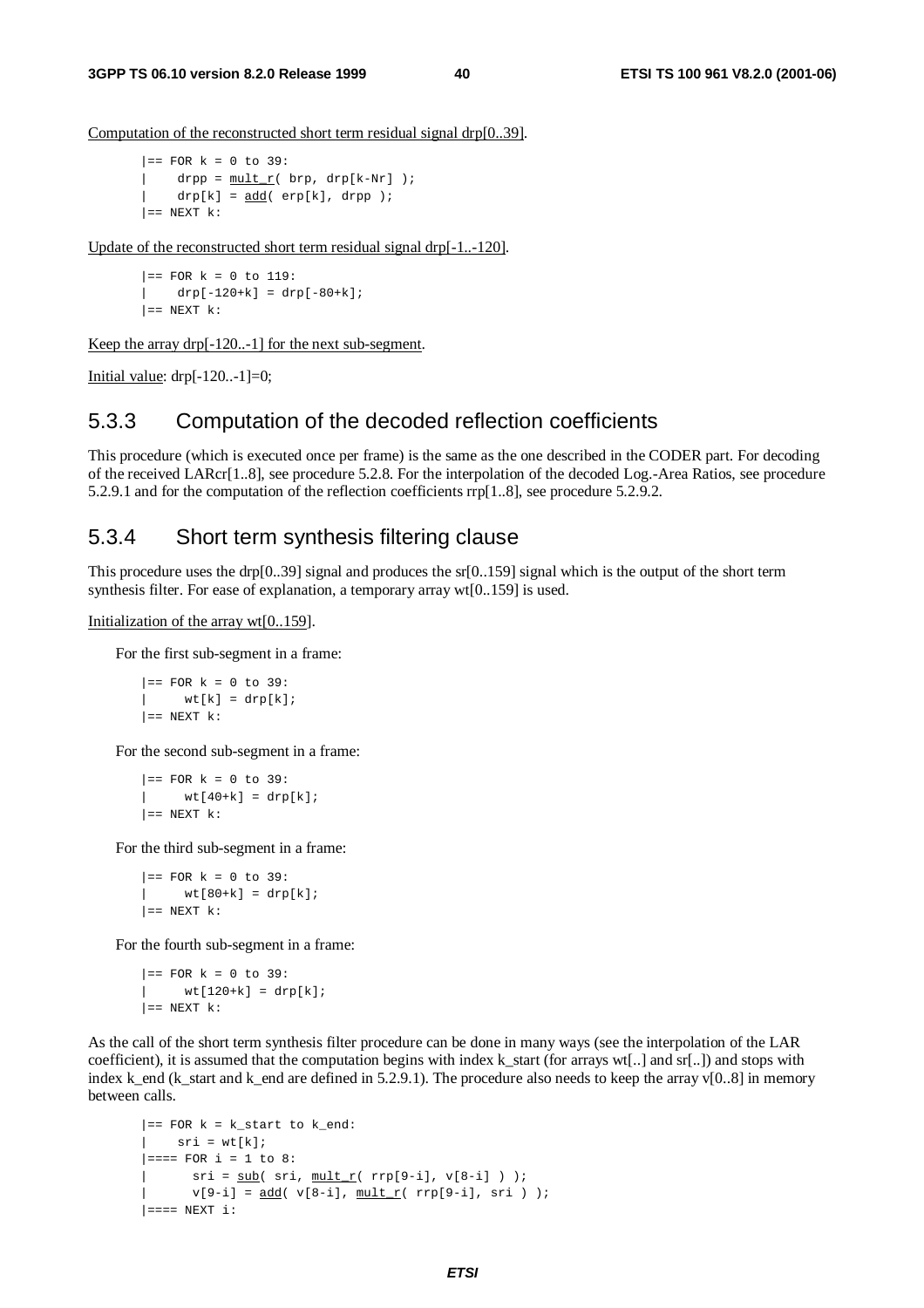$|$  sr[k] = sri;  $| v[0] = sri;$  $| ==$  NEXT  $k$ :

Keep the array  $v[0..8]$  in memory for the next call.

Initial value: v[0..8]=0;

**Post-processing**

#### 5.3.5 De-emphasis filtering

```
|= FOR k = 0 to 159:
| temp = \frac{\text{add}}{\text{sr}[k]}, mult r( msr, 28180 ) );
    msr = temp;sro[k] = msri| == NEXT k:
```
Keep msr in memory for the next frame.

Initial value: msr=0;

#### 5.3.6 Upscaling of the output signal

```
| == FOR k = 0 to 159:
  srop[k] = add(sro[k], sro[k]);
| == NEXT k:
```
#### 5.3.7 Truncation of the output variable

 $|=$  FOR  $k = 0$  to 159:  $|$  srop[k] = srop[k] >> 3;  $srop[k] = srop[k] \ll 3;$  $| ==$  NEXT  $k$ :

The output format is the following:

```
S.v.v.v.v.v.v.v.v.v.v.v.v.0.0.0 (2's complement).
Where S is the sign bit, v a valid bit.
```
NOTE: When a linear to A-law compression is needed, then the sub-block COMPRESS of CCITT G721 recommendation shall be used with inputs:

```
SR = srop[k] \gg 3;LAW = 1;When a linear to \mu-law compression is needed, then the sub-block COMPRESS of CCITT
        G721 recommendation shall be used with inputs:
SR = \text{stop}[k] \gg 3;LAW = 0;
```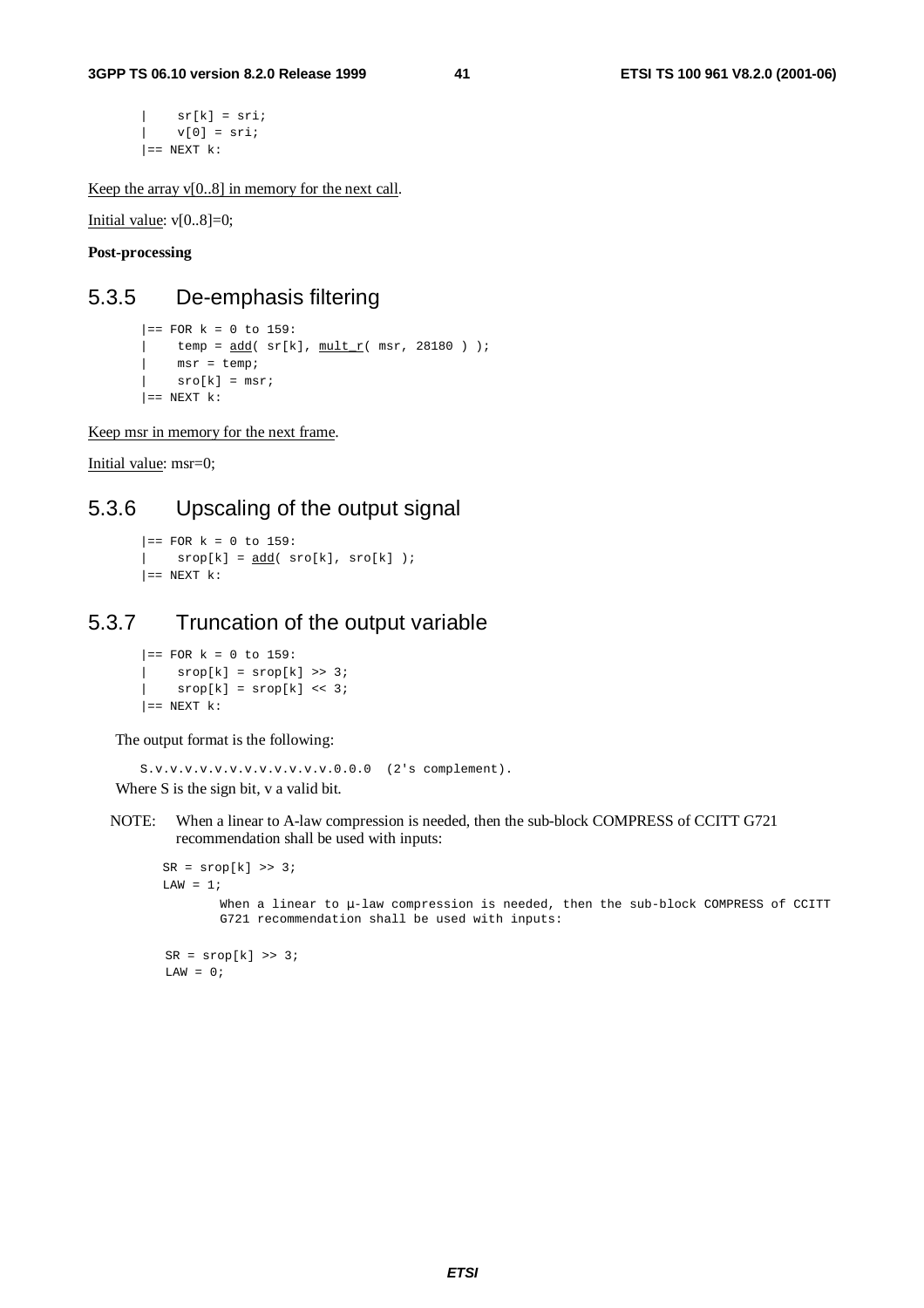### 5.4 Tables used in the fixed point implementation of the RPE-LTP coder and decoder

| A[i]  | B[i     | MIC[i] | MAC[i] |
|-------|---------|--------|--------|
| 20480 |         | $-32$  |        |
| 20480 |         | $-32$  | 31     |
| 20480 | 2048    | $-16$  | 15     |
| 20480 | $-2560$ | -16    | 15     |
| 13964 | 94      | -8     |        |
| 15360 | $-1792$ | -8     |        |
| 8534  | $-341$  | -4     |        |
| 9036  | $-1144$ | -4     |        |

#### **Table 5.1: Quantization of the Log.-Area Ratios**

#### **Table 5.2: Tabulation of 1/A[1..8]**

|   | <b>INVA[i]</b> |
|---|----------------|
|   | 13107          |
|   | 13107          |
| ◠ | 13107          |
|   | 13107          |
| 5 | 19223          |
|   | 17476          |
|   | 31454          |
|   | 29708          |

#### **Table 5.3a: Decision level of the LTP gain quantizer**

| bc | DLB[bc] |  |  |
|----|---------|--|--|
|    | 6554    |  |  |
|    | 16384   |  |  |
|    | 26214   |  |  |
|    | 32767   |  |  |

#### **Table 5.3b: Quantization levels of the LTP gain quantizer**

| bc | QLB[bc] |  |
|----|---------|--|
|    | 3277    |  |
|    | 11469   |  |
|    | 21299   |  |
|    | 32767   |  |

#### **Table 5.4: Coefficients of the weighting filter**

|    | H[i]   |
|----|--------|
|    | $-134$ |
|    | $-374$ |
| 2  |        |
| 3  | 2054   |
| Δ  | 5741   |
| 5  | 8192   |
| 6  | 5741   |
| 7  | 2054   |
| 8  | Ω      |
| 9  | $-374$ |
| 10 | $-134$ |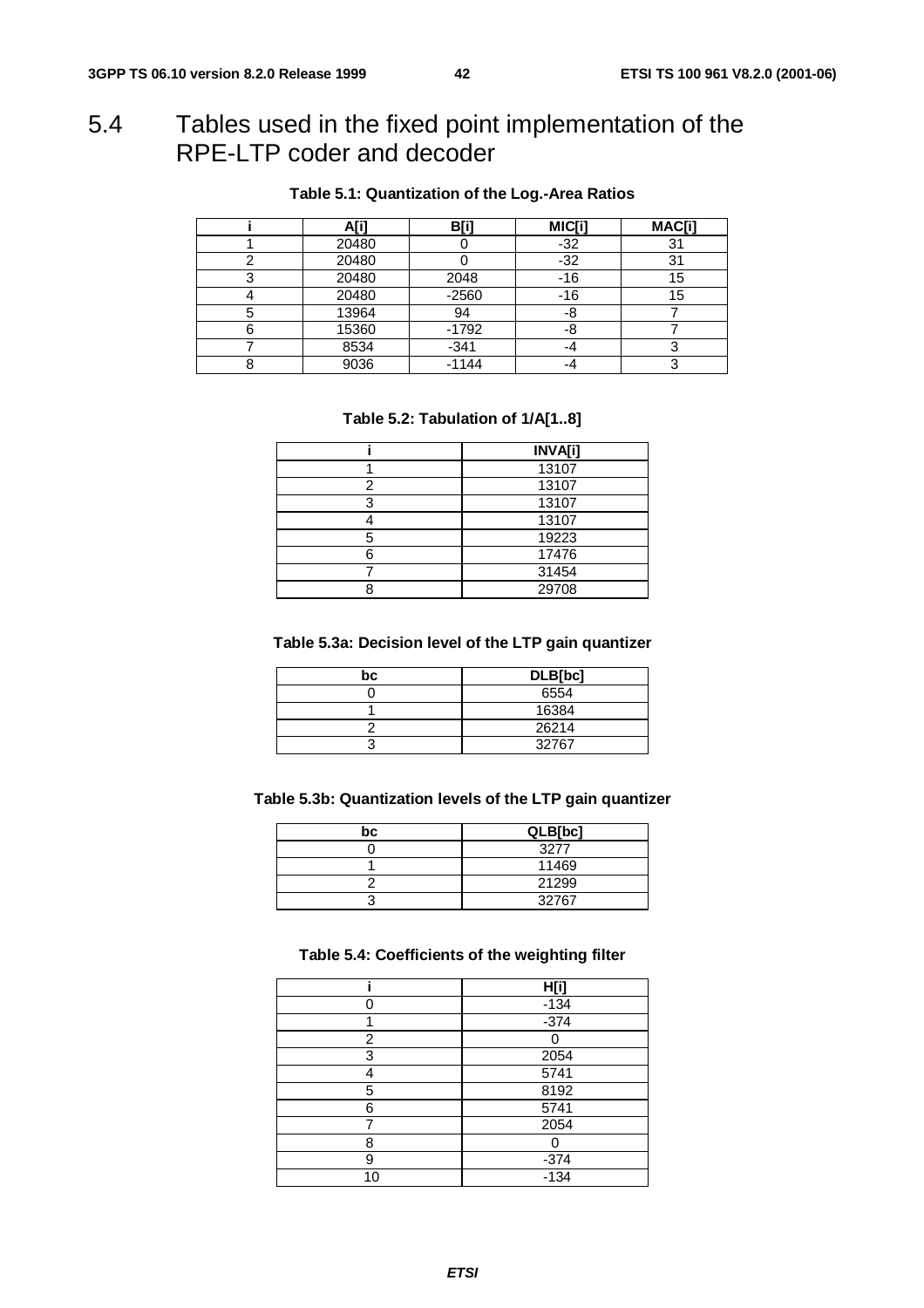|   | <b>NRFAC[i]</b> |
|---|-----------------|
|   | 29128           |
|   | 26215           |
|   | 23832           |
| ◠ | 21846           |
|   | 20165           |
|   | 18725           |
|   | 17476           |
|   | 16384           |

#### **Table 5.5: Normalized inverse mantissa used to compute xM/xmax**

| Table 5.6: Normalized direct mantissa used to compute xM/xmax |  |  |  |  |
|---------------------------------------------------------------|--|--|--|--|
|---------------------------------------------------------------|--|--|--|--|

|   | <b>FAC[i]</b> |
|---|---------------|
|   | 18431         |
|   | 20479         |
| ⌒ | 22527         |
| っ | 24575         |
|   | 26623         |
|   | 28671         |
|   | 30719         |
|   | 32767         |

### 6 Digital test sequences

This clause provides information on the digital test sequences that have been designed to help in the verification of implementations of the RPE-LTP codec. Copies of these sequences are available (see annex A3). As the codec homing procedure (see clause 4) is an optional feature two sets of test vectors are provided, one set without codec homing frames and a second set with codec homing frames. In addition A-law and µ-law compressed testsequences are provided ffor each set as a further option for TRAU testing.

### 6.1 Input and output signals

Table 6.1 defines the input and output signals for the test sequences. The words defined in this table use 16 bits. The left or right justification is indicated in the table. The codewords described in the table correspond to one frame of coder input or decoder output signal; i.e. for 20 ms of input signal the 76 codewords are obtained at the output of the coder and 76 codewords provided at the input of the decoder will yield 20 ms of output signal in the decoder. Three types of files are provided:

| $\overline{\phantom{0}}$ | speech encoder input samples, sop[]    | $*$ INP |
|--------------------------|----------------------------------------|---------|
| $\overline{\phantom{0}}$ | coded parameters (encoded speech data) | *.COD   |
|                          | speech decoder output samples, srop[]  | $*$ OUT |

### 6.2 Configuration for the application of the test sequences

Two configurations are appropriate in order to test an implementation of the RPE-LTP codec. The first is for testing the coder part of the RPE-LTP algorithm which means that a sop[..] signal (on files: \*.INP) is provided at the input of the encoder which responds with frames of coded parameters. The encoder output has to be checked against reference files (files: \*.COD). The other configuration is for testing the decoder part of the RPE-LTP algorithm. In this case, frames of coded parameters (see table 5.1, files: \*.COD) are sent to the RPE-LTP decoder which responds with the srop[..] signal. These samples have to be checked against reference files (files: \*.OUT).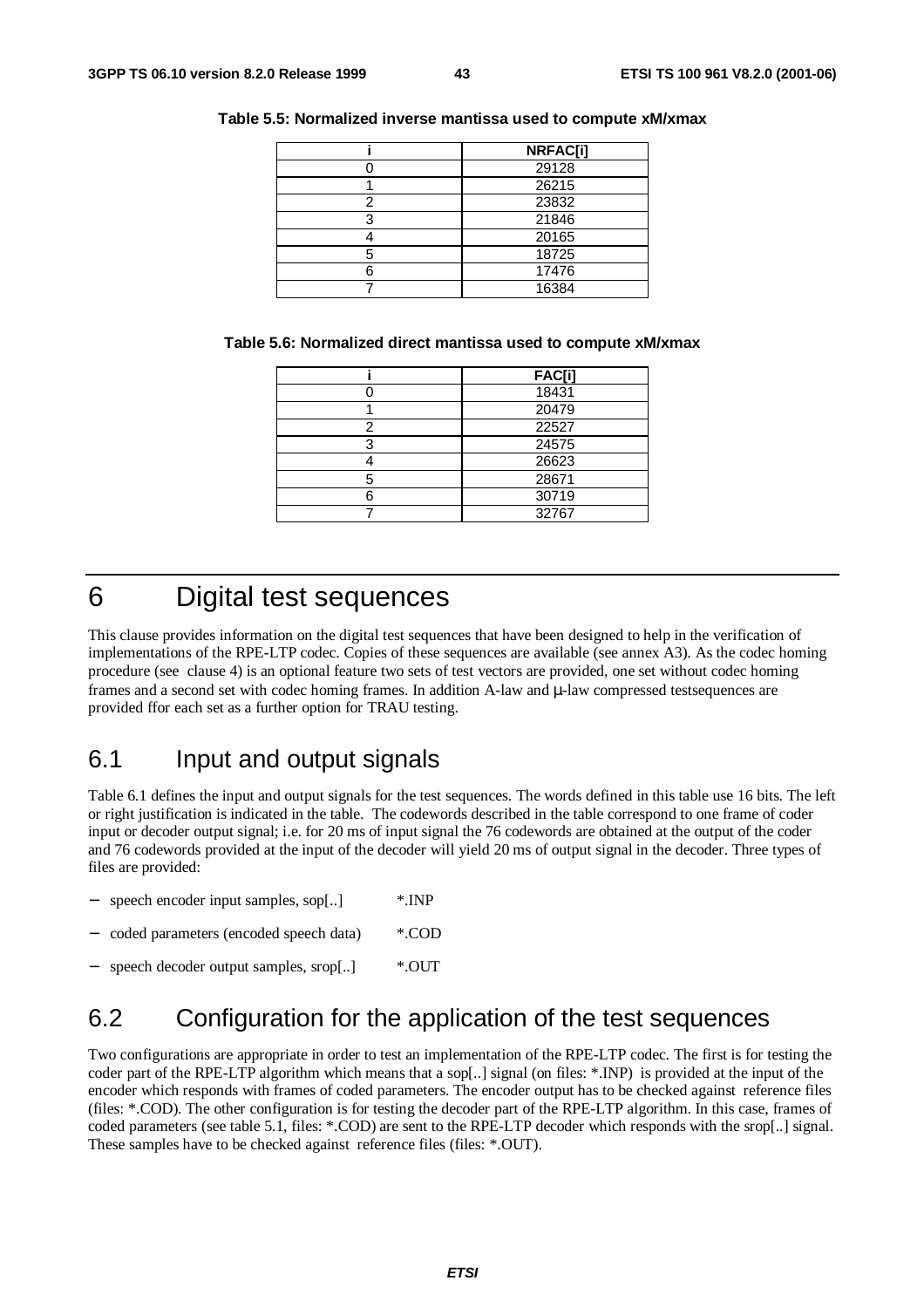#### 6.2.1 Configuration 1 (encoder only)

A reset signal (RS) shall be applied to the RPE-LTP encoder under test to set all internal variables to the exact states specified in clause 5 of this recommendation prior to the start of an input test sequence in order to obtain the correct output values for this test. But please note, this reset signal is only required for a codec implementation without codec homing porcedure. If codec homing is implemented the reset of the internal state variables is done by the means of software. This test shall be done in real-time with a sampling rate of 8 kHz at the input of the encoder under test (see figure 6.1). All the necessary hardware and software should be installed by the user in order to capture in real time the output coded parameters of the RPE-LTP encoder and to compare them to the dedicated reference file.

Codec homing not implemented:

In the case of a correct hardware implementation undergoing test, all speech encoder output frames must be identical to the corresponding frames in the \*.COD file.

Codec homing implemented:

Each \*H.INP file includes two homing frames at the start of the test sequence. The function of these is to reset the speech encoder state variables to their initial value. In the case of a correct hardware implementation undergoing test, the first speech encoder output frame is undefined and need not be identical to the first frame in the \*H.COD file. All subsequent speech encoder output frames must be identical to the corresponding frames in the \*H.COD file.





#### 6.2.2 Configuration 2 (decoder only)

Figure 6.2 shows a RPE-LTP decoder under test. In the same way as described in the coder part, a reset signal (RS) shall be used before the processing of the first frame of coded parameters. But please note that also for the decoder this reset signal is only required if the codec homing procedure is not implemented. The decoder shall be tested for a continuous output with a sampling rate of 8 kHz. At the input of the decoder, the 76 parameters shall be sent in a time interval of 20 ms.

Codec homing not implemented:

In the case of a correct hardware implementation undergoing testing, all speech decoder output frames must be identical to the corresponding frames in the \*.OUT file.

Codec homing implemented:

Each \*H.COD file includes two homing frames at the start of the test sequence. The function of these is to reset the speech decoder state variables to their initial value. In the case of a correct hardware implementation undergoing testing, the first speech decoder output frame is undefined and need not be identical to first frame in the \*H.OUT file. All subsequent speech decoder output frames must be identical to the corresponding frames in the \*H.OUT file.



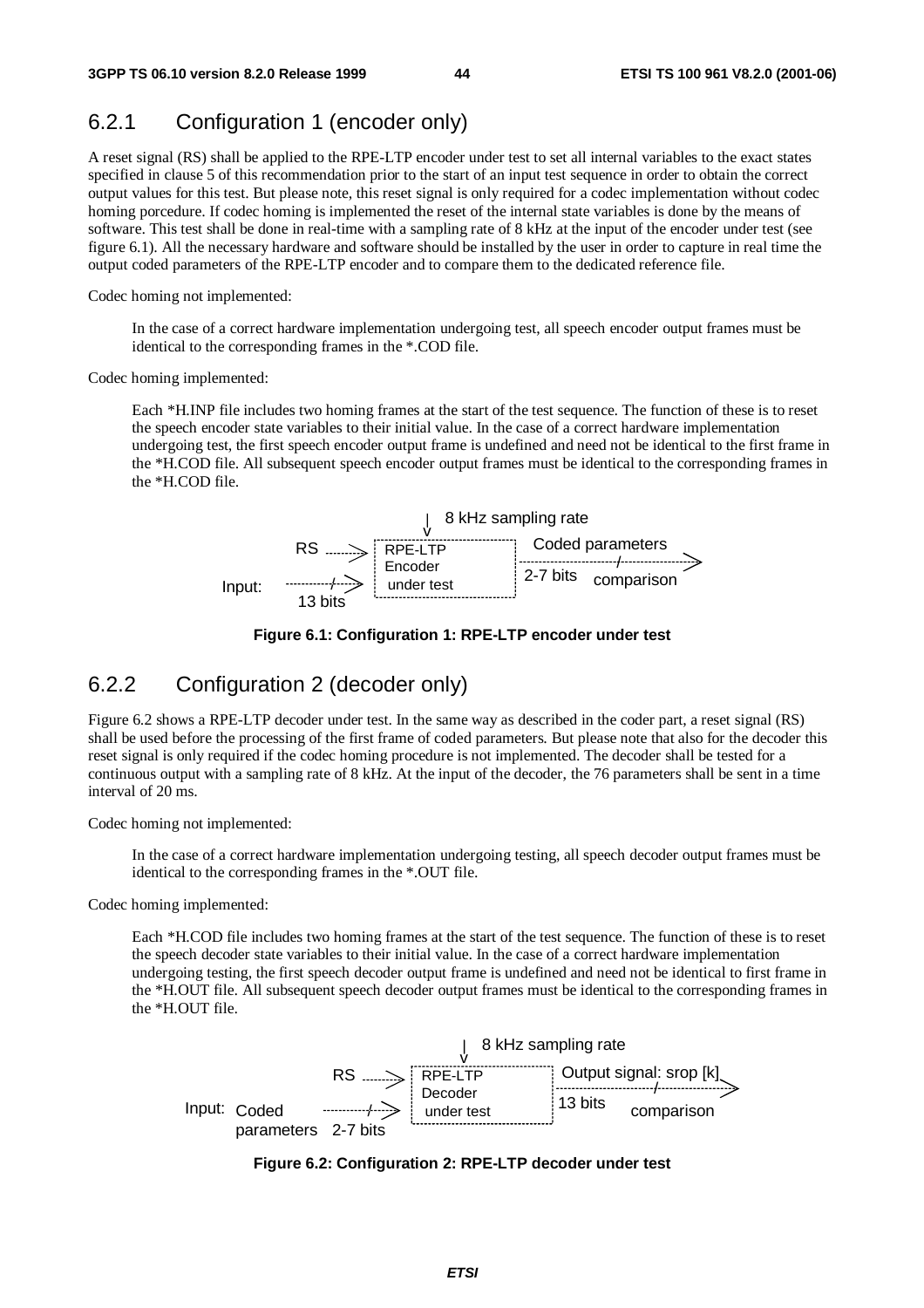### 6.3 Test sequences

The letter `H´ at the end of a file name denotes a test sequences with codec homing frames.

#### 6.3.1 Test sequences for configuration 1

For configuration 1, four different input test sequence are provided:

SRQ01/SEQ01H Sequence for testing the overflow controls in the encoder;

SEQ02/SEQ02H Sequence for testing the LPC part of the encoder;

SEQ03/SEQ03H Sequence for testing the LTP part of the encoder;

SEQ04/SEQ04H Sequence for testing various critical parts of the algorithm.

Sequence SEQ01/SEQ01H uses a large number of saturated samples. The residual LPC signal reaches very high values, which has two effects on the processing:

- occurrence of a large number of overflows in addition/subtraction operations. Table 6.2 describes each overflow point and the number of occurrences for each.
- the excitation RPE samples have a large dynamic range and the 64 codewords of the sub-block maximum are each obtained at least once on output.

Sequence SEQ02/SEQ02H focuses successively on each reflection coefficient calculated in the Schur recursion. Table 6.3 shows which frames deal with which reflection coefficient and its dynamic range. The Log.-Area codewords output by the coder cover the full range of their possible values except the 2nd LARc that does not reach the value 0 and 63 (min and max). The maximum value (63) is however obtained in sequence 4.

Sequence SEQ03/SEQ03H tests the long term predictor part of the algorithm. It has been generated by exciting a sharply resonant filter with a periodic train of impulses; this produces a pitched signal. Each part corresponding to a given pitch is 128 ms (4 blocks of 256 words) long. The pitch periods have been randomly drawn in the range [2,15] ms and the random order is shown in table 6.4.

Sequence SEQ04/SEQ04H accounts for various remaining non tested points of the algorithm where implementing errors may be suspected. Tables 6.5 and 6.6 summarize the critical points that this sequence has been designed to check (i.e. where the three previous sequences were ineffective). Table 6.5 shows the list of tested points where errors can be detected. Each tested error is described and the frame number corresponding to the first occurrence of a divergence between the exact and the degraded algorithm is also indicated.

Table 6.6 illustrates three paths of the algorithm that are never explored during the processing of the three previous sequences; the table shows which condition leads to each path and the number of associated occurrences in sequence SEQ04/SEQ04H.

Notice finally one point where special care shall be taken:

A small degradation (i.e.  $+/-$  1) of DLB[2] (the third decision level of the LTP gain quantizer (see table 5.3a) is unable to provide any noticeable effect on the output of the four sequences described above).

#### 6.3.2 Test sequences for configuration 2

Five different input test sequence are provided for this configuration. Four sequences obtained in configuration 1 at the output of the encoder (coded parameters) are used as input for the decoder under test in configuration 2.

Table 6.7 gives the list of tested overflow points and their occurrence on sequence SEQ01/SEQ01H for this configuration.

Sequence SEQ05/SEQ05H is provided to scan all possible codes for each parameter. This sequence is an artificial sequence and does not correspond to any encoder output. The codewords have been randomly generated and cover the entire range of codewords values. Moreover, the delay value Nr belonging to [40,120] in an error-free transmission condition, takes in this sequence its value in [0,127]. In this case the decoder behaviour on non-allowed values of Nr will be tested.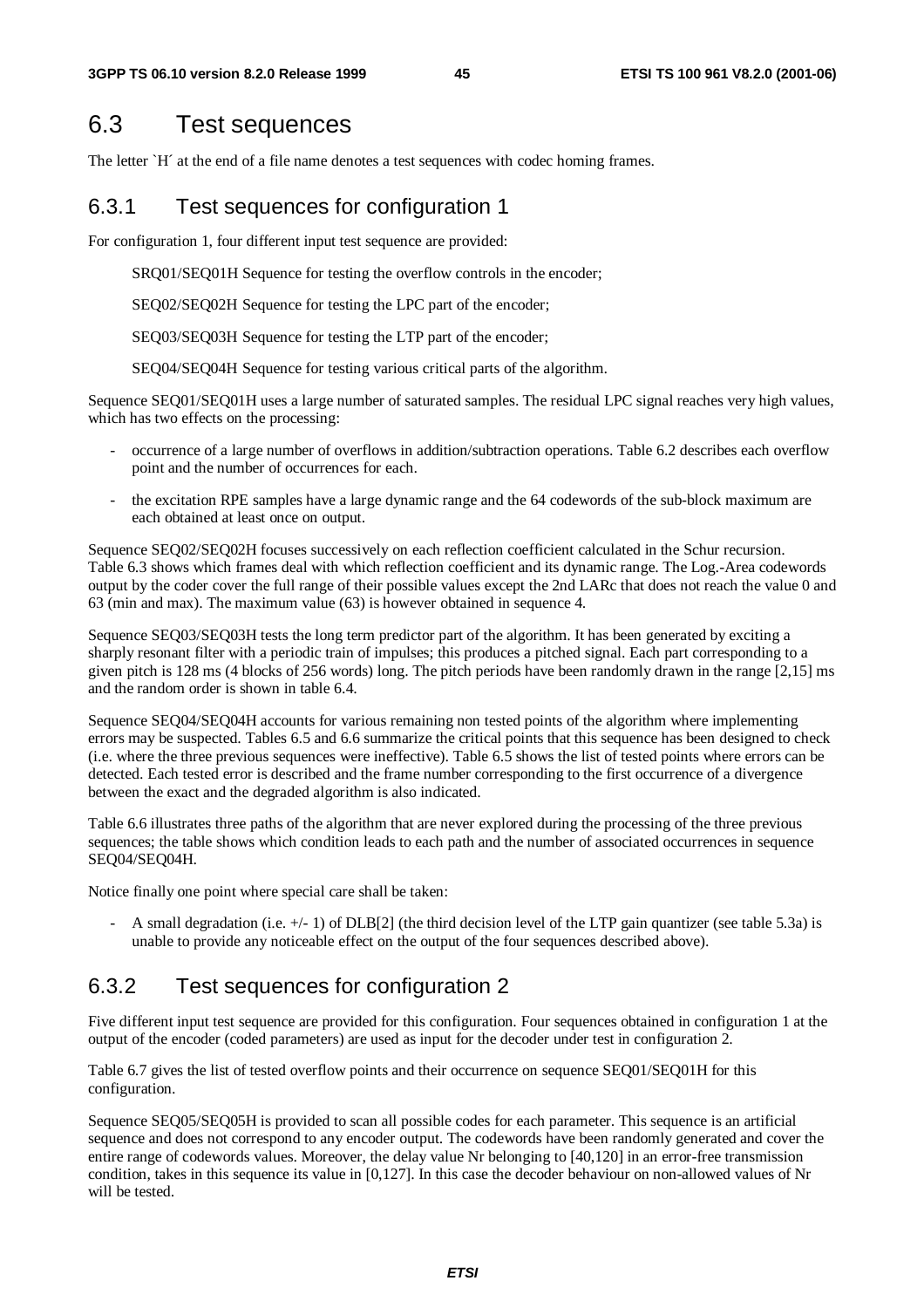| Name   | Description                    | Justification |
|--------|--------------------------------|---------------|
|        | <b>ENCODER INPUT</b>           |               |
| sop[k] | 13 bits: encoder input signal. | lleft         |

#### **Table 6.1a: Signals used in digital test sequences (\*.INP)**

#### **Table 6.1b: Signals used in digital test sequences (\*.COD)**

| <b>Name</b>     | <b>Justification</b>                  |       |  |  |  |  |  |  |  |
|-----------------|---------------------------------------|-------|--|--|--|--|--|--|--|
|                 |                                       |       |  |  |  |  |  |  |  |
|                 |                                       |       |  |  |  |  |  |  |  |
|                 | <b>ENCODER OUTPUT / DECODER INPUT</b> |       |  |  |  |  |  |  |  |
| LARc[1]         | 6 bits : 1st Log.-Area Ratio          | right |  |  |  |  |  |  |  |
| LARc[2]         | 6 bits: 2nd Log.-Area Ratio           | right |  |  |  |  |  |  |  |
| LARc[3]         | 5 bits : 3rd Log.-Area Ratio          | right |  |  |  |  |  |  |  |
| LARC[4]         | 5 bits : 4th Log.-Area Ratio          | right |  |  |  |  |  |  |  |
| LARC[5]         | 4 bits : 5th Log.-Area Ratio          | right |  |  |  |  |  |  |  |
| LARc[6]         | 4 bits: 6th Log.-Area Ratio           | right |  |  |  |  |  |  |  |
| LARc[7]         | 3 bits : 7th Log.-Area Ratio          | right |  |  |  |  |  |  |  |
| LARc[8]         | 3 bits: 8th Log.-Area Ratio           | right |  |  |  |  |  |  |  |
|                 |                                       |       |  |  |  |  |  |  |  |
|                 | Sub-frame no 1                        |       |  |  |  |  |  |  |  |
| <b>Nc</b>       | 7 bits : LTP lag                      | right |  |  |  |  |  |  |  |
| bс              | 2 bits : LTP gain                     | right |  |  |  |  |  |  |  |
| Mc              | 2 bits : RPE grid position            | right |  |  |  |  |  |  |  |
| xmaxc           | 6 bits : Block amplitude              | right |  |  |  |  |  |  |  |
| xMc[012]        | 3 bits : RPE pulses index 0 to 12     | right |  |  |  |  |  |  |  |
|                 | Sub-frame no 2                        |       |  |  |  |  |  |  |  |
| $\overline{Nc}$ | 7 bits : LTP lag                      | right |  |  |  |  |  |  |  |
| bc              | 2 bits : LTP gain                     | right |  |  |  |  |  |  |  |
| Mc              | 2 bits : RPE grid position            | right |  |  |  |  |  |  |  |
| xmaxc           | 6 bits : Block amplitude              | right |  |  |  |  |  |  |  |
| xMc[012]        | 3 bits : RPE pulses index 0 to 12     | right |  |  |  |  |  |  |  |
|                 |                                       |       |  |  |  |  |  |  |  |
|                 | Sub-frame no 3                        |       |  |  |  |  |  |  |  |
| <b>Nc</b>       | 7 bits : LTP lag                      | right |  |  |  |  |  |  |  |
| bc              | 2 bits : LTP gain                     | right |  |  |  |  |  |  |  |
| Mc              | 2 bits : RPE grid position            | right |  |  |  |  |  |  |  |
| xmaxc           | 6 bits : Block amplitude              | right |  |  |  |  |  |  |  |
| xMc[012]        | 3 bits : RPE pulses index 0 to 12     | right |  |  |  |  |  |  |  |
|                 | Sub-frame no 4                        |       |  |  |  |  |  |  |  |
| <b>Nc</b>       | 7 bits : LTP lag                      | right |  |  |  |  |  |  |  |
| bc              | 2 bits : LTP gain                     | right |  |  |  |  |  |  |  |
| Mc              | 2 bits : RPE grid position            | right |  |  |  |  |  |  |  |
| xmaxc           | 6 bits : Block amplitude              | right |  |  |  |  |  |  |  |
| xMc[012]        | 3 bits : RPE pulses index 0 to 12     | right |  |  |  |  |  |  |  |

#### **Table 6.1c: Signals used in digital test sequences (\*.OUT)**

| <b>Name</b> | Description                                                                  | Justification |
|-------------|------------------------------------------------------------------------------|---------------|
|             | DECODER OUTPUT                                                               |               |
| srop[k]     | 13 bits: decoder output signal. The 3 LSB's of the 16<br>bits are equal to 0 | lleft         |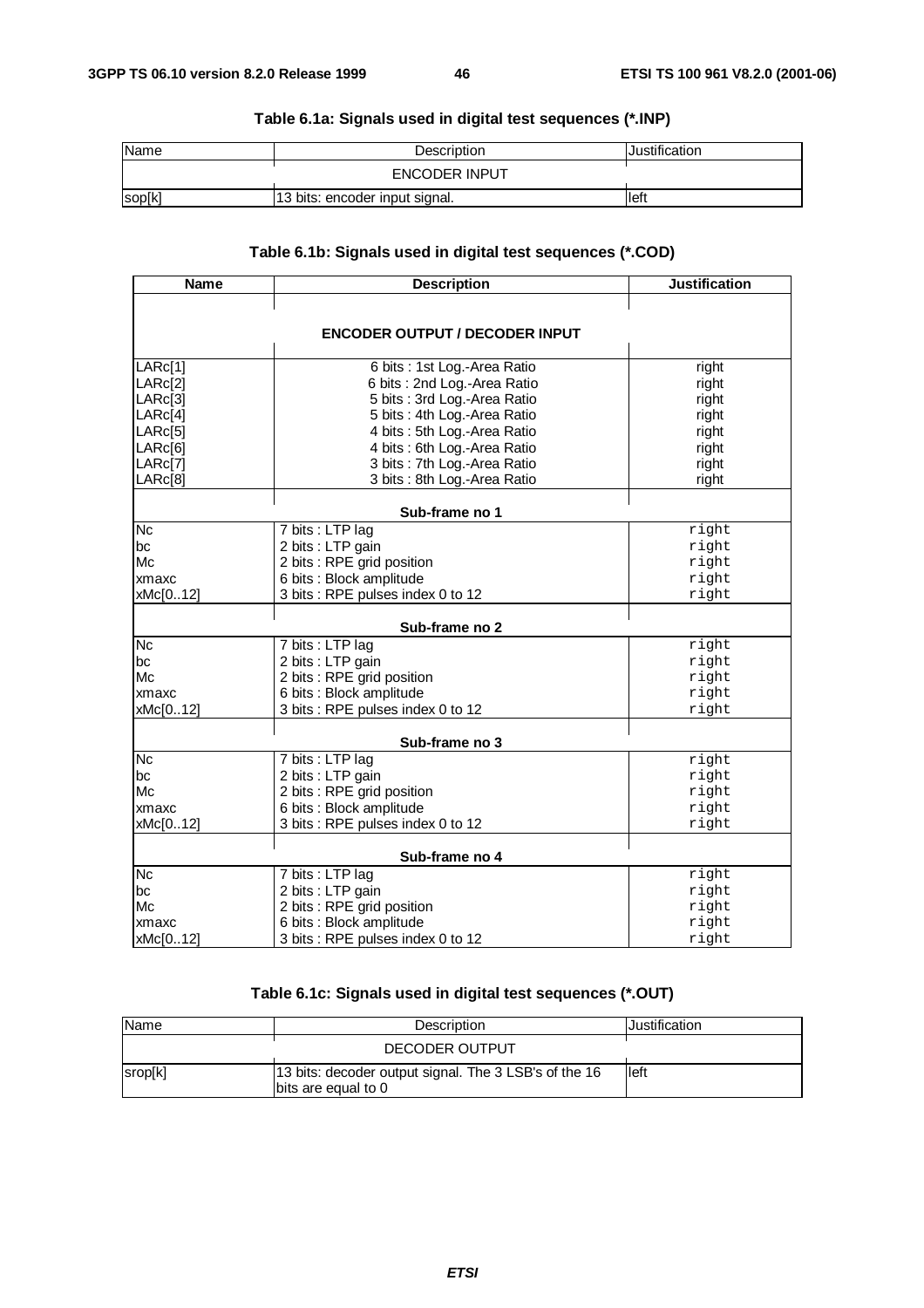| <b>Overflow point</b>                                        | No of occurrences |
|--------------------------------------------------------------|-------------------|
| Short term analysis filter (5.2.10)                          |                   |
| 1st add                                                      | 1059              |
| 2nd add                                                      | 134               |
| LTP parameters computation (5.2.11)                          |                   |
| Abs( $d[k]$ )                                                | 5                 |
| Long term analysis filter (5.2.12)                           |                   |
| sub                                                          | 11                |
| Weighting filter (5.2.13)                                    |                   |
| scaling the result (both x2 and x4)                          | 302               |
| APCM quantizer (5.2.15)                                      |                   |
| Find max abs of xm: Abs                                      | 49                |
| Update of Array dp of the long term analysis filter (5.2.18) |                   |
| add                                                          | 126               |

| Table 6.2: List of tested overflow points for sequence 1 (coder part) |  |  |  |  |  |
|-----------------------------------------------------------------------|--|--|--|--|--|
|-----------------------------------------------------------------------|--|--|--|--|--|

**Table 6.3**

| <b>Reflection Coeff.</b> | <b>Frames</b> | <b>Dynamic range</b> |
|--------------------------|---------------|----------------------|
|                          | $1 - 135$     | -32564.32558         |
|                          | 136-311       | -32356,32242         |
| 3                        | 316-423       | -32157.32744         |
|                          | 424-524       | -31594,31960         |
| 5                        | 525-633       | -31697.31735         |
| 6                        | 634-738       | -30055,31575         |
|                          | 739-839       | -29090,31386         |
|                          | 840-944       | -31052.31208         |

Table 6.3 gives the position of the frames dedicated to the study of each reflection coefficient and dynamic range of the coefficient for sequence 2 in configuration 2.

#### **Table 6.4: Pitch periods of sequence 3 (configuration 1)**

| 86  | 56 | 68  | 120 | 52 | 93 | 20  | 66  | 82  | 115 | 114 | 60 | 42 | 45  | 17  | 64  | 16 |
|-----|----|-----|-----|----|----|-----|-----|-----|-----|-----|----|----|-----|-----|-----|----|
| 88  | 83 | 63  | 90  | 73 | 23 | 77  | 100 | 33  | 29  | 106 | 35 | 67 | 57  | 103 | 116 | 30 |
| 71  | 69 | 81  | 47  | 32 | 97 | 65  | 62  | 111 | 49  | 109 | 25 | 96 | 50  | 54  | 91  | 85 |
| 99  | 70 | 76  | 46  | 26 | 34 | 104 | 108 | 107 | 22  | 119 | 48 | 58 | 37  | 72  | 110 | 27 |
| 24  | 36 | 87  | 51  | 59 | 38 | 21  | 44  | 113 | 39  | 61  | 53 | 18 | 40  | 94  | 105 | 55 |
| 112 | 75 | 98  | 118 | 41 | 80 | -31 | 74  | 28  | 84  | 89  | 79 | 43 | 101 | 95  | 19  | 78 |
| 117 | 92 | 102 |     |    |    |     |     |     |     |     |    |    |     |     |     |    |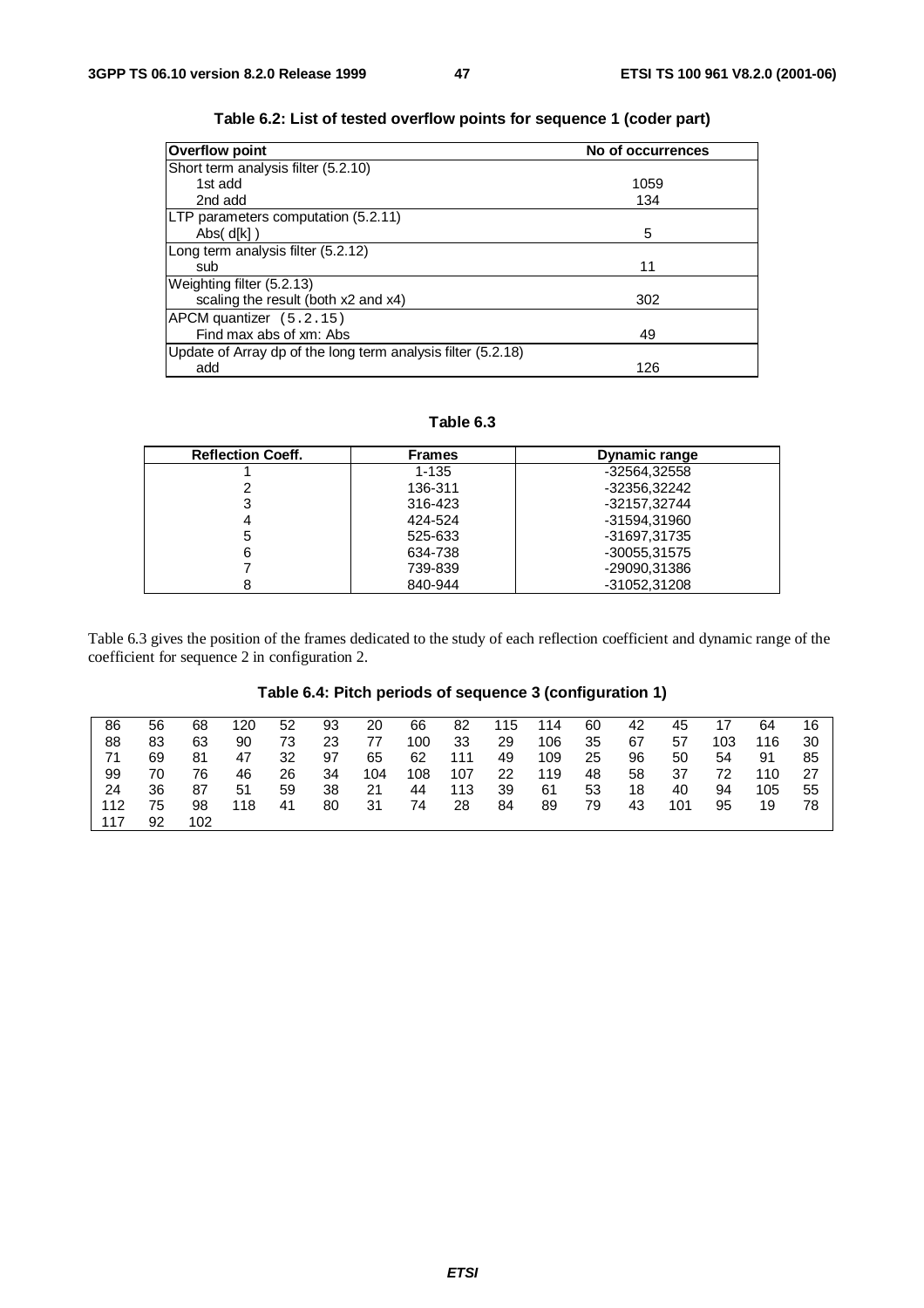| <b>Test point</b>                                                                                              | Error checked:<br>incorrect / correct<br>statement / statement                                                                                                                             | No of the<br>1st frame<br>with error               |  |
|----------------------------------------------------------------------------------------------------------------|--------------------------------------------------------------------------------------------------------------------------------------------------------------------------------------------|----------------------------------------------------|--|
| Autocorrelation function<br>(5.2.4)                                                                            | $k=0$ to 158/k=0 to 159                                                                                                                                                                    | 27                                                 |  |
| Computation of the reflect.<br>coefficients (5.2.5)                                                            | $ $ if( P[0] <= / if( P[0] <<br>$abs(P[1])$ / $abs(P[1])$ )                                                                                                                                | 514                                                |  |
| Quantization and coding<br>of the LARs (5.2.7)                                                                 | $A[4] + 1 /A[4]$<br>$A[5] - 1 / A[5]$<br>$A[5] + 1 / A[5]$<br>$A[6] - 1 / A[6]$<br>$A[8] - 1 / A[8]$<br>MAC[2] - 1 / MAC[2]<br>MAC[2] + 1 / MAC[2]                                         | 21<br>35<br>430<br>427<br>8<br>24<br>516           |  |
| Comput. of the rp from the<br>interp. LARp (5.2.9)                                                             | 11058 / 11059<br>20069 / 20070                                                                                                                                                             | 19<br>25                                           |  |
| Calc. of the LTP parameters<br>->Search of the opt scaling<br>(5.2.11)<br>->Coding of the LTP gain<br>(5.2.11) | $k = 0$ to 38 / $k = 0$ to 39<br>mult r/ mult<br>$DLB[0]+1/DLB[0]$<br>$DLB[1] + 1/DLB[1]$                                                                                                  | 32<br>373<br>511<br>373                            |  |
| ADPCM inverse quantizer<br>(5.2.16)                                                                            | $FAC[2] + 1 / FAC[2]$<br>FAC[3] - 1 / FAC[3]<br>$FAC[4] + 1 / FAC[4]$<br>FAC[5] - 1 / FAC[5]<br>$FAC[5] + 1 / FAC[5]$<br>FAC[6] - 1 / FAC[6]<br>FAC[6] + 1 / FAC[6]<br>FAC[7] - 1 / FAC[7] | 422<br>179<br>74<br>439<br>74<br>479<br>330<br>139 |  |

### **Table 6.5: Errors specially detected by sequence 4/Config 1**

#### **Table 6.6: Paths specially explored by sequence 4/Config 1**

| <b>Test point</b>                                                                                                              | Number of<br>occurrences |
|--------------------------------------------------------------------------------------------------------------------------------|--------------------------|
| Autocorrelation function (5.2.4)<br>condition smax $== 0$                                                                      | 8                        |
| Computation of the reflection coefficients :<br>-> condition $L_ACF[0] == 0 (5.2.5)$<br>-> condition $P[0] < abs(P[1])(5.2.5)$ | 8                        |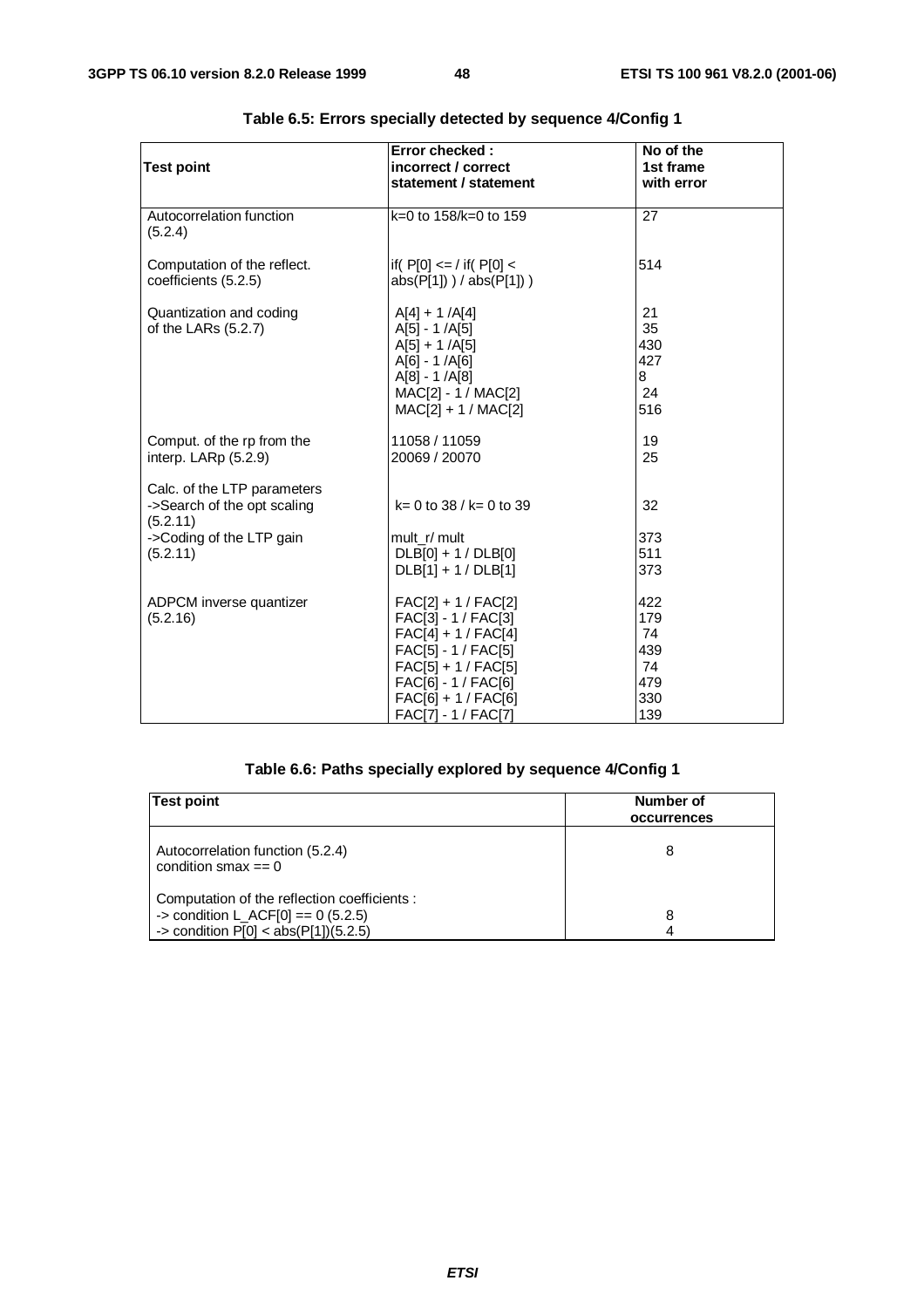| <b>Overflow Point</b>         | Sequence 1 | Nb of occurrences<br>Sequence 2 | Sequence 3 |
|-------------------------------|------------|---------------------------------|------------|
| Long term synthesis filter    |            |                                 |            |
| (5.3.2) : add                 | 126        | 0                               | 0          |
| Short term synthesis filter : |            |                                 |            |
| (5.3.4)                       |            |                                 |            |
| 1st add:                      | 4499       | O                               | 0          |
| 2nd add:                      | 405        |                                 | 0          |
| De-emphasize filter           |            |                                 |            |
| $(5.3.5)$ : add               | 89         | 0                               | 0          |
|                               |            |                                 |            |
| Scaling of the output signal  |            |                                 |            |
| $(5.3.6)$ : add               | 16691      | 339                             | 19         |

#### **Table 6.7: List of tested overflows points for sequence 1 (decoder part)**

#### 6.3.3 Additional Test sequences for Codec Homing

The test sequences decribed below are only required if the codec homing procedure is implemented.

#### 6.3.3.1 Codec homing frames

In addition to the test sequences described above, two homing sequences are provided to assist in codec testing. SEQ06H.INP contains one encoder-homing-frame. SEQ06H.COD contains one decoder-homing-frame.

#### 6.3.3.2 Sequence for an extensive test of the decoder homing

If the decoder receives a complete decoder-homing-frame (which is not marked as a bad frame), then it is sufficient that the following frame contains only the LARs and the first subframe data of the decoder-homing-frame to cause a decoder reset and the output of the encoder-homing-frame. To check this behaviour the test sequence HOMING01.COD/OUT was produced. As the test sequences SEQ01H...05H the sequence HOMING01 contains 2 complete decoder-homing-frames at the beginning and inside there is a mixture of complete and fractional (incomplete) decoder-homing-frames.

#### 6.3.3.3 Sequences for finding the 20 ms framing of the GSM full rate speech encoder

When testing the decoder, alignment of the test sequences used to the decoder framing is achieved by the air interface (MS test) or can be reached easily on the  $A_{\text{bis}}$ -interface (test on network side).

When testing the encoder, usually there is no information available about where the encoder starts its 20 ms segments of speech input to the encoder.

In the following, a procedure is described to find the 20 ms framing of the encoder using special synchronization sequences. This procedure can be used for MS as well as for network side.

Synchronization can be achieved in two steps. First, bit synchronization has to be found. In a second step, frame synchronization can be determined. This procedure takes advantage of the codec homing feature of the full rate codec, which puts the codec in a defined home state after the reception of the first homing frame. On the reception of further homing frames, the output of the codec is predefined which can be use as a trigger reference.

#### **- Bit synchronization**

The input to the speech encoder is a series of 13 bit long words (104 kbits/s, 13 bit linear PCM). When starting to test the speech encoder, no knowledge is available of bit synchronization, i.e., where the encoder expects its least significant bits, and where it expects the most significant bits.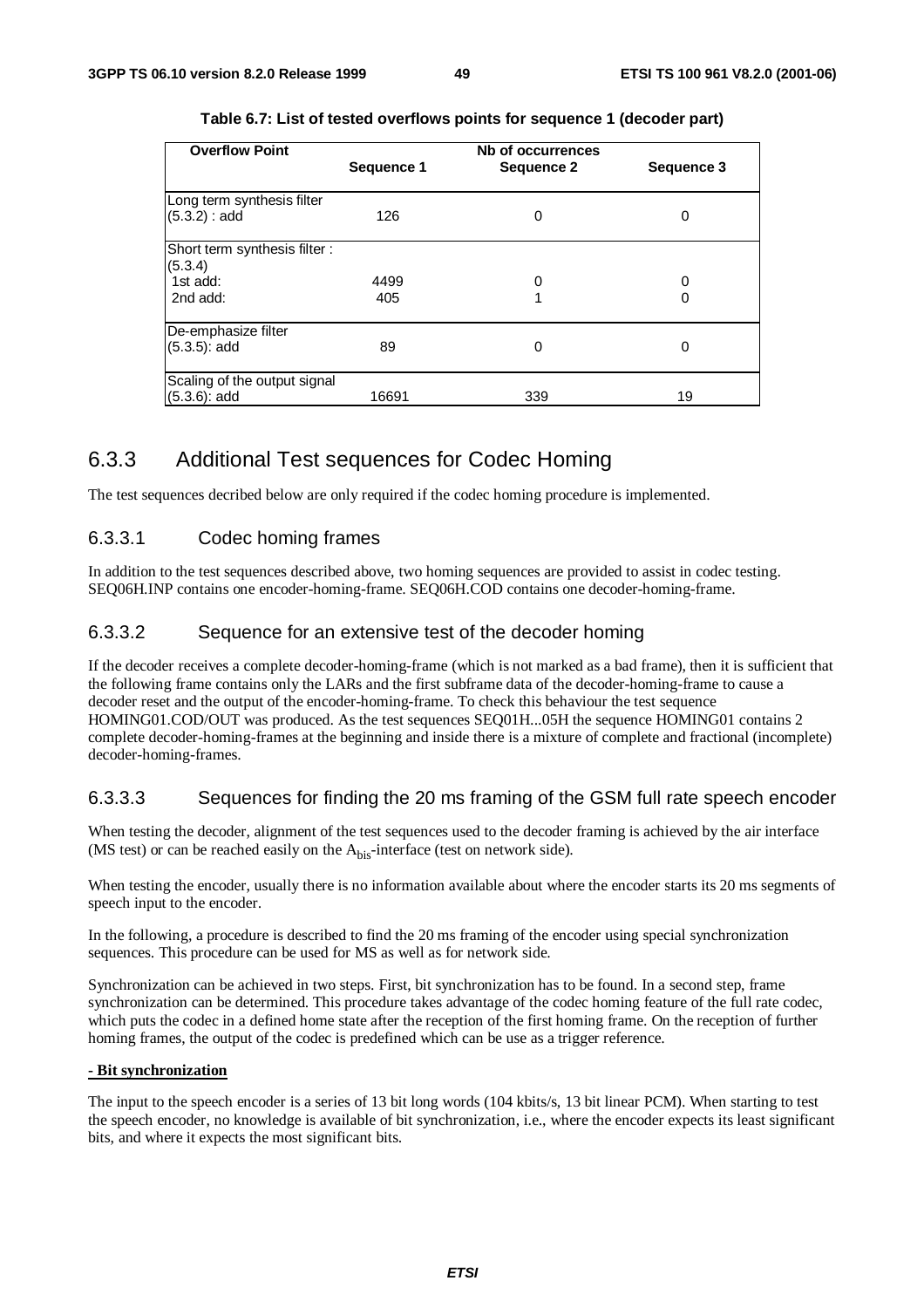The encoder-homing-frame consists of 160 samples, all set to zero with the exception of the least significant bit, which is set to one (0 0000 0000 0001 binary, or 0x0008 hex if written into 16 bit words left justified). If two such encoderhoming-frames are input to the encoder consecutively, the decoder-homing-frame is expected at the output as a reaction of the second encoder-homing-frame.

Since there are only 13 possibilities for bit synchronization, after a maximum of 13 trials bit synchronization can be reached. In each0 trial three consecutive encoder-homing-frames are input to the encoder. If the decoder-homing-frame is not detected at the output, the relative bit position of the three input frames is shifted by one and another trial is performed. As soon as the decoder-homing-frame is detected at the output, bit synchronization is found, and the first step can be terminated.

The reason why three consecutive encoder-homing-frames are needed is that frame synchronization is not known at this stage. To be sure that the encoder reads two complete homing frames, three frames have to be input. Wherever the encoder has its 20 ms segmentation, it will always read at least two complete encoder-homing-frames.

An example of the 13 different frame triplets is given in sequence BITSYNC.INP.

#### **- Frame synchronization**

Once bit synchronization is found, frame synchronization can be found by inputting one special frame that delivers 160 different output frames, depending on the 160 different positions that this frame can possibly have with respect to the encoder framing.

This special synchronization frame was found by taking one input frame and shifting it through the positions 0 to 159. The corresponding 160 encoded speech frames were calculated and it was verified that all 160 output frames were different. When shifting the input synchronization frame, the samples at the beginning were set to 0x0008 hex, which corresponds to the samples of the encoder-homing-frame.

Before inputting this special synchronization frame to the encoder, again the encoder has to be reset by one encoderhoming-frame. A second encoder-homing-frame is needed to provoke a decoder-homing-frame at the output that can be used as a trigger reference. Since the framing of the encoder is not known at that stage, three encoder-homing-frames have to precede the special synchronization frame to ensure that the encoder reads at least two homing frames, and at least one decoder-homing-frame is produced at the output, serving as a trigger for recording.

The special synchronization frame preceded by the three encoder-homing-frames are given in SEQSYNC.INP. The corresponding 160 different output frames are given in SYNC000.COD through SYNC159.COD. The three digit number in the filename indicates the number of samples by which the input is retarded with respect to the encoder framing. By a corresponding shift in the opposite direction, alignment with the encoder framing can be attained.

#### 6.3.3.4 Formats and sizes of the synchronization sequences

#### BIT SYNC.INP:

This sequence consists of 13 frame triplets. It has the format of the speech encoder input test sequences (13 bit left justified with the three least significant bits set to zero).

The size of it is therefore:

SIZE (BITSYNC.INP) =  $13 * 3 * 160 * 2$  bytes = 12 480 bytes

#### SEQSYNC.INP:

This sequence consists of 3 encoder reset frames and the special synchronization frame. It has the format of the speech encoder input test sequences (13 bit left justified with the three least significant bits set to zero).

The size of it is therefore:

SIZE (SEQSYNC.INP) =  $4 * 160 * 2$  bytes = 1 280 bytes

#### SYNCXXX.COD:

These sequences consists of 1 encoder output frame each. They have the format of the speech encoder output test sequences (16 bit words right justified).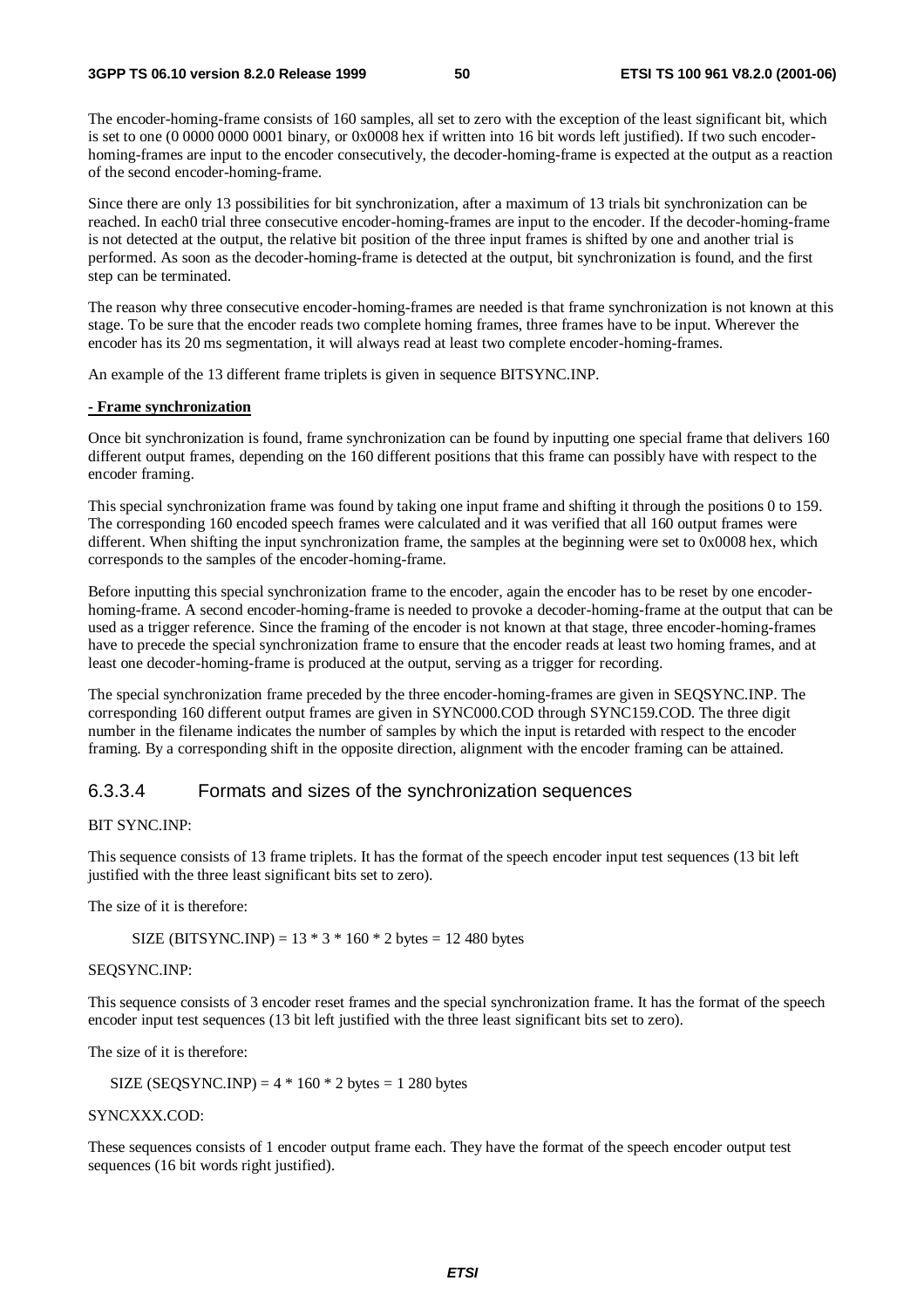The size of them is therefore:

SIZE (SYNCXXX.COD) =  $76 * 2$  bytes = 152 bytes

#### **Optional 8 bit Test Sequences**

In addition to the test sequences with and without homing as described above, two complete sets of test sequences with A-law and µ-law compressed are provided. These sequences allow the test of TRAU equipment by means of the A-Interface. On the A-Interface speech data is available as a 64 kbps PCM data stream of compressed samples with 8 bits each.

The usage of these 8 bit test sequences is exactly the same as described above for the 13 bit linear test sequences except that the A-Interface is used instead of feeding/taking them directly into/from the speech codec. Therefore bit synchronization is not necessary, too.

Provided are the encoder input sequences \_x.INP, the encoder output sequences \_x.COD and the decoder output sequences \_x.OUT.

The x.INP sequences are used at the encoder input and result in the x.COD sequences at the encoder output.

The linear decoder input sequences .COD (without -x in their names) have to be used to force the 8 bit compressed decoder output sequences -x.OUT.

The format of the \_x.INP and \_x.OUT sequences is such that 160 samples of a speech frame are contained in one byte each. This results in a file size of half the size of the 13 bit linear test sequences.

The format of the \*.cod files remains unchanged.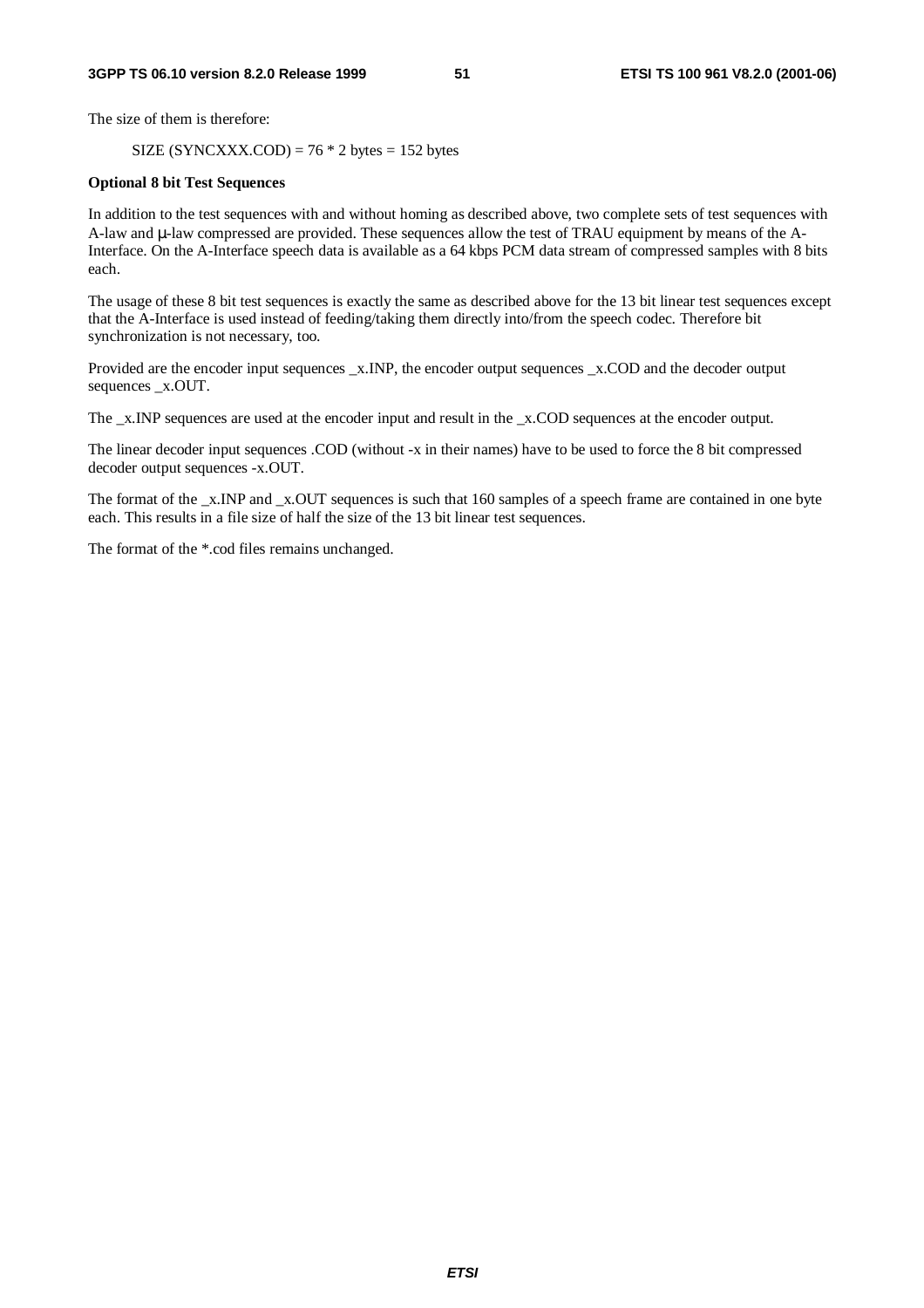### Annex A (informative): Codec performance

### A.1 Performance of the RPE-LTP

### A.1.1 Introduction

The purpose of this annex is to give a broad outline of the performance of the RPE-LTP codec with other parts of the digital network. Some general guidance is also offered on non-voice services.

### A.1.2 Speech performance

Planning rules for digital processes are defined in terms of quantizing distortion units (qdu) which can be realized from the following formula (reference 1) using the assumption that the formula accuracy represents the determination of qdus from QN measurements:

 $QN = 37 - 15 \log_{10}(n)$ , where n is the qdu (A1.1)

By definition 1 qdu is the quantization distortion arising from one commercial PCM codec.

NOTE: The subjective testing methodology to determine QN for the RPE-LTP codec was consistent with current ITU-T methods (reference 2).

#### A.1.2.1 Single encoding

Under error-free transmission conditions the perceived quality of the RPE-LTP codec (see figure A.1.1) is lower than both codecs conforming to recommendations ITU-T G.711 and ITU-T G.721 (superseded by G.726). Table A.1.1 indicates the relative performance of the codec and can be compared with codecs conforming to recommendations ITU-T G.711 and ITU-T G.721 (superseded by G.726).

The performance of the RPE-LTP codec has been found to be substantially unaffected down to a carrier to interference (C/I) ratio of 10 dB, but may be considered to have acceptable performance down to 7 dB. Smaller C/I ratios produce unacceptable degradation of speech performance and should be avoided.

NOTE 1: It should be noted that there are doubts as to whether the simulations which generated the error pattern properly represent real operating conditions. The C/I values quoted should therefore only be considered as parameters of this simulation. They may not correspond to real radio interference conditions. Results from early GSM validation hardware show that the C/I values which give the performance quoted may be several dBs higher. Some error statistics of the simulations are shown in table A.1.2.

NOTE 2: The real condition  $C/I = 10$  dB is believed to correspond to about 90 % coverage.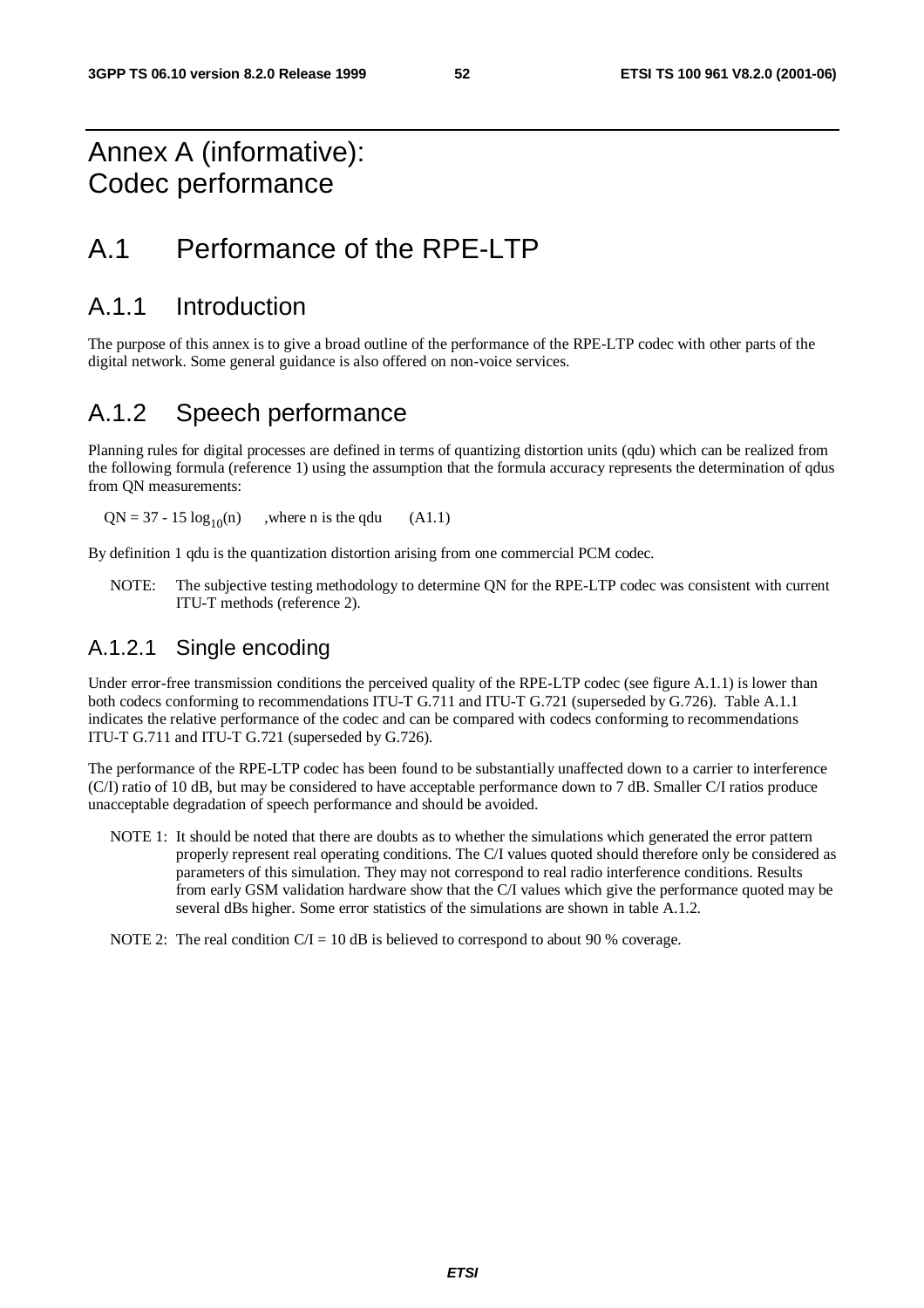| Codec                                                                                                                                                                                 | $QN$ (dB) | qdu      |  |  |  |  |
|---------------------------------------------------------------------------------------------------------------------------------------------------------------------------------------|-----------|----------|--|--|--|--|
| G.711<br>(64 kbit/s, A- or µ-law (PCS 1900) PCM)                                                                                                                                      | 37        |          |  |  |  |  |
| G.721 (superseded by G.726)<br>(32 kbit/s, ADPCM)                                                                                                                                     | 29        | $3.5(*)$ |  |  |  |  |
| RPE-LTP                                                                                                                                                                               | $23 - 25$ | $7-8(*)$ |  |  |  |  |
| (*) Commercial A- or μ-law (PCS 1900) PCM input and output circuitry included.                                                                                                        |           |          |  |  |  |  |
| <b>NOTE:</b><br>The gdu value for the RPE-LTP codec is a conservative estimate. At present<br>there are no specific CCITT rules for determining qdus for encoding below 32<br>kbit/s. |           |          |  |  |  |  |

#### **Table A.1.1: Relative levels of speech performance under error-free conditions**

| Table A1.2: Bit error statistics for C/I test conditions |  |
|----------------------------------------------------------|--|
|                                                          |  |

| Simulated C/I ratio:                                                            | 10dB   | 7 dB     | 4 dB    |  |  |  |  |
|---------------------------------------------------------------------------------|--------|----------|---------|--|--|--|--|
| Total number of errors in class I (182 bits<br>protected by a 1/2 rate code)    | 0.016% | $0.61\%$ | $4.1\%$ |  |  |  |  |
| Total number of errors in class II (78 bits<br>unprotected)                     | 4.5%   | 8.3%     | 13.0%   |  |  |  |  |
| Number of "frame erasure"<br>indications by CRC                                 |        | 15       | 95      |  |  |  |  |
| Number of "frame erasures"<br>not detected by CRC                               |        | 14       | 76      |  |  |  |  |
| NOTE:<br>The total number of frames was 750. CRC means Cyclic Redundancy Check. |        |          |         |  |  |  |  |

#### A.1.2.2 Speech performance when interconnected with coding systems on an analogue basis

#### A.1.2.2.1 Performance with 32 kbit/s ADPCM (G.721, superseded by G.726)

The speech performance of the RPE-LTP codec when interconnected with encoding at 32 kbit/s (see figure A.1.3 and A.1.4) decreases in accordance with the formula in clause A.1.2, and appears to obey the law of additivity when qdus have been determined for the individual codecs.

#### A.1.2.2.2 Performance with another RPE-LTP codec

The speech performance of the RPE-LTP codec when interconnected with another codec of the same type (see figure A1.2) is lower than that of A1.2.2.1. It again appears to obey the law of additivity when qdus have been determined for the individual codecs.

#### A.1.2.2.3 Performance with encoding other than RPE-LTP and 32 kbit/s ADPCM (G.721, superseded by G.726)

No information is available on this point, so great care shall be exercised when interconnection is made to codecs with encoding different from that of A.1.2.2.1 and A.1.2.2.2.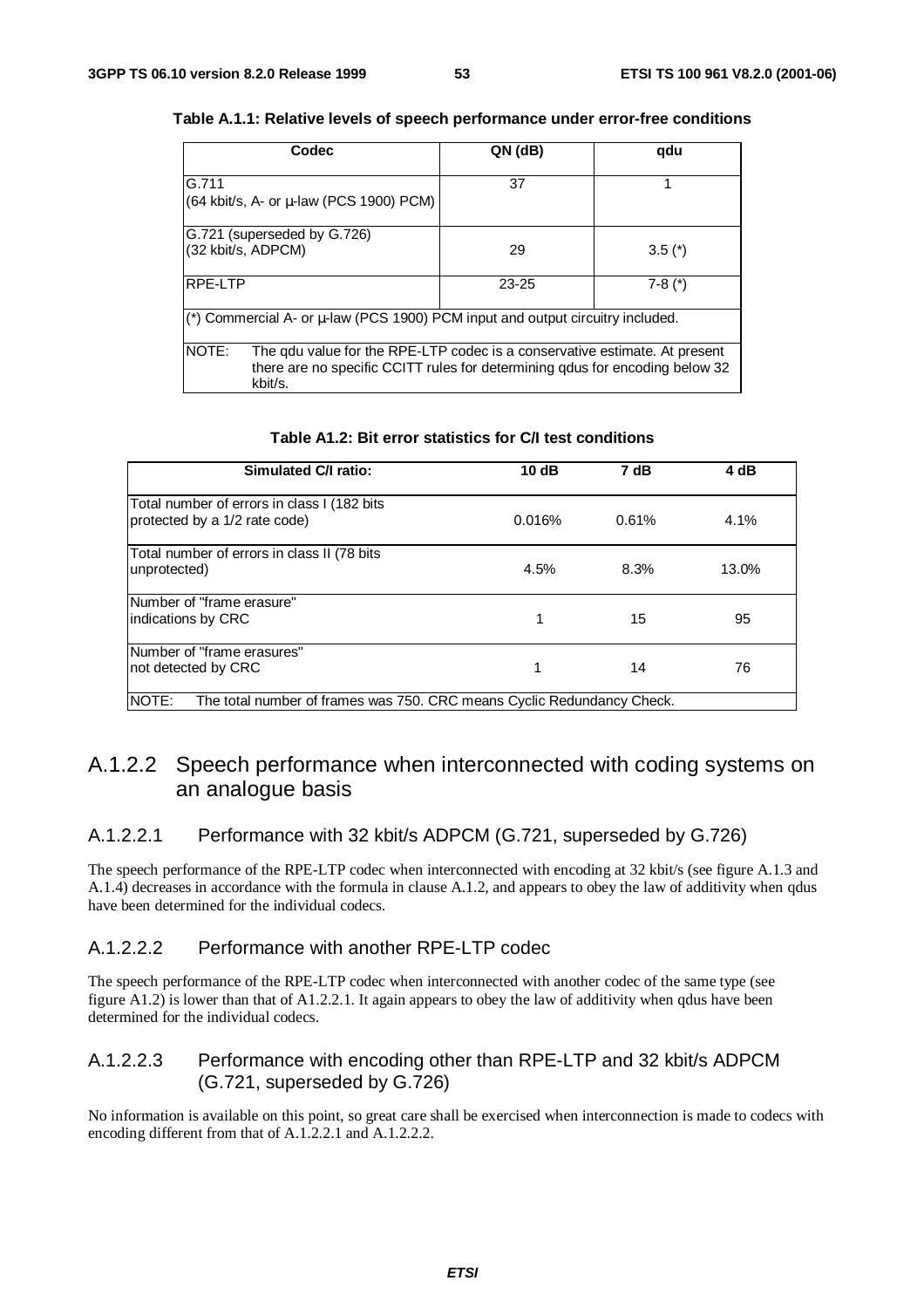### A.1.3 Non-speech performance

It should be noted that the RPE-LTP speech codec is an adaptive system which has been optimized for speech inputs. Great care shall be taken when making measurements with non-speech signals because the normal assumptions of time invariance and linearity cannot be made.

#### A.1.3.1 Performance with single sine waves

Detailed experiments have shown that the RPE-LTP codec will pass sine waves with segmental signal to noise ratios generally in excess of 20 dB in the frequency range of 100 - 2000 Hz. However, in some cases reproduction above 2000 Hz is not as good.

It should be noted that sine waves above 1300 Hz may be reproduced with significant fluctuations in amplitude and frequency due to the adaptive sub-sampling technique employed. This results in irregularities in the measured frequency response.

A typical frequency response measured with A-law PCM input circuitry is shown in figure A.1.5. If 13 bit linear PCM input circuitry is used, the irregularity is less.

### A.1.3.2 Performance with DTMF tones

It has been shown that the RPE-LTP codec transfers DTMF signals of 80 ms duration. However, questions like minimum allowable signal duration, pause duration and the behaviour in the presence of transmission errors have not been investigated.

### A.1.3.3 Performance with information tones

Experiments have shown that network originated signalling tones, conforming to recommendation ITU-T Q.35, are easily recognizable when passed through the RPE-LTP codec.

#### A.1.3.4 Performance with voice-band data

Tests have shown that voice-band data transmission does not work satisfactorily with 1200 bit/s modems according to recommendation ITU-T V.23. Voice-band data according to recommendation ITU-T V.21 (300 bit/s) will not be subject to any significant degradation.

This behaviour has been tested for one RPE-LTP link (encoder-decoder). The effect of transmission errors has not been tested.

### A.1.4 Delay

The theoretical minimum delay of the RPE-LTP codec is 20 ms. However, practical realizations may have an additional processing time in the order of 3 - 8 ms.



**Figure A.1.1: One - transcoding scheme (A-law)**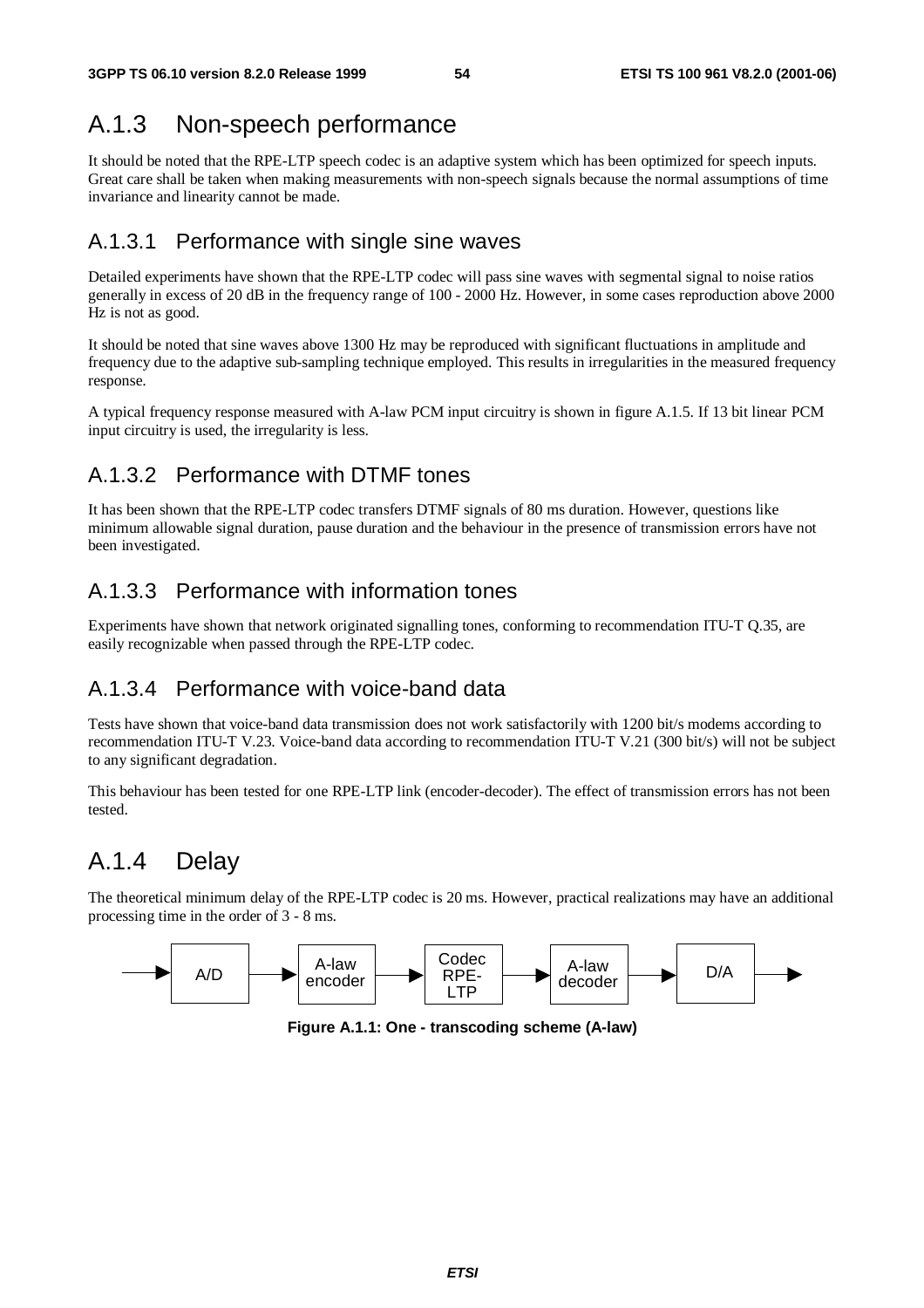

**Figure A.1.2: Two - transcodings scheme (A-law)**



**Figure A.1.3: Mixed transcodings - scheme 1 (A-law)**



**Figure A 1.4: Mixed transcodings - scheme 2 (A-law)**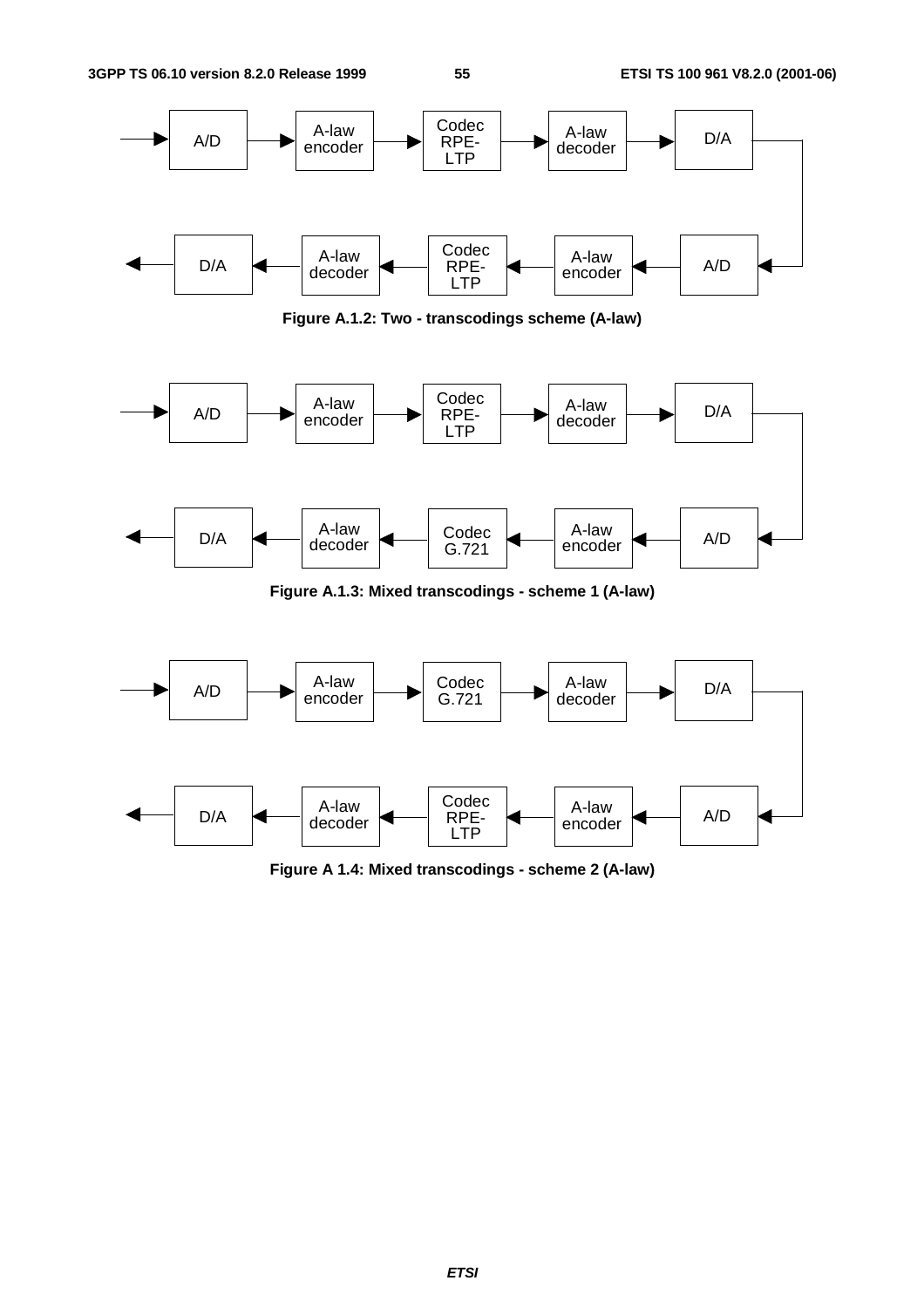

**Figure A.1.5: Frequency response for RPE-LTP codec (with commercial A-law PCM input and output circuitry)**

#### A.1.5 Bibliography

- 1) ITU-T: "Subjective performance assessment of digital processes using the Modulated Noise Reference Unit (MNRU)", annex C, Supplement no 14, Red book, volume V, 1985.
- 2) ITU-T: "Subjective performance assessment of digital processes using the Modulated Noise Reference Unit (MNRU)", annex A, Supplement no 14, Red book, volume V, 1985.
- 3) ITU-T: "Technical characteristics of tones for the telephone service", recommendation Q.35, Red book, volume VI.1, 1985.

### A.2 Subjective relevance of the speech coder output bits

Since no valid objective quality criterion for speech signals is available, the only way to build up such a relevance table is to perform listening tests. The procedure described below was used to obtain the relevance classification given in table A.2.1 of the recommendation.

To classify a single bit, say bit i of parameter k, a short speech signal (2 sec) was encoded, then this bit was inverted in each frame (the other bits were left unchanged) and the resulting bit stream was fed into the speech decoder. The listeners had to compare the quality of the signal with the quality of six reference signals with different levels of distortion. Repeating this procedure for all bits would result in a subdivision of the 260 bits into six relevance classes. It can be observed that many of the bits have the same physical meaning and it can be expected that bits with the same meaning have the same relevance (e.g. the MSB's of the RPE samples). Relying on this assumption, only one of the equivalent parameters was considered. Since there are 13 parameters with different physical meaning with 56 bits in total, the number of tests is reduced from 260 to 56.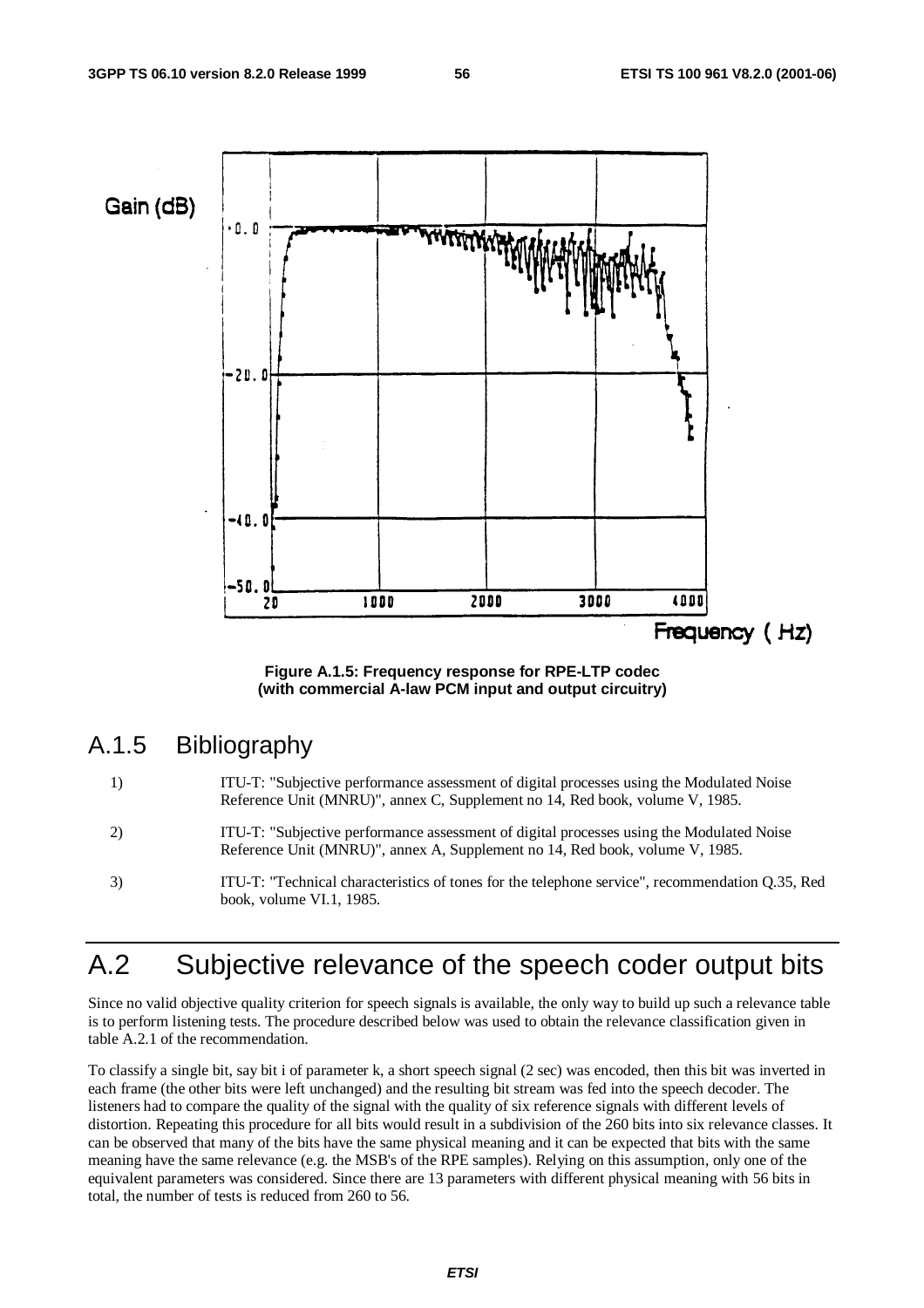The reference signals were the same speech signal distorted by inverting one of the six bits of LAR coefficient number one. This resulted in an adequate quantization of distortion levels ranging from "not intelligible" (MSB inverted) to "negligible distortion" (LSB inverted).

The test was carried out using three listeners and one female speaker. Since the three listeners came to rather similar results, no more listeners were considered to be required. Averaging the three outcomes led to the relevance table given in table A.2.1, where the order of all bits between two successive bits of the first parameter (LAR 1) are arbitrarily chosen.

| Importance<br>class | <b>Parameter</b><br>name | <b>Parameter</b><br>number | <b>Bit number</b>  |
|---------------------|--------------------------|----------------------------|--------------------|
|                     |                          |                            |                    |
| 1                   | Log.area ratio 1         |                            | b <sub>6</sub>     |
|                     | Block amplitude          | 12,29,46,63                | b53,b109,b165,b221 |
|                     |                          |                            |                    |
|                     | Log.area ratio 1         |                            | b5                 |
| $\overline{2}$      | Log.area ratio 2         | $\frac{2}{3}$              | b12                |
|                     | Log.area ratio 3         |                            | b17                |
|                     |                          |                            |                    |
|                     | Log.area ratio 1         |                            | b4                 |
|                     | Log.area ratio 2         |                            | b11                |
|                     | Log.area ratio 3         | 3                          | <b>b16</b>         |
|                     | Log.area ratio 4         |                            | b22                |
|                     | LTP lag                  | 9,26,43,60                 | b43,b99,b155,b211  |
| 3                   | Block amplitude          | 12,29,46,63                | b52,b108,b164,b220 |
|                     | Log.area ratio 2,5,6     | 2,5,6                      | b10,b26,b30        |
|                     | LTP lag                  | 9,26,43,60                 | b42,b98,b154,b210  |
|                     | LTP lag                  | 9,26,43,60                 | b41,b97,b153,b209  |
|                     | LTP lag                  | 9,26,43,60                 | b40,b96,b152,b208  |
|                     | LTP lag                  | 9,26,43,60                 | b39,b95,b151,b207  |
|                     |                          |                            |                    |
|                     | Block amplitude          | 12,29,46,63                | b51,b107,b163,b219 |
|                     | Log.area ratio 1         |                            | b3                 |
|                     | Log.area ratio 4         |                            | b21                |
|                     | Log.area ratio 7         |                            | b33                |
| 4                   | LTP lag                  | 9,26,43,60                 | b38,b94,b150,b206  |
|                     | Log.area ratio 5,6       | 5,6                        | b25,b29            |
|                     | LTP gain                 | 10,27,44,61                | b45,b101,b157,b213 |
|                     | LTP lag                  | 9,26,43,60                 | b37,b93,b149,b205  |
|                     | Grid position            | 11,28,45,62                | b47,b103,b159,b215 |

#### **Table A.2.1a: Subjective importance of encoded bits (the parameter and bit numbers refer to table 1.1)**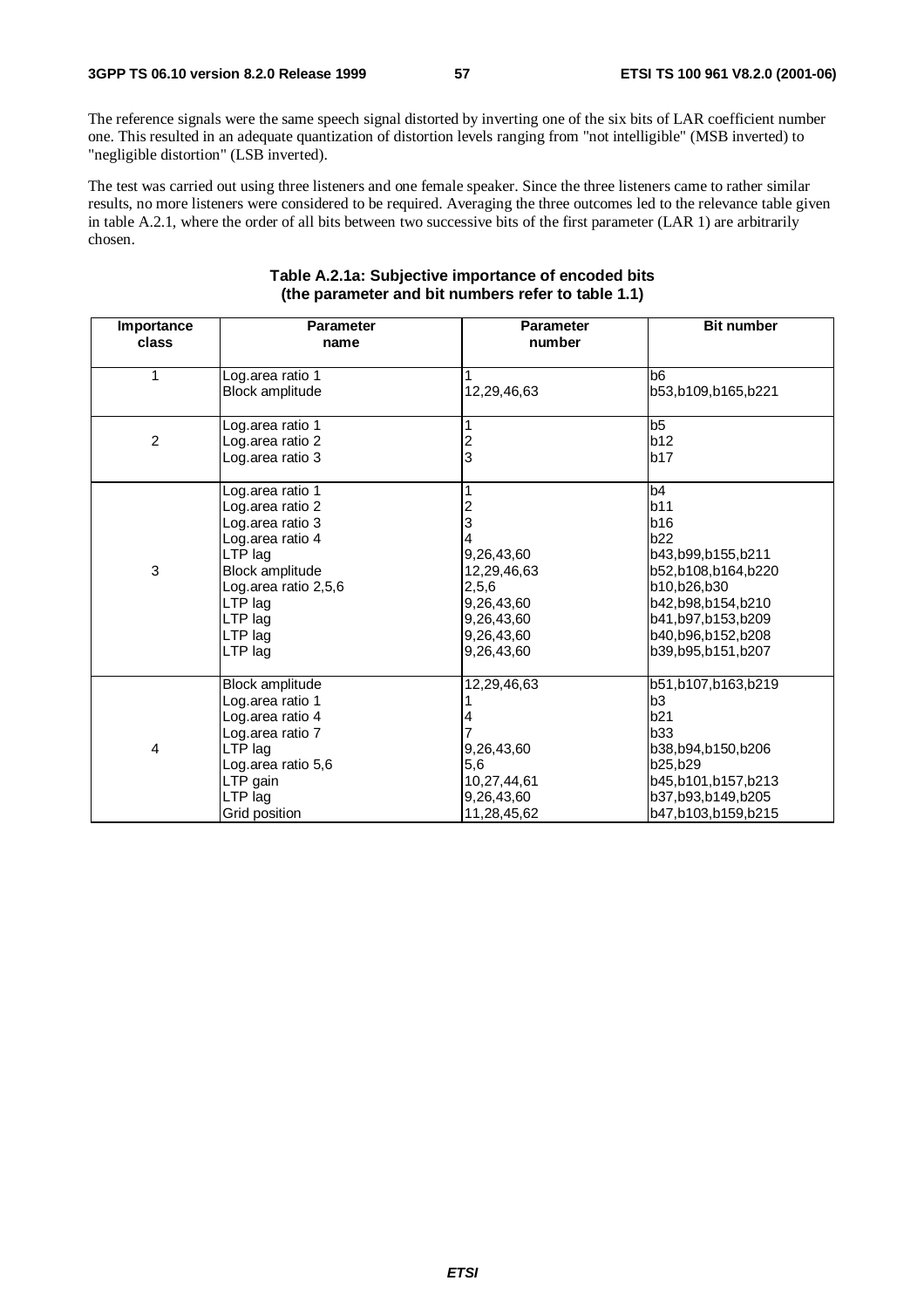| Importance      | <b>Parameter</b>       | <b>Parameter</b> | <b>Bit number</b>   |
|-----------------|------------------------|------------------|---------------------|
|                 | class                  | name             | number              |
|                 |                        |                  |                     |
|                 | Log.area ratio 1       |                  | b2                  |
|                 | Log.area ratio 2,3,8,4 | 2,3,8,4          | b9,b15,b36,b20      |
|                 | Log.area ratio 5,7     | 5,7              | b24,b32             |
|                 | LTP gain               | 10,27,44,61      | b44,b100,b156,b212  |
|                 | <b>Block amplitude</b> | 12,29,46,63      | b50,b106,b162,b218  |
|                 | RPE pulses             | 13.25            | b56,b59,b92         |
|                 | RPE pulses             | 30.42            | b112,b115,,b148     |
|                 | RPE pulses             | 47.59            | b168,b171,,b204     |
| 5               | RPE pulses             | 64.76            | b224,b227,,b260     |
|                 | Grid position          | 11,28,45,62      | b46,b102,b158,b214  |
|                 | <b>Block amplitude</b> | 12,29,46,63      | b49,b105,b161,b217  |
|                 | RPE pulses             | 1325             | b55,b58,,b91        |
|                 | RPE pulses             | 30.42            | b111,b114,,b147     |
|                 | RPE pulses             | 47.59            | b167,b170,,b203     |
|                 | RPE pulses             | 64.67            | b223,b226,b229,b232 |
|                 | RPE pulses             | 6876             | b235, b238, , b259  |
|                 | Log.area ratio 1       | 1                | b <sub>1</sub>      |
|                 | Log.area ratio 2,3,6   | 2,3,6            | b8,b14,b28          |
|                 | Log.area ratio 7       |                  | b31                 |
|                 | Log.area ratio 8       | 8                | <b>b35</b>          |
|                 | Log.area ratio 8,3     | 8,3              | b34,b13             |
|                 | Log.area ratio 4       | 4                | b19                 |
| $6\phantom{1}6$ | Log.area ratio 4,5     | 4,5              | b18,b23             |
|                 | <b>Block amplitude</b> | 12,29,46,63      | b48,b104,b160,b216  |
|                 | RPE pulses             | 13.25            | b54,b57,,b90        |
|                 | RPE pulses             | 30.42            | b110,b113,,b146     |
|                 | RPE pulses             | 47.59            | b166,b169,,b202     |
|                 | RPE pulses             | 6476             | b222,b225,,b258     |
|                 | Log.area ratio 2,6     | 2,6              | b7,b27              |

| Table A.2.1b: Subjective importance of encoded bits |  |
|-----------------------------------------------------|--|
| (the parameter and bit numbers refer to table 1.1)  |  |

### A.3 Format for test sequence distribution

### A.3.1 Type of files provided

Three types of files are provided:

| - Files for input of the encoder:                                      | $^*$ .INP: |
|------------------------------------------------------------------------|------------|
| - Files for input of decoder or comparison with encoder output: *.COD; |            |
| - Files for comparison with the decoder output:                        | *.OUT;     |

Five disks are provided containing all the digital test sequences. Disk1.zip contains all test sequences that are required for a codec implementation without codec homing while disk2.zip and disk3.zip contain the test sequences required for a codec implementation with codec homing. Disk4.zip and disk5.zip contain the 8 bit test sequences with A-law and µ-law compression, respectively.

Disk1.zip contains the SEQ01.INP, SEQ01.COD, SEQ01.OUT, SEQ02.INP, SEQ02.COD, SEQ02.OUT, SEQ03.INP, SEQ03.COD, SEQ03.OUT, SEQ04.INP, SEQ04.COD, SEQ04.OUT, SEQ05.COD, SEQ05.OUT files. Disk2.zip contains the SEQ01H.INP, SEQ01H.COD, SEQ01H.OUT, SEQ02H.INP, SEQ02H.COD, SEQ02H.OUT files.

Disk3.zip contains the SEQ03H.INP, SEQ03H.COD, SEQ03H.OUT, SEQ04H.INP, SEQ04H.COD, SEQ04H.OUT, SEQ05H.COD, SEQ05H.OUT, SEQ06H.INP, SEQ06H.COD, HOMING01.COD, HOMING01.OUT, BITSYNC.INP, SEQSYNC.INP and SYNC000...159.COD files.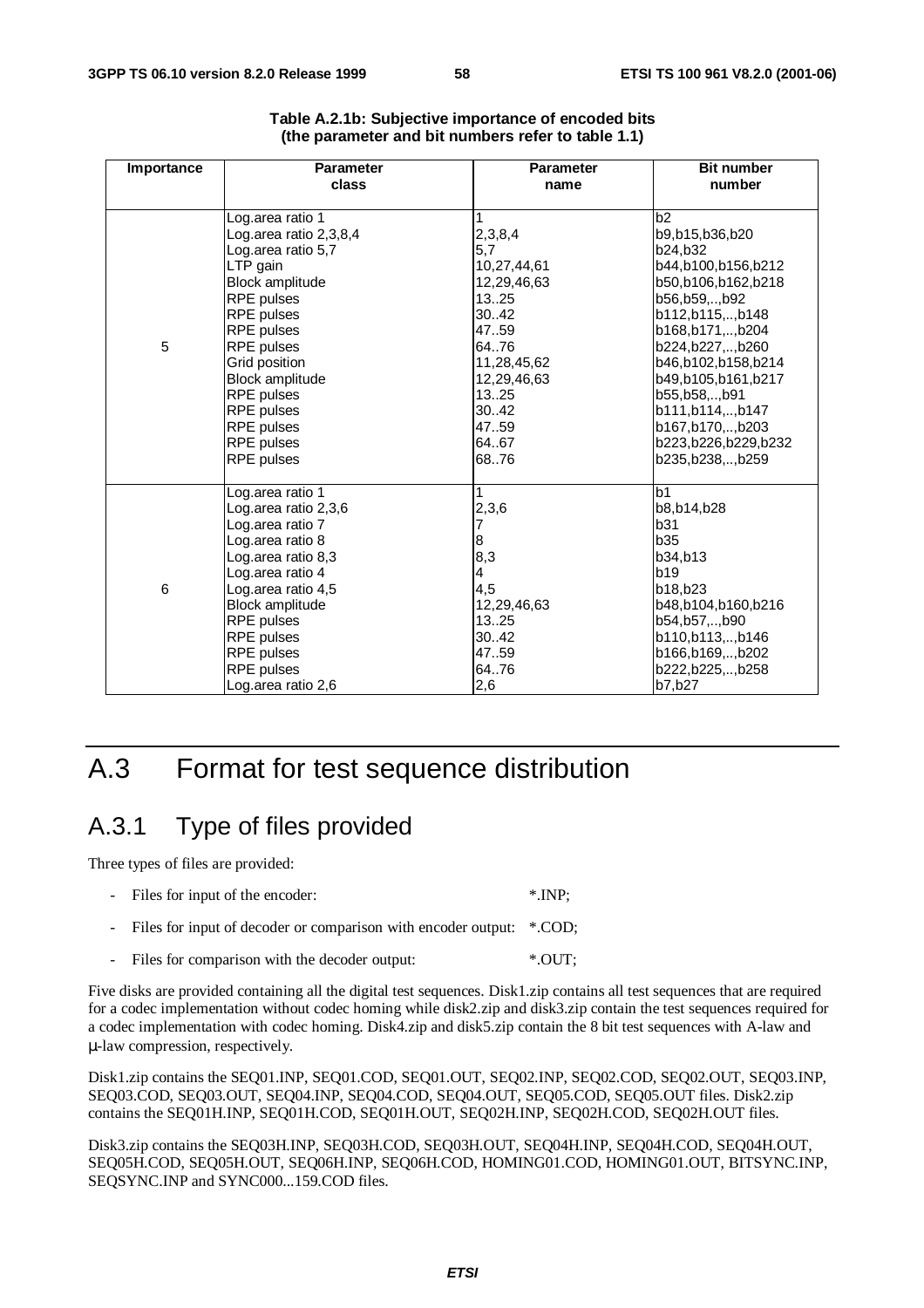Disk4.zip contains the A-law compressed 8 bit test sequences with and without homing. All the files of disk1- 3.zip except for BITSYNC.INP, which is not necessary for TRAU testing, are on disk4.zip. The extension \_A is added to the filenames in order to indicate A-law. The files HOMING01, SEQSYC and SYNC000... are renamed to HOM01\_A, SEQSYN A and SYN000 A, respectively.

Disk5.zip contains the  $\mu$ -law compressed 8 bit test sequences with and without homing similar to disk4.zip. The \_u in the filenames stands for µ-law.

Table A.3.1a/b gives the contents of the five disks and also the size in bytes and the number of frames for each test sequence file.

### A.3.2 File format description

All the files with the linear 13 bit test sequences are written in binary using 16 bit words. This means that input samples (sop[k], on files: \*.INP), output samples (srop[k], on files: \*.OUT) and coded parameters (on files: \*.COD) use 2 bytes each. Hence the sizes of the files are directly related to the number of processed frames.

For files with linear 13 bit sequences and .INP or .OUT extension type:

Size (in bytes) = No of frames  $* 160 * 2$ ;

All files  $x$ . INP and  $x$ . OUT with the compressed 8 bit test sequences are written in binary using 1 byte per sample.

For files with compressed 8 bit sequences and \_x.INP or \_x.OUT type:

Size (in bytes) = No of frames  $* 160 *$ ;

For all files with .COD extension type:

Size (in bytes) = No of frames  $* 76 * 2$ ;

Table A.3.1 shows the size of all the 13 bit linear files written in direct binary format. The size of the files containing the optional 8 bit test sequences with type  $x$ . INP and  $x$ . OUT is half the size shown in the table (disk4.zip and disk5.zip).

|  | Table A.3.1a: Contents of disk1.zip (test sequences without codec homing frames and file sizes) |  |  |  |  |  |
|--|-------------------------------------------------------------------------------------------------|--|--|--|--|--|
|--|-------------------------------------------------------------------------------------------------|--|--|--|--|--|

| <b>Disk</b><br>No. | <b>Purpose of Sequence</b> | <b>Name of Sequence</b> | No. Of Frames | <b>Size in Bytes</b> | <b>Justification</b> |
|--------------------|----------------------------|-------------------------|---------------|----------------------|----------------------|
| 1/5                | Codec test sequence        | SEQ01.INP               | 584           | 186 880              | Left                 |
| 1/5                | Codec test sequence        | SEQ01.COD               | 584           | 88768                | Right                |
| 1/5                | Codec test sequence        | SEQ01.OUT               | 584           | 186 880              | Left                 |
| 1/5                | Codec test sequence        | SEQ02.INP               | 947           | 303 040              | Left                 |
| 1/5                | Codec test sequence        | SEQ02.COD               | 947           | 143 944              | Right                |
| 1/5                | Codec test sequence        | SEQ02.OUT               | 947           | 303 040              | Left                 |
| 1/5                | Codec test sequence        | SEQ03.INP               | 673           | 215 360              | Left                 |
| 1/5                | Codec test sequence        | SEQ03.COD               | 673           | 102 296              | Right                |
| 1/5                | Codec test sequence        | SEQ03,OUT               | 673           | 215 360              | Left                 |
| 1/5                | Codec test sequence        | SEQ04.INP               | 520           | 166 400              | Left                 |
| 1/5                | Codec test sequence        | SEQ04.COD               | 520           | 79 040               | Right                |
| 1/5                | Codec test sequence        | SEQ04.OUT               | 520           | 166 400              | Left                 |
| 1/5                | Decoder test sequence      | SEQ05.COD               | 64            | 9728                 | Right                |
| 1/5                | Decoder test sequence      | SEQ05.OUT               | 64            | 20 480               | Left                 |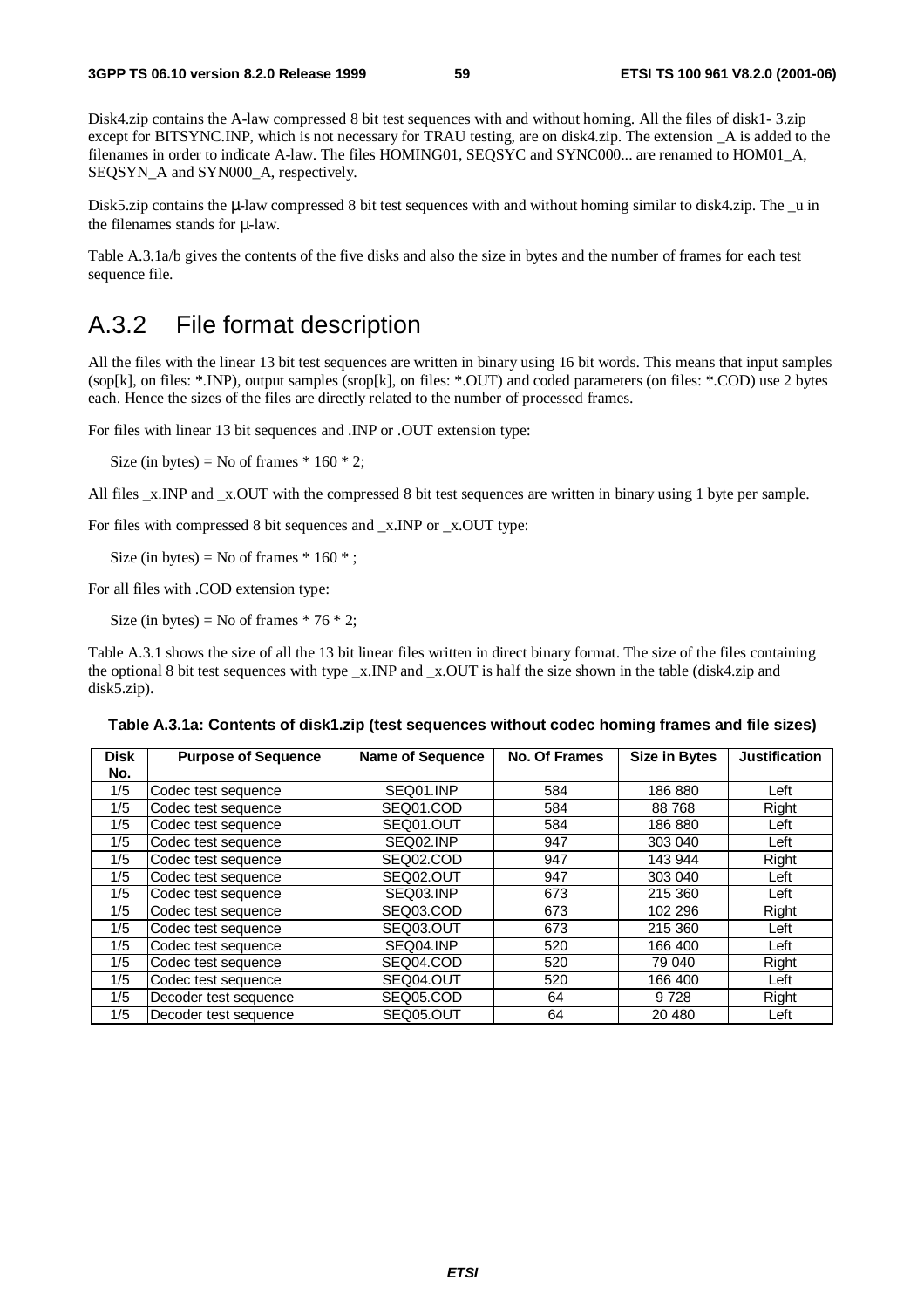| <b>Disk</b><br>No. | <b>Purpose of Sequence</b>     | Name of Sequence | <b>No. Of Frames</b> | <b>Size in Bytes</b> | <b>Justification</b> |
|--------------------|--------------------------------|------------------|----------------------|----------------------|----------------------|
| 2/5                | Codec test sequence            | SEQ01H.INP       | 586                  | 187 520              | Left                 |
| 2/5                | Codec test sequence            | SEQ01H.COD       | 586                  | 89 072               | Right                |
| 2/5                | Codec test sequence            | SEQ01H.OUT       | 586                  | 187 520              | Left                 |
|                    |                                |                  | 949                  |                      | Left                 |
| 2/5                | Codec test sequence            | SEQ02H.INP       |                      | 303 680              |                      |
| 2/5                | Codec test sequence            | SEQ02H.COD       | 949                  | 144 248              | Right                |
| 2/5                | Codec test sequence            | SEQ02H.OUT       | 949                  | 303 680              | Left                 |
| 3/5                | Codec test sequence            | SEQ03H.INP       | 675                  | 216 000              | Left                 |
| 3/5                | Codec test sequence            | SEQ03H.COD       | 675                  | 102 600              | Right                |
| 3/5                | Codec test sequence            | SEQ03H.OUT       | 675                  | 216 000              | Left                 |
| 3/5                | Codec test sequence            | SEQ04H.INP       | 522                  | 167 040              | Left                 |
| 3/5                | Codec test sequence            | SEQ04H.COD       | 522                  | 79 344               | Right                |
| 3/5                | Codec test sequence            | SEQ04H.OUT       | 522                  | 167 040              | Left                 |
| 3/5                | Decoder test sequence          | SEQ05H.COD       | 66                   | 10 032               | Right                |
| 3/5                | Decoder test sequence          | SEQ05H.OUT       | 66                   | 21 1 20              | Left                 |
| 3/5                | Encoder-homing-frame           | SEQ06H.INP       |                      | 320                  | Left                 |
| 3/5                | Decoder-homing-frame           | SEQ06H.COD       | 1                    | 152                  | Right                |
| 3/5                | Decoder homing test            | HOMING01.COD     | 100                  | 15 200               | Right                |
| 3/5                | Decoder homing test            | HOMING01.OUT     | 100                  | 32 000               | Left                 |
| 3/5                | <b>Bit Synchronization</b>     | BITSYNC.INP      | 39                   | 1 2480               | Left                 |
| 3/5                | Frame Synchronization (input)  | SEQSYNC.INP      | 4                    | 1 2 8 0              | Left                 |
| 3/5                | Frame Synchronization (output) | SYNC000.COD      |                      | 152                  | Right                |
| 3/5                |                                | SYNC001.COD      |                      | 152                  | Right                |
| 3/5                |                                | SYNC002.COD      |                      | 152                  | Right                |
|                    |                                |                  |                      |                      |                      |
|                    |                                |                  |                      |                      |                      |
|                    |                                |                  |                      |                      |                      |
| 3/5                |                                | SYNC159.COD      |                      | 152                  | Right                |

#### **Table A.3.1b: Contents of disk2.zip and disk3.zip (test sequences with codec homing frames and file sizes)**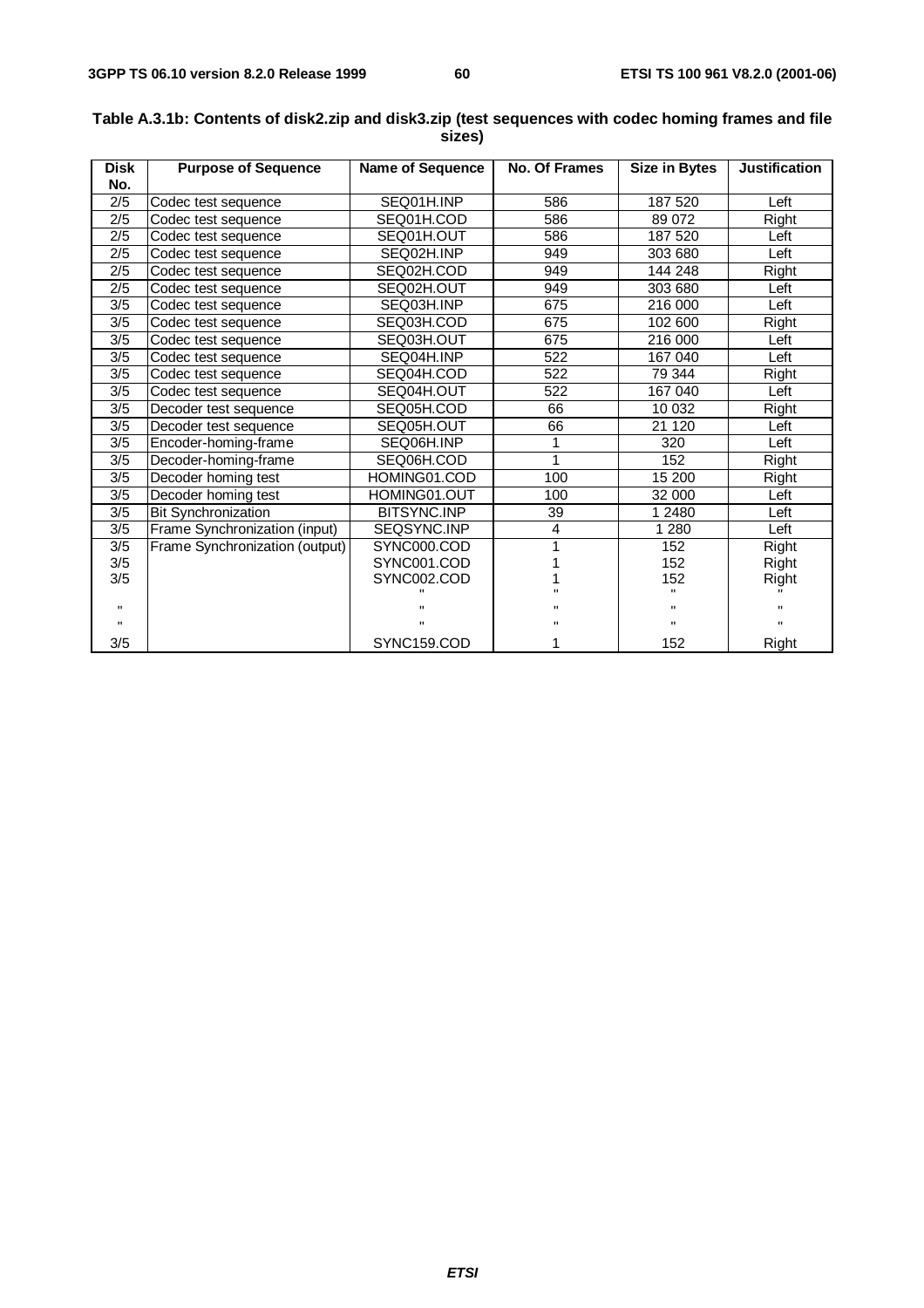## Annex B (informative): Test sequence disks

Provided in archive en\_300961v080101p0.ZIP which accompanies the present document.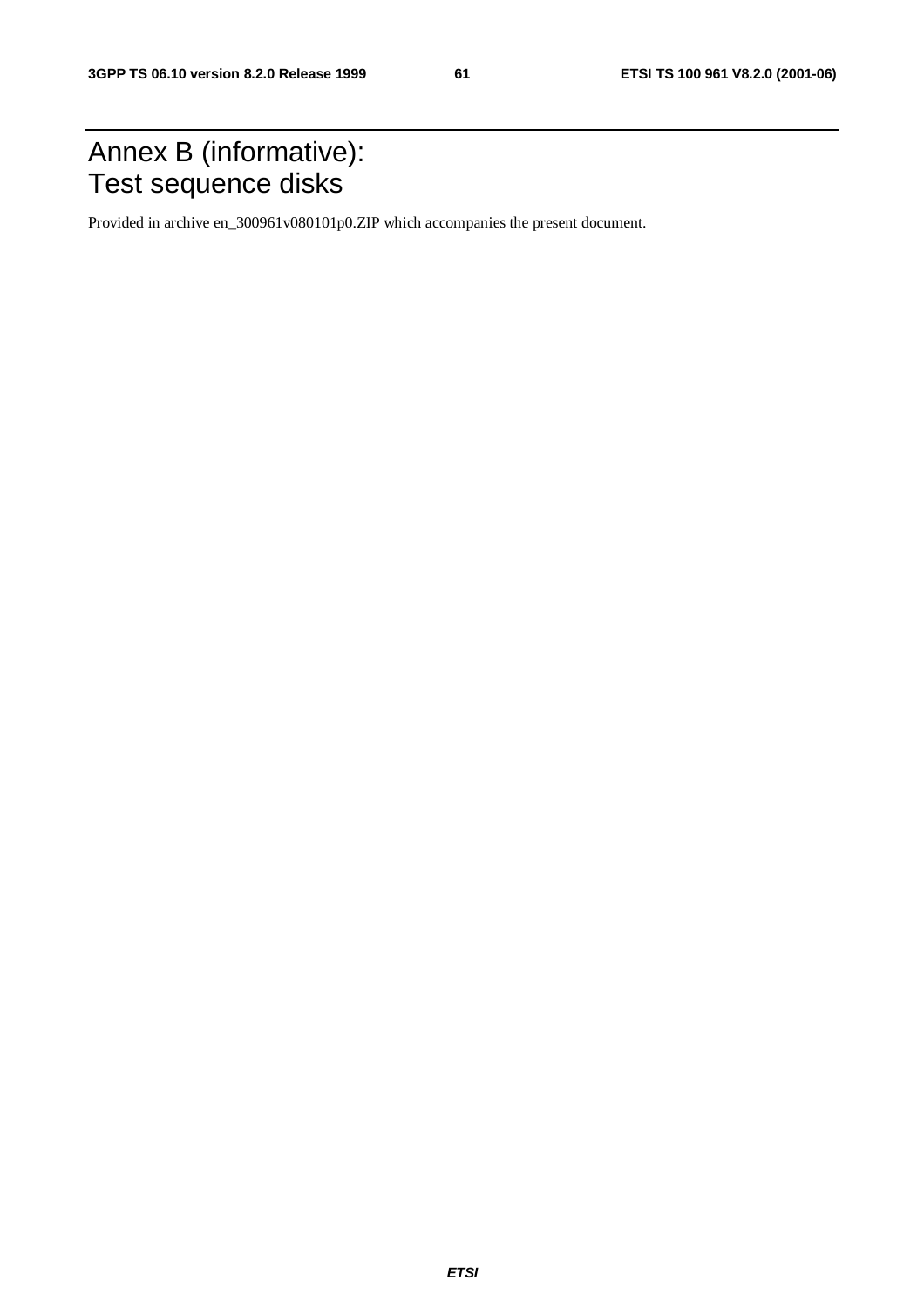## Annex C (informative): Change History

| SMG No.       | TDoc.<br>No.  | CR. No. | <b>Section</b><br>affected | <b>New version</b> | <b>Subject/Comments</b>                                                             |
|---------------|---------------|---------|----------------------------|--------------------|-------------------------------------------------------------------------------------|
| <b>SMG#07</b> |               |         |                            | 4.0.2              | <b>ETSI Publication</b>                                                             |
| <b>SMG#20</b> |               |         |                            | 5.0.1              | Release 1996 version                                                                |
| <b>SMG#23</b> | 97-737        | A002    |                            | 5.1.1              | UAP61 comments                                                                      |
|               | 97-741        | A003    |                            |                    | Introduction of Homing and 8 bit Test Sequences<br>for Full Rate Speech Transcoding |
| <b>SMG#27</b> |               |         |                            | 6.0.0              | Release 1997 version                                                                |
| <b>SMG#28</b> | P-99-138 A004 |         | whole<br>document          | 7.0.0              | Addition of mu-law (PCS 1900)                                                       |
|               |               |         |                            | 7.0.1              | Update to Version 7.0.1 for OAP                                                     |
|               |               |         |                            | 7.0.2              | Update to Version 7.0.2 for Publication                                             |
|               |               |         |                            | 7.0.3              | Inclusion of associated zip files                                                   |
|               |               |         |                            | 7.0.4              | Inclusion of present text                                                           |
|               |               |         |                            | 8.0.0              | Release 99 version                                                                  |
|               |               |         |                            | 8.0.1              | Inclusion of present text file                                                      |
| <b>SMG#32</b> | P-00-272 A009 |         |                            | 8.1.0              | Correction of figure 3.1                                                            |
|               |               |         |                            | 8.1.1              | Update to Version 8.1.1 for Publication                                             |

| <b>Change history</b> |      |                    |  |  |                            |            |            |  |  |
|-----------------------|------|--------------------|--|--|----------------------------|------------|------------|--|--|
| <b>Date</b>           | TSG# | <b>TSG Doc.</b> CR |  |  | <b>Rev Subject/Comment</b> | <b>Old</b> | <b>New</b> |  |  |
| 2001-06               | 12   | SP-010303 A014     |  |  | Correction of figure 3.2   | 8.1.1      | 8.2.0      |  |  |
|                       |      |                    |  |  |                            |            |            |  |  |
|                       |      |                    |  |  |                            |            |            |  |  |
|                       |      |                    |  |  |                            |            |            |  |  |
|                       |      |                    |  |  |                            |            |            |  |  |